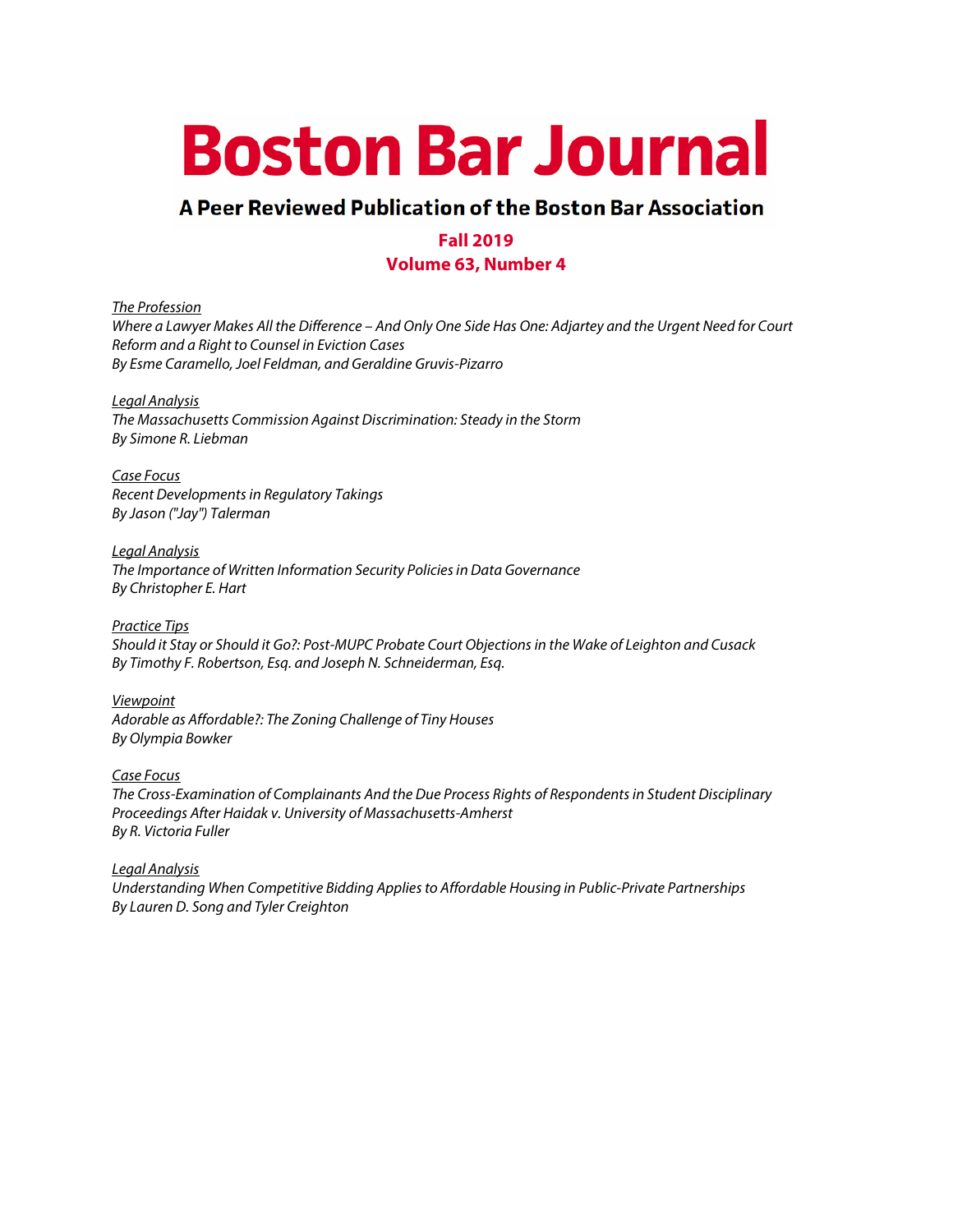#### **Board of Editors**

**Chair Stephen Riden** *Beck Reed Riden*

**Members Hon. Amy Blake** *Associate Justice, Massachusetts Appeals Court*

**Christina Chan** *Massachusetts Office of the Attorney General*

**Jessica Conklin** *Laredo & Smith LLP*

**Paula DeGiacomo** *Massachusetts Attorney General's Office*

**Hon. Judith Dein** *United States District Court*

**Hon. Robert B. Foster** *Associate Justice, Massachusetts Land Court*

**Evan Fray-Witzer** *Ciampa Fray-Witzer LLP*

**Lawrence Friedman** *New England Law*

**Victoria Fuller** *White and Williams LLP*

**Eron Hackshaw** *Harvard Mediation Program*

**Sophia Hall** *Lawyers for Civil Rights*

**Richard Harper**  *U.S. Securities and Exchange Commission* 

**Eric Haskell** *Massachusetts Attorney General's Office* **Carol Head** *United States Attorney's Office*

**Tad Heuer** *Foley Hoag*

**Janet Judge** *Holland & Knight LLP*

**Hon. Mitchell Kaplan** *Associate Justice, Massachusetts Superior Court*

**Hon. Peter Krupp** *Associate Justice, Massachusetts Superior Court*

**Hon. Gregory Massing** *Associate Justice, Massachusetts Appeals Court*

**Christina Miller** *Suffolk Law School*

**Andrea Peraner-Sweet** *Fitch Law LLP*

**Ronaldo Rauseo-Ricupero** *Nixon Peabody*

**Hon. Michael Ricciuti** *Massachusetts Superior Court*

**Hon. Sookyoung Shin** *Massachusetts Appeals Court*

**Lauren Song** *Greater Boston Legal Services*

**Hon. Debra Squires-Lee** *Associate Justice, Superior Court*

**Hon. Robert Ullmann** *Associate Justice, Massachusetts Superior Court*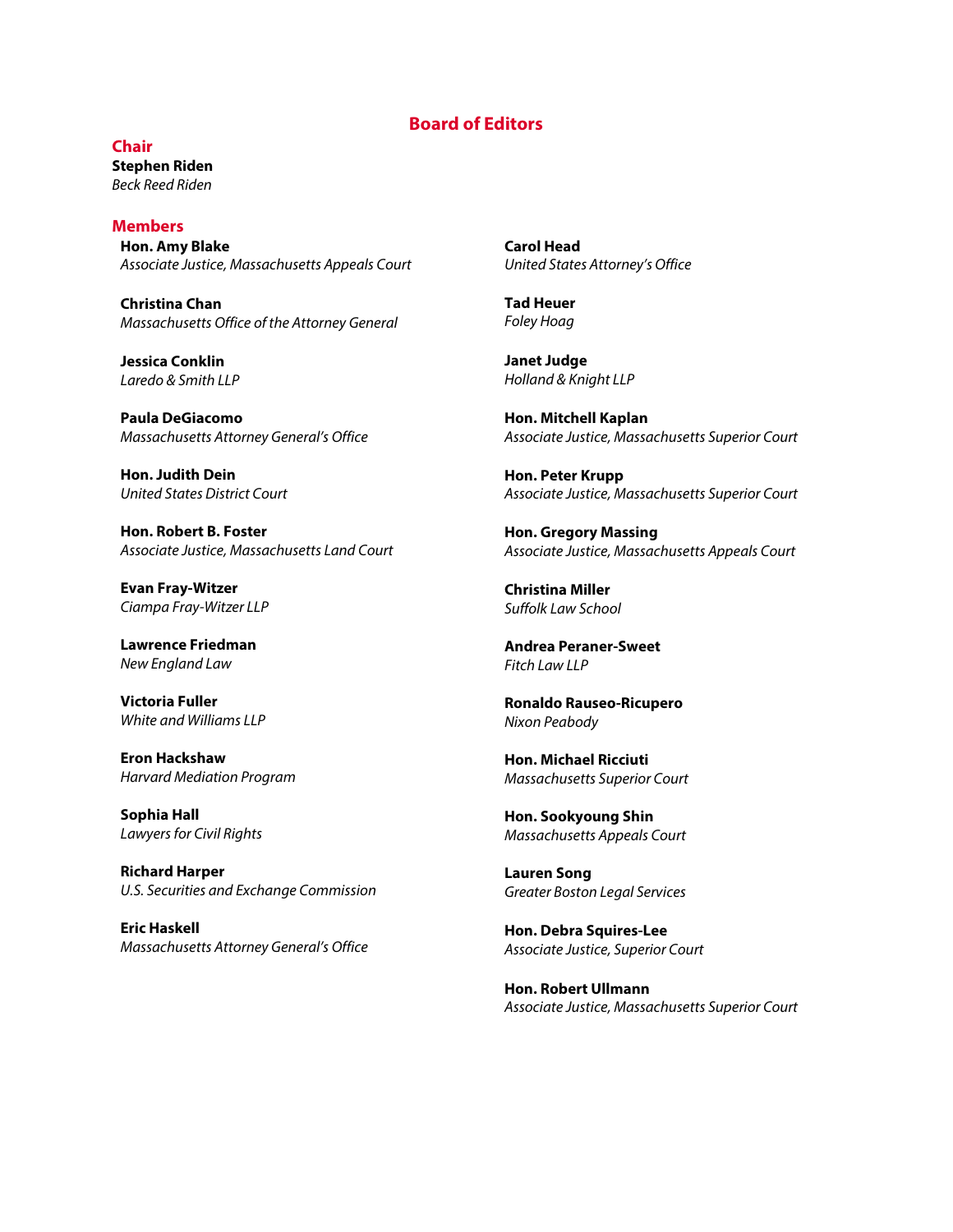#### *The Profession*

# **Where a Lawyer Makes All the Difference – And Only One Side Has One: Adjartey and the Urgent Need for Court Reform and a Right to Counsel in Eviction Cases**

**By Esme Caramello, Joel Feldman, and Geraldine Gruvis-Pizarro**

Each week, more than 750 tenants across Massachusetts face eviction in the courts of the Commonwealth. While the vast majority of landlords bringing eviction cases have counsel—almost 80% in the state's Housing Courts last year—fewer than 9% of people faced with losing their homes have a lawyer to represent them. See **Housing Court [Department,](https://1.next.westlaw.com/Document/I5634c0a05ba511e99c53cd2c0b882f4b/View/FullText.html?transitionType=UniqueDocItem&contextData=(sc.Keycite)&userEnteredCitation=481+Mass.+830https://www.mass.gov/files/documents/2019/10/04/jud-hc-2019-housing-court-self-represented-represented-litigants-by-court-location-fy2019.pdf) Fiscal Year 2019 Statistics** (2019). This disparity in access to counsel would create an unjust power imbalance in any legal setting. In the context of eviction cases, with their tight timelines and complicated procedural rules, the advantage that represented landlords enjoy over their unrepresented tenants is even more troubling.

In the summer of 2019, the Supreme Judicial Court took up this systemic inequality in *Adjartey v. Central Division of the Housing Court Department*, **481 [Mass.](https://www.mass.gov/files/documents/2019/04/10/12380.pdf) 830** (2019). In a striking opinion on behalf of a unanimous Court, Chief Justice Gants reached far beyond the individual claims of the parties to describe an onerous summary process system and the barriers that *pro se* litigants face in trying to navigate it. In its breadth and detail, the opinion illustrates how "the complexity and speed of summary process cases can present formidable challenges to individuals facing eviction, particularly where those individuals are not represented by an attorney." *Id.* at 831.

The decision makes a compelling case. Summary process is procedurally complex to begin with, *id.* at 834, and this complexity is "exacerbated by the web of applicable statutes and rules." *Id.* at 837. The Uniform Summary Process Rules are just one part of the procedural maze. *Id.* at 836-37. The Rules of Civil Procedure also apply, but only sometimes, as do an array of statutes and standing orders. As the Court observed, "[d]eciding when to apply which of these rules—and how to resolve inconsistencies among them—is [a] formidable challenge for an unrepresented litigant seeking to comply with fastmoving deadlines, especially when that litigant is also facing the stress of a potential eviction." *Id.* at 837. Further complicating the task of the *pro se* litigant, the Court noted, is the speed at which a summary process case proceeds. *Id.* Once a case is filed, *it is scheduled to go to trial on the first court date, just ten days later*. Upon receipt of the Summons and Complaint, a tenant must figure out that an "answer" is required, and file and "serve" it, within a week after the case is filed. If she does not properly assert a "jury demand" in that answer, she waives her Constitutional right to trial by a jury of her peers. The tenant also must understand what "discovery requests" are and make sure her landlord *receives* them within that same short week. Overall, the time from service of process to judgment and execution can be as little as 19 days. Two business days later, a constable can remove the tenant from her home. As the *Adjartey* Court observed, "[t]he swiftness of this process … leaves little room for error." *Id.* at 837. As noted above, beyond the inherent complexity and speed of summary process, the vast majority of tenants are attempting to figure out the process on their own. In the words of the Court, "summary process cases are complex, fast-moving, and generally litigated by landlords who are represented by attorneys and tenants who are not." *Id.* at 834. Because "in most cases, … the landlord has an attorney who understands how to navigate the eviction process and the tenant does not," the system is not just out of reach for tenants, but also out of balance. *Id.* at 838. This imbalance presented an injustice the *Adjartey* Court could not ignore.

In an "Appendix" following the *Adjartey* decision, the Court attempted to gather, in one place, all the procedural laws governing summary process cases. Doing so took 35 slip opinion pages. While the *Adjartey* Appendix might be a useful primer on summary process for a lawyer or experienced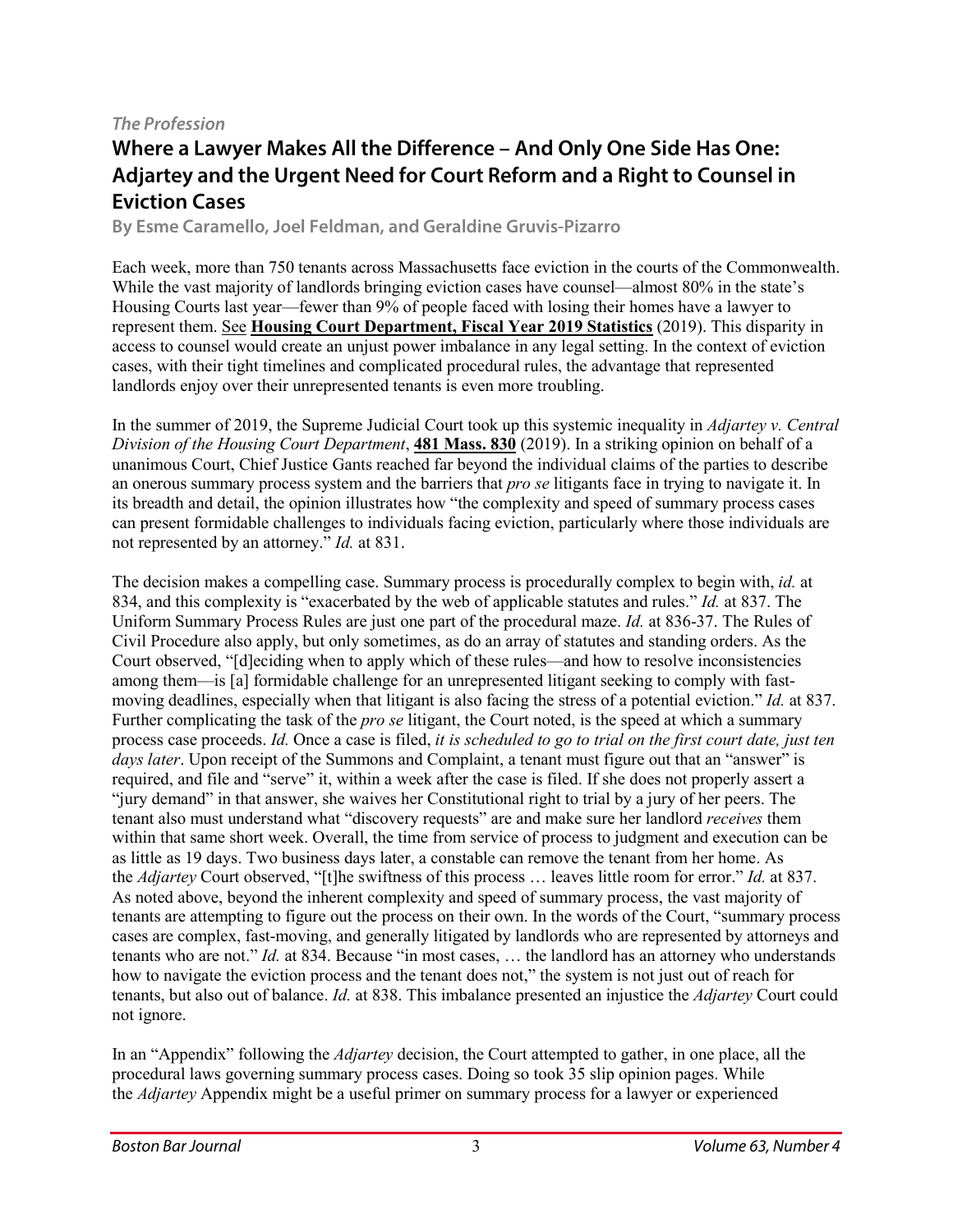advocate, it looks different from the perspective of a low-income mother with limited English proficiency and severe anxiety facing eviction. For her, and for most unrepresented tenants, the Appendix primarily highlights what the rest of the *Adjartey* decision implies: the eviction system is too hard to understand and navigate without the assistance of a lawyer. And where landlords generally have this assistance and tenants do not, the Appendix is an indictment of a system that aspires but fails to offer equal justice to all. In a study of summary process judgments listed on masscourts.org from 2007-2015 in three out of the then-five divisions of the Housing Court (Boston, Central and Western), the Access to Attorneys Committee of the Access to Justice Commission found that landlords won judgment a shocking 98% of the time. See Shannon Barnes et al., Final Report of the Access to Attorneys Committee of the Massachusetts Access to Justice Commission, 9 (May 2017). With *Adjartey*, the Supreme Judicial Court has shown us why.

#### **Court Reform as a Necessary Step**

Reforming the summary process system is an urgent need. To that end, the Trial Court has recently created a committee that has begun to work on simplifying court forms. Developing plain-language, accessible forms that the typical *pro se* litigant can understand and use is a necessary first step. But forms alone will not level the playing field in a process that is too complicated and too fast to navigate without counsel.

There are many simple changes that would make summary process more accessible for *pro se* litigants. At a recent meeting convened by the Trial Court's summary process reform committee, for example, most tenant lawyers and landlord lawyers agreed that the first court date in an eviction case should not be a trial. Instead, it can be an opportunity for the parties to explore settlement through mediation, and for unrepresented litigants to learn more about the process and seek help from a volunteer lawyer. It also can be a time for tenants to prepare the answers, jury demands, and discovery requests that they may be learning about for the first time when they arrive at court. We are hopeful that the court will soon implement this popular and sensible reform.

A range of other simple reforms are outlined in detail in a December 2017 report that Massachusetts submitted to the Public Welfare Foundation after a yearlong examination of "Justice for All" in the Commonwealth led by a team of judges and practitioners that included Chief Justice Ralph Gants. See **The Massachusetts Justice for All Project, [Massachusetts](http://www.massa2j.org/a2j/wp-content/uploads/2018/01/Massachusetts-JFA-Strategic-Action-Plan.pdf) Justice for All Strategic Action [Plan](http://www.massa2j.org/a2j/wp-content/uploads/2018/01/Massachusetts-JFA-Strategic-Action-Plan.pdf)**, 34-56 (Dec. 22, 2017). From rethinking cellphone bans that exclude unsuspecting tenants (and their evidence) from courthouses—a step the Trial Court has recently agreed to take—to promoting flexible scheduling that enables low-wage workers to avoid missing work, the Justice for All report is full of small and big ideas that would make the system fairer. The authors of this article sit on a committee of the Access to Justice Commission tasked with pursuing the report's recommendations, but a much broader effort is needed for real change to happen.

## **If Landlords Have Lawyers, Tenants Need Lawyers, Too**

In an ideal world, our housing dispute resolution system would be simple enough for people to use on their own, and the systemic power imbalances created by dramatic disparities in representation would be eliminated. But in a system designed for lawyers where only one side has one, access to substantive justice is not and cannot be equal. Tenants need lawyers to make the system work fairly.

Existing fee-shifting statutes should entice private attorneys to represent tenants in many eviction cases, and a few lawyers around the state have built financially successful practices representing tenants, but for reasons the Access to Justice Commission is still studying, fee-shifting statutes are underutilized. "Lawyer for a day" programs are meaningful and certainly help. But the problems *Adjartey* describes cannot be solved by last-minute limited assistance representation, even with experts doing the work. Too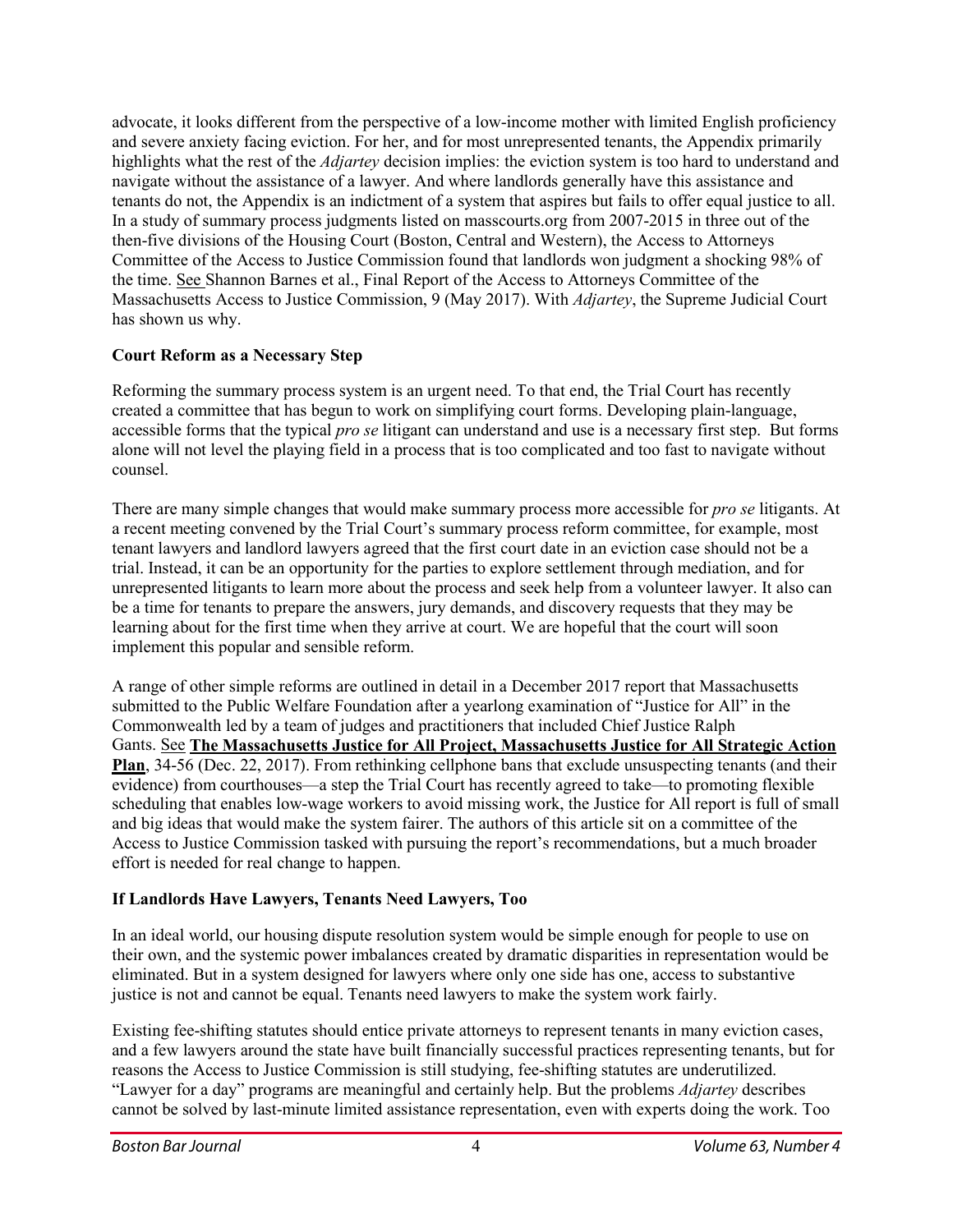much has transpired by the time the lawyer-for-a-day steps in, when answers and jury trials and discovery have been waived by the unsuspecting tenant and the opportunity to investigate or gather admissible evidence has passed. As a 2012 Boston Bar Association study showed, only vigorous full representation enables tenants to fairly litigate their claims. See Boston Bar Association Task Force on the Civil Right to Counsel, **The Importance of [Representation](http://www.bostonbar.org/docs/default-document-library/bba-crtc-final-3-1-12.pdf) in Eviction Cases and Homelessness Prevention** (Mar. 2012) (summarizing research by Harvard Professor James Greiner and Harvard College Fellow Cassandra Pattanayak showing dramatic differences in outcomes for tenants receiving full representation by experienced litigators as opposed to advice through lawyer-for-a-day program).

New York City, San Francisco, Newark and Cleveland have all recently implemented a right to counsel for tenants in eviction cases. Massachusetts is poised to follow suit with several bills under consideration on Beacon Hill. The active support of the bar for these bills is crucial to bring balance, and legitimacy, to our summary process system. *Adjartey* is our call to action.

Esme Caramello is a Clinical Professor of Law at Harvard Law School and the Faculty Director of the Harvard Legal Aid Bureau. She is a Trustee of the Boston Bar Foundation and a member of its Grants *Committee, as well as a member of the Massachusetts Access to Justice Commission and co-chair of its Housing Working Group.*

Joel Feldman is a shareholder in the law firm of Heisler, Feldman & McCormick, P.C.. He serves on the *Executive Committee of the Access to Justice Commission,and co-chairs the Commission's Housing Working Group.*

*Geraldine Gruvis-Pizarro has been representing tenants in eviction cases for the past four years and is* currently a staff attorney at Volunteer Lawyers Project (VLP) in the housing and family law units. She is *also the VLP Chairperson at the statewide Language Access Coaliton. Attorney Gruvis represents VLP at the BBA Real Estate Public Service Committee working alongside private attorneys, the court and the Boston Bar Association to maintain high quality services to the public at the Eastern Division of the Housing Court in Boston.*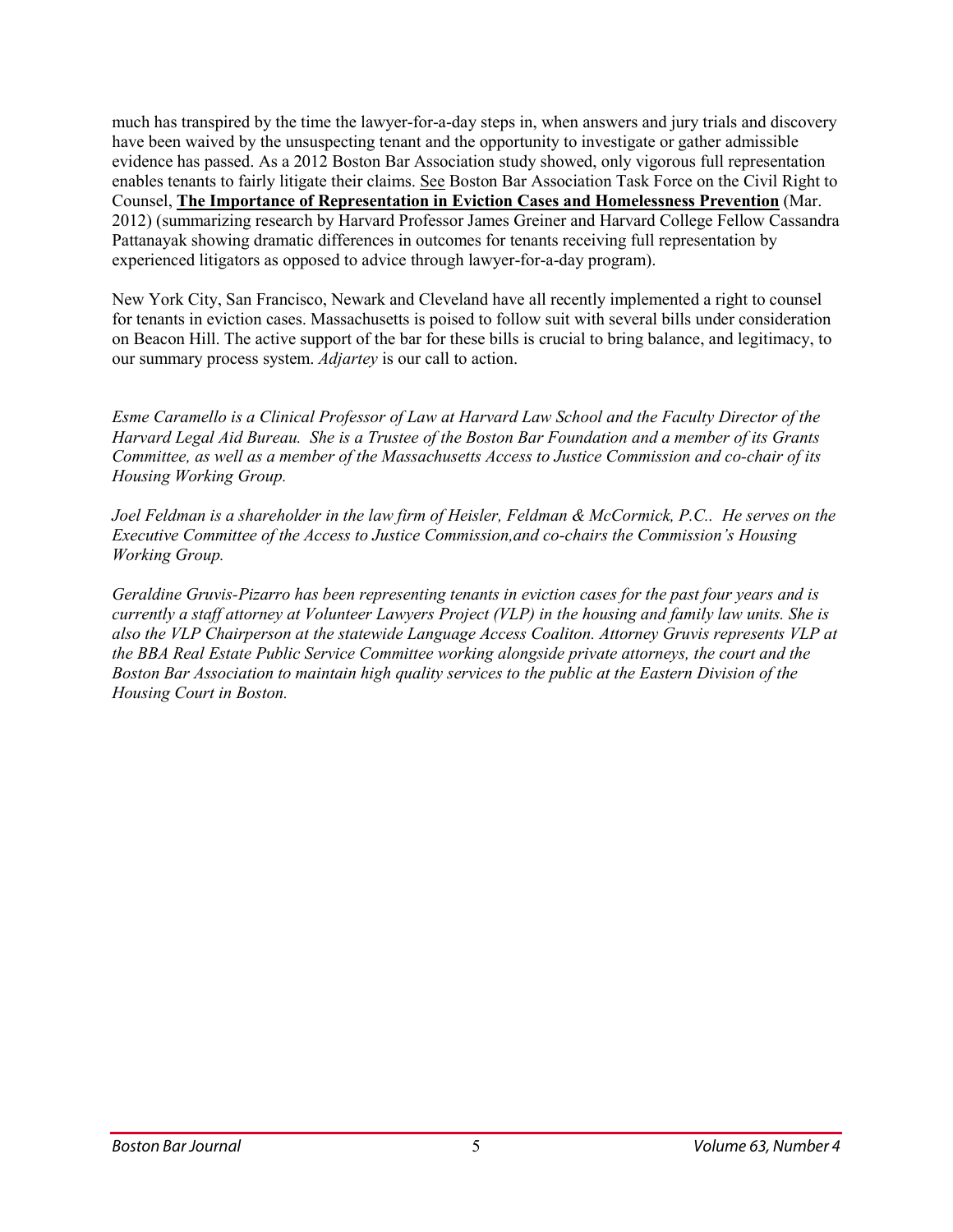# *Legal Analysis* **The Massachusetts Commission Against Discrimination: Steady in the Storm By Simone R. Liebman**

#### **Introduction**

In October, the Supreme Court of the United States heard argument in three cases that involve an unconventional division between the U.S. Department of Justice (DOJ) and the Equal Employment Opportunity Commission (EEOC), the federal agency authorized to interpret and enforce Title VII of the Civil Rights Act of 1964 (Title VII). These cases concern whether Title VII's prohibition against bias "because of . . . sex" encompasses employment discrimination based on sexual orientation and transgender status.**[\[1\]](https://bostonbarjournal.com/2019/11/14/the-massachusetts-commission-against-discrimination-steady-in-the-storm/#_edn1)** At the federal circuit court level, the EEOC argued that discriminating against an employee because of sexual orientation and gender identity amounts to sex discrimination under Title VII. When the cases were appealed to the Supreme Court, however, the DOJ took the extraordinary step of filing briefs on behalf of the EEOC, rather than permitting the agency to do so.**[\[2\]](https://bostonbarjournal.com/2019/11/14/the-massachusetts-commission-against-discrimination-steady-in-the-storm/#_edn2)** Moreover, the DOJ urged the Court to review Title VII restrictively, contrary to the EEOC's established position, and argued that the law does not explicitly prohibit sexual orientation or gender identity discrimination. The split in the federal government was further underscored when former federal officials, including the EEOC's former chairs, commissioners, and general counsels, filed briefs arguing that sexual orientation and gender identity are intrinsically functions of sex and predicated on sex stereotypes.

The DOJ's effort to override the authority and precedent of the EEOC is unique and historically noteworthy. And it provides a sharp contrast with the robust protections ensuring equal opportunities in employment available to Massachusetts employees through chapter 151B of the Massachusetts General Laws as enforced by the Massachusetts Commission Against Discrimination (MCAD). In enacting G.L. c. 151B in 1946, the Legislature granted the MCAD broad remedial powers and significant enforcement authority. The MCAD is a law enforcement agency with police powers designed to vindicate public rights. This legislative mandate has shaped judicial precedent, often putting Massachusetts at the vanguard in providing protection for employees. The statutory scheme includes a case process that is accessible to victims of discrimination regardless of socio-economic class and results in remedies designed to compensate past wrongs and deter future illegal workplace conduct. Due to the independent, prosecutorial nature of the agency, courts have found that victims of discrimination at the MCAD may proceed in situations where private litigants would otherwise have been barred. The current battle in the Supreme Court over who interprets Title VII, and whether the law should be broadly or restrictively construed, demonstrates the importance of the MCAD's ability to act in its own name as a public law enforcement agency to protect civil rights in Massachusetts.

#### **G.L. c. 151B grants the MCAD law enforcement authority.**

Chapter 151B has always prohibited religious, race, national origin and ancestry discrimination.**[\[3\]](https://bostonbarjournal.com/2019/11/14/the-massachusetts-commission-against-discrimination-steady-in-the-storm/#_edn3)** The Legislature acknowledged that discriminatory conduct is no less than a "harmful influence to our democratic institutions" and stated that "no well-informed, right thinking person can be oblivious or indifferent to this evil."**[\[4\]](https://bostonbarjournal.com/2019/11/14/the-massachusetts-commission-against-discrimination-steady-in-the-storm/#_edn4)** The elimination of discrimination, the Legislature declared, was a "cornerstone" upon which "world peace must be based."**[\[5\]](https://bostonbarjournal.com/2019/11/14/the-massachusetts-commission-against-discrimination-steady-in-the-storm/#_edn5)** With extraordinary legislative foresight, the statute authorized the MCAD at its inception to act as a civil prosecutor with significant enforcement authority. The legislation granted the MCAD the ability to conduct investigations; subpoena individuals; and issue complaints in its own name, even where no complaint has been filed by an aggrieved person.**[\[6\]](https://bostonbarjournal.com/2019/11/14/the-massachusetts-commission-against-discrimination-steady-in-the-storm/#_edn6)** To ensure that the MCAD has the opportunity to identify trends and, if appropriate, take action, MCAD's enforcement proceedings "shall, while pending, be exclusive," taking precedence over any other type of recourse available.**[\[7\]](https://bostonbarjournal.com/2019/11/14/the-massachusetts-commission-against-discrimination-steady-in-the-storm/#_edn7)** The statute imposed criminal sanctions, including imprisonment, where an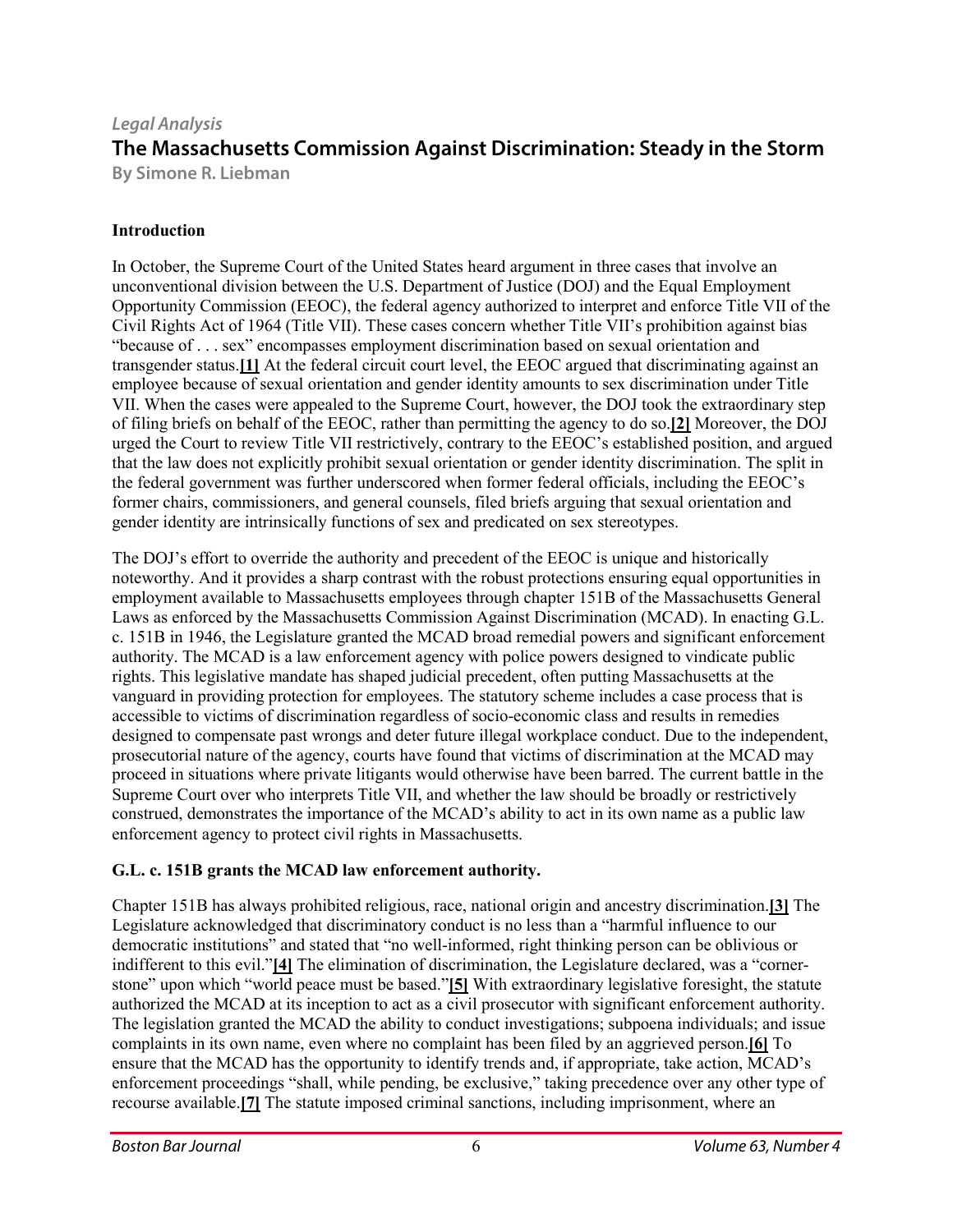employer willfully resists, prevents, impedes, or interferes with the MCAD in the performance of its statutory duties.**[\[8\]](https://bostonbarjournal.com/2019/11/14/the-massachusetts-commission-against-discrimination-steady-in-the-storm/#_edn8)**

## **G.L. c. 151B Mandates Liberal Construction.**

Of considerable importance, the legislation explicitly requires that G.L. c. 151B "be construed liberally for the accomplishment of the purposes" of the statute.**[\[9\]](https://bostonbarjournal.com/2019/11/14/the-massachusetts-commission-against-discrimination-steady-in-the-storm/#_edn9)** This directive has resulted in significant protections for Massachusetts employees. In 2013, the Supreme Judicial Court held that G.L. c. 151B prohibits discriminating against an employee based on the employee's association with an individual who is disabled, despite the absence of an explicit statutory prohibition against associational disability discrimination.**[\[10\]](https://bostonbarjournal.com/2019/11/14/the-massachusetts-commission-against-discrimination-steady-in-the-storm/#_edn10)** In 2017, the SJC was the first state appellate court to conclude that under specific circumstances, an employer may be required to reasonably accommodate an employee with a debilitating medical condition that is treated through the use of medical marijuana.**[\[11\]](https://bostonbarjournal.com/2019/11/14/the-massachusetts-commission-against-discrimination-steady-in-the-storm/#_edn11)** This year, the SJC concluded that an employer could be found to have engaged in illegal discrimination even when the discriminatory act in question was a lateral transfer, without any effect on the employee's base salary, work responsibilities, or title.**[\[12\]](https://bostonbarjournal.com/2019/11/14/the-massachusetts-commission-against-discrimination-steady-in-the-storm/#_edn12)** Each of these cases relied, in large part, on the long-standing mandate that G.L. c. 151B must be interpreted liberally to achieve its remedial purposes. In contrast, Title VII has no such mandate.

## **The MCAD's case processing furthers the remedial goals of the statute.**

There is no fee for filing a charge of discrimination with the MCAD and no requirement to obtain legal assistance in filing. If the investigating commissioner concludes that the case has "probable cause" to proceed, and the charging party does not hire private counsel, the matter is assigned to a Commission attorney to prosecute the matter in the public interest. Almost half of the cases found by the MCAD to have probable cause are assigned to a Commission attorney, who generally prosecutes the matter through public hearing at no cost to the complainant.**[\[13\]](https://bostonbarjournal.com/2019/11/14/the-massachusetts-commission-against-discrimination-steady-in-the-storm/#_edn13)** After probable cause has been found, the Commission schedules a mandatory conciliation conference, again at no cost to the parties, in which an MCAD conciliator "will attempt to achieve a just resolution of the complaint and to obtain assurances that the Respondent will satisfactorily remedy any violations . . . and take such action as will assure the elimination of the discriminatory practices, or the prevention of their occurrence in the future."**[\[14\]](https://bostonbarjournal.com/2019/11/14/the-massachusetts-commission-against-discrimination-steady-in-the-storm/#_edn14)** Many cases are resolved at the conciliation conference, and include public interest relief such as training or policy change.

The case is certified to public hearing if the investigating commissioner determines that the public interest so requires, and a complaint is issued in the name of the Commission.**[\[15\]](https://bostonbarjournal.com/2019/11/14/the-massachusetts-commission-against-discrimination-steady-in-the-storm/#_edn15)** It will then be heard by an MCAD hearing officer or a commissioner with expertise in G.L. c. 151B. If the employer is found to have violated the statute, the MCAD issues remedies designed to deter future illegal conduct, including a cease and desist order, a wide array of injunctive and affirmative relief such as training, reinstatement, policy change, and civil penalties, in addition to attorneys' fees and compensatory damages to make the complainant whole. *See Stonehill College v. Massachusetts Comm'n Against Discrimination*, 441 Mass. 549, 563 (2004).

## **The MCAD may proceed where private litigants may not.**

The MCAD's "police powers" allow it to proceed with civil prosecutions in situations where a private litigant seeking redress in court could not. For example, where an employer files for bankruptcy during a civil proceeding, the automatic stay preventing the continuation of any civil proceeding generally applies.**[\[16\]](https://bostonbarjournal.com/2019/11/14/the-massachusetts-commission-against-discrimination-steady-in-the-storm/#_edn16)** Cases pursued through the administrative process at the MCAD, however, fall within the exception to the automatic stay that allows governmental units to exercise police or regulatory power.**[\[17\]](https://bostonbarjournal.com/2019/11/14/the-massachusetts-commission-against-discrimination-steady-in-the-storm/#_edn17)** Recognizing the "strongly felt" public policy against discrimination and the enforcement powers granted to the MCAD, the court in *In re Mohawk Greenfield Motel Corp.,* 239 B.R. 1 (Bankr. D. Mass. 1999), held that the MCAD possessed police or regulatory power that qualified for the exception.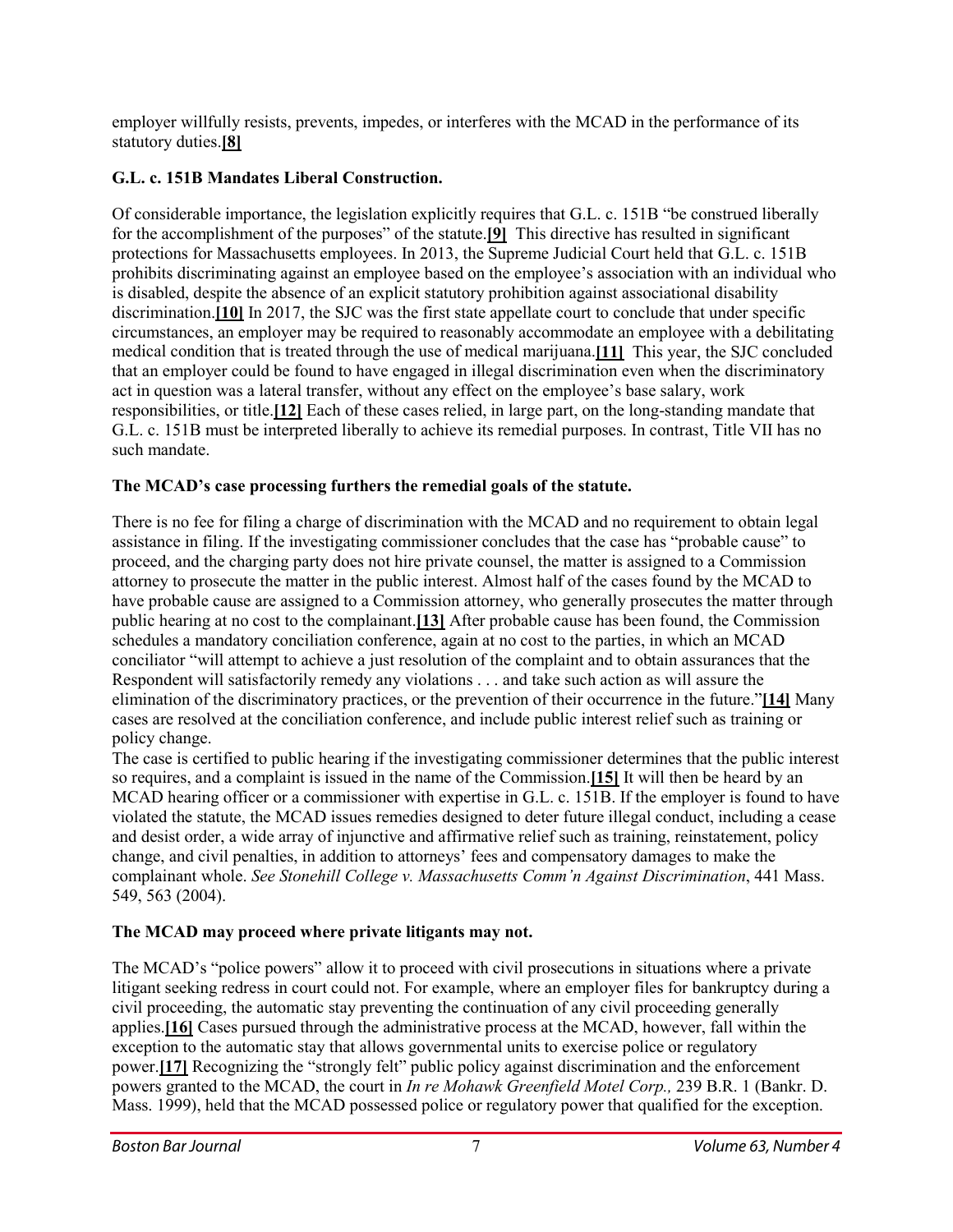The court further acknowledged that while back pay awards have a financial benefit to an employee who proves liability and is awarded victim-specific relief, the imposition of this remedy ensures future compliance and serves a public purpose: ensuring that the employer at issue "as well as others who might contemplate similar odious behavior, would be dissuaded from its future practice." *Id.* at 9. Crucial to this decision exempting MCAD proceedings from the automatic stay was the recognition that it is fundamental to the MCAD's authority to act in the public good to identify and remediate discriminatory conduct without excessive delay, and that "the benefit to the public arising from the continuing capability of MCAD to identify and sanction discriminatory behavior overshadows any associated pecuniary benefit to the victim of that discrimination." *Id.* at 9.

Similarly, it was the public enforcement nature of the MCAD's process that led the SJC in *Joulé, Inc. v. Simmons,* 459 Mass. 88 (2011), to permit the continued prosecution of an MCAD claim even where a binding pre-employment arbitration agreement required the victim of discrimination to arbitrate the claim rather than file a private right of action. Acknowledging that it is the MCAD and not the complainant that prosecutes the discrimination claim, the SJC concluded that mandatory arbitration clauses, otherwise applicable to private claims of workplace discrimination, do not and cannot bar administrative enforcement proceedings under G. L. c. 151B, § 5. *Id*. **at [95-96](https://1.next.westlaw.com/Link/Document/FullText?findType=Y&serNum=2024749720&pubNum=0000521&originatingDoc=If16a0980e5e411e490d4edf60ce7d742&refType=RP&fi=co_pp_sp_521_89&originationContext=document&transitionType=DocumentItem&contextData=(sc.Search)#co_pp_sp_521_89)**. Given that over half of American privatesector nonunion employees are subject to mandatory arbitration procedures, the ability to proceed with a claim at the MCAD despite a binding arbitration agreement is of notable significance to employees in the Commonwealth.**[\[18\]](https://bostonbarjournal.com/2019/11/14/the-massachusetts-commission-against-discrimination-steady-in-the-storm/#_edn18)** In *Whelchel v. Regus Management Group, LLC*, 914 F. Supp. 2d 83 (D. Mass. 2012), the substantial state interest in preserving the MCAD's oversight role over discrimination claims led the court to refuse to allow an employer to remove an MCAD matter to federal court. These practical advantages to proceeding at the MCAD all flow from the Legislature's recognition over seventy years ago that the main object of an MCAD proceeding is to "vindicate the public's interest in reducing discrimination in the workplace by deterring and punishing, instances of discrimination by employers against employees." *Stonehill College,* 441 Mass. at 563.

#### **Conclusion**

When the Legislature enacted G.L. c. 151B in 1946, no one could have foreseen the current divisiveness in the federal government, nor were there any federal civil rights protections or an EEOC in place to enforce them. That was not to come into play until 1964. But the Massachusetts Legislature created safeguards resilient enough to withstand the winds of change.

Rather than merely creating a forum through which private litigants resolve disputes, the Legislature recognized the need for an independent, public agency to promote and protect the fundamental right of Massachusetts citizens to obtain equal opportunities in the workplace.

*Simone R. Liebman is Commission Counsel at the MCAD where she where she represents the agency in Massachusetts trial and appellate courts, files amicus briefs in select cases, assists with the drafting of policy and guidance, prosecutes cases through public hearing, and conducts affirmative litigation. This* article represents the opinions and legal conclusions of its author and not necessarily those of the MCAD. *Opinions of the MCAD are formal documents rendered pursuant to specific statutory authority.*

**[\[1\]](https://bostonbarjournal.com/2019/11/14/the-massachusetts-commission-against-discrimination-steady-in-the-storm/#_ednref1)** *Altitude Express, Inc. v. Zarda,* No. 17-1623 and *Bostock v. Clayton County, Georgia,* No. 17-1618 involve the question of whether sex discrimination under Title VII includes bias based on sexual orientation. *R.G. & G.R. Harris Funeral Homes, Inc. v. Equal Employment Opportunity Commission,* No. 18-107, addresses the question of whether it is a violation of Title VII to discriminate against an employee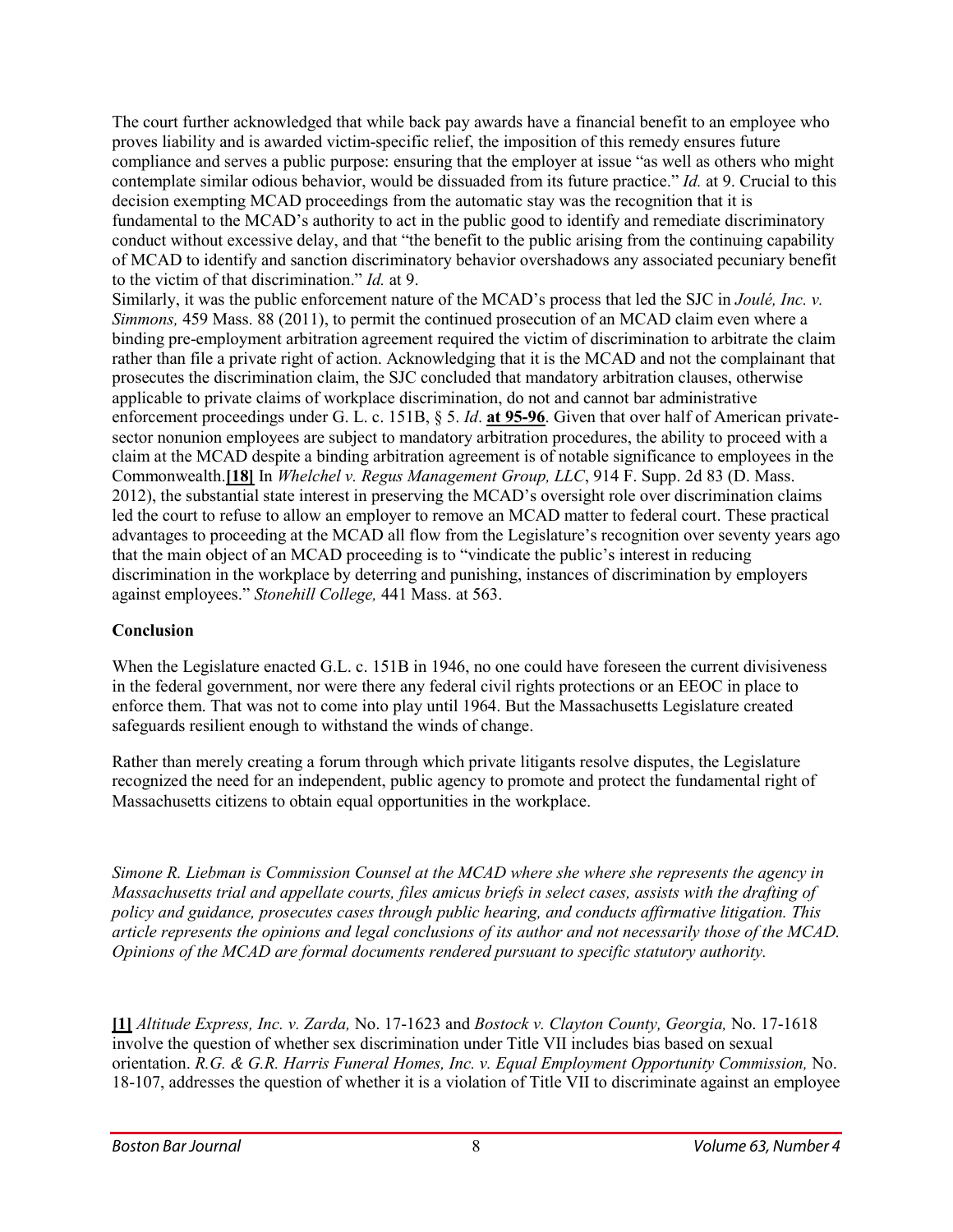based on the employee's transgender status or under a theory of sex stereotyping under *Price Waterhouse v. Hopkins*, 490 U.S. 228 (1989).

**[\[2\]](https://bostonbarjournal.com/2019/11/14/the-massachusetts-commission-against-discrimination-steady-in-the-storm/#_ednref2) [http://www.abajournal.com/news/article/eeoc-doesnt-sign-us-brief-telling-supreme-court-that](http://www.abajournal.com/news/article/eeoc-doesnt-sign-us-brief-telling-supreme-court-that-transgender-discrimination-is-legal)[transgender-discrimination-is-legal](http://www.abajournal.com/news/article/eeoc-doesnt-sign-us-brief-telling-supreme-court-that-transgender-discrimination-is-legal)**; **[https://www.reuters.com/article/us-otc-doj/once-again-trump](https://www.reuters.com/article/us-otc-doj/once-again-trump-doj-busts-convention-splits-government-in-high-profile-employment-case-idUSKBN1AC32U)[doj-busts-convention-splits-government-in-high-profile-employment-case-idUSKBN1AC32U](https://www.reuters.com/article/us-otc-doj/once-again-trump-doj-busts-convention-splits-government-in-high-profile-employment-case-idUSKBN1AC32U)**.

**[\[3\]](https://bostonbarjournal.com/2019/11/14/the-massachusetts-commission-against-discrimination-steady-in-the-storm/#_ednref3)** *See* G. L. c. 151B, inserted by St. 1946, c. 368, § 4. Since its enactment, G.L. c. 151B has been expanded to include other protected categories. Currently, G.L. c. 151B prohibits discrimination based on race, color, religious creed, national origin, disability, sex, gender identity, sexual orientation, genetic information, pregnancy (including a pregnancy-related condition), veteran status, age, and active military service. G.L. c. 151B, § 4. The MCAD also has jurisdiction over a host of other types of discriminatory conduct including retaliation, failure to accommodate disabilities, housing discrimination, certain inquiries regarding criminal records, parental leave, public accommodation discrimination, mortgage lending and credit discrimination, and certain types of education discrimination.

**[\[4\]](https://bostonbarjournal.com/2019/11/14/the-massachusetts-commission-against-discrimination-steady-in-the-storm/#_ednref4)** REPORT OF THE SPECIAL COMMISSION RELATIVE TO THE MATTER OF DISCRIMINATION AGAINST PERSONS IN EMPLOYMENT BECAUSE OF THEIR RACE, COLOR, RELIGION, OR NATIONALITY, H.R. Rep. No. No. 337, 154<sup>th</sup> Leg., 1<sup>st</sup> Sess. at 2 (Mass. 1945).

**[\[5\]](https://bostonbarjournal.com/2019/11/14/the-massachusetts-commission-against-discrimination-steady-in-the-storm/#_ednref5)** REPORT OF THE GOVERNOR'S COMMITTEE TO RECOMMEND FAIR EMPLOYMENT PRACTICE LEGISLATION, H.R. REP. No. 400, 154th Leg., 2nd Sess., at 7 (Mass. 1946).

**[\[6\]](https://bostonbarjournal.com/2019/11/14/the-massachusetts-commission-against-discrimination-steady-in-the-storm/#_ednref6)** G. L. c. 151B, §§ 1(7) & 5, inserted by St. 1946, c. 368, § 4.

**[\[7\]](https://bostonbarjournal.com/2019/11/14/the-massachusetts-commission-against-discrimination-steady-in-the-storm/#_ednref7)** G. L. c. 151B, § 9, inserted by St. 1946, c. 368, § 4.

**[\[8\]](https://bostonbarjournal.com/2019/11/14/the-massachusetts-commission-against-discrimination-steady-in-the-storm/#_ednref8)** G. L. c. 151B, § 8, inserted by St. 1946, c. 368, § 4.

**[\[9\]](https://bostonbarjournal.com/2019/11/14/the-massachusetts-commission-against-discrimination-steady-in-the-storm/#_ednref9)** G. L. c. 151B, § 9.

**[\[10\]](https://bostonbarjournal.com/2019/11/14/the-massachusetts-commission-against-discrimination-steady-in-the-storm/#_ednref10)** *Flagg v. AliMed, Inc.,* 466 Mass. 23 (2013) ("reading the statutory language broadly in light of its remedial purpose, and in order best to effectuate the Legislature's intent, we think that the concept of associational discrimination also furthers the more general purposes of **c. [151B](https://1.next.westlaw.com/Link/Document/FullText?findType=L&pubNum=1000042&cite=MAST151BS4&originatingDoc=Ia7eef947efe211e2a160cacff148223f&refType=LQ&originationContext=document&transitionType=DocumentItem&contextData=(sc.Search))** as a wide-ranging law, 'seek[ing] … removal of artificial, arbitrary, and unnecessary barriers to full participation in the workplace' that are based on discrimination").

**[\[11\]](https://bostonbarjournal.com/2019/11/14/the-massachusetts-commission-against-discrimination-steady-in-the-storm/#_ednref11)** *Barbuto v. Advantage Sales and Marketing, LLC,* 477 Mass. 456 (2017) (employee use of medical marijuana is not facially unreasonable as a reasonable accommodation).

**[\[12\]](https://bostonbarjournal.com/2019/11/14/the-massachusetts-commission-against-discrimination-steady-in-the-storm/#_ednref12)** *Yee v. Massachusetts State Police,* 481 Mass. 290 (2019) (where there are material differences between two positions in the opportunity to earn compensation, or in the terms, conditions, or privileges of employment, the failure to grant a lateral transfer to the preferred position may constitute an adverse employment action under G.L. c. 151B).

**[\[13\]](https://bostonbarjournal.com/2019/11/14/the-massachusetts-commission-against-discrimination-steady-in-the-storm/#_ednref13)** 2018 MCAD Annual Report, p. 11 (Commission counsel were assigned 46% of these cases in 2018). **[\[14\]](https://bostonbarjournal.com/2019/11/14/the-massachusetts-commission-against-discrimination-steady-in-the-storm/#_ednref14)** 804 C.M.R. § 1.18(1)(a).

**[\[15\]](https://bostonbarjournal.com/2019/11/14/the-massachusetts-commission-against-discrimination-steady-in-the-storm/#_ednref15)** 804 C.M.R. § 1.20(3).

**[\[16\]](https://bostonbarjournal.com/2019/11/14/the-massachusetts-commission-against-discrimination-steady-in-the-storm/#_ednref16) 11 U.S.C. § [362\(a\)\(1\)](https://1.next.westlaw.com/Link/Document/FullText?findType=L&pubNum=1000546&cite=11USCAS362&originatingDoc=I36c77eca6eb511d9bd09d9bdc1d194d4&refType=RB&originationContext=document&transitionType=DocumentItem&contextData=(sc.Search)#co_pp_6ad60000aeea7)** (the filing of a bankruptcy petition stays the commencement or continuation of all non-bankruptcy judicial proceedings against the debtor).

#### **[\[17\]](https://bostonbarjournal.com/2019/11/14/the-massachusetts-commission-against-discrimination-steady-in-the-storm/#_ednref17) 11 U.S.C. § [362\(b\)\(4\)](https://1.next.westlaw.com/Link/Document/FullText?findType=L&pubNum=1000546&cite=11USCAS362&originatingDoc=I36c77eca6eb511d9bd09d9bdc1d194d4&refType=RB&originationContext=document&transitionType=DocumentItem&contextData=(sc.Search)#co_pp_6ad60000aeea7)**.

**[\[18\]](https://bostonbarjournal.com/2019/11/14/the-massachusetts-commission-against-discrimination-steady-in-the-storm/#_ednref18)** *See* A. Colvin, Economic Policy Institute (EPI), "The Growing Use of Mandatory Arbitration" 1-2, 4 (Sept. 27, 2017).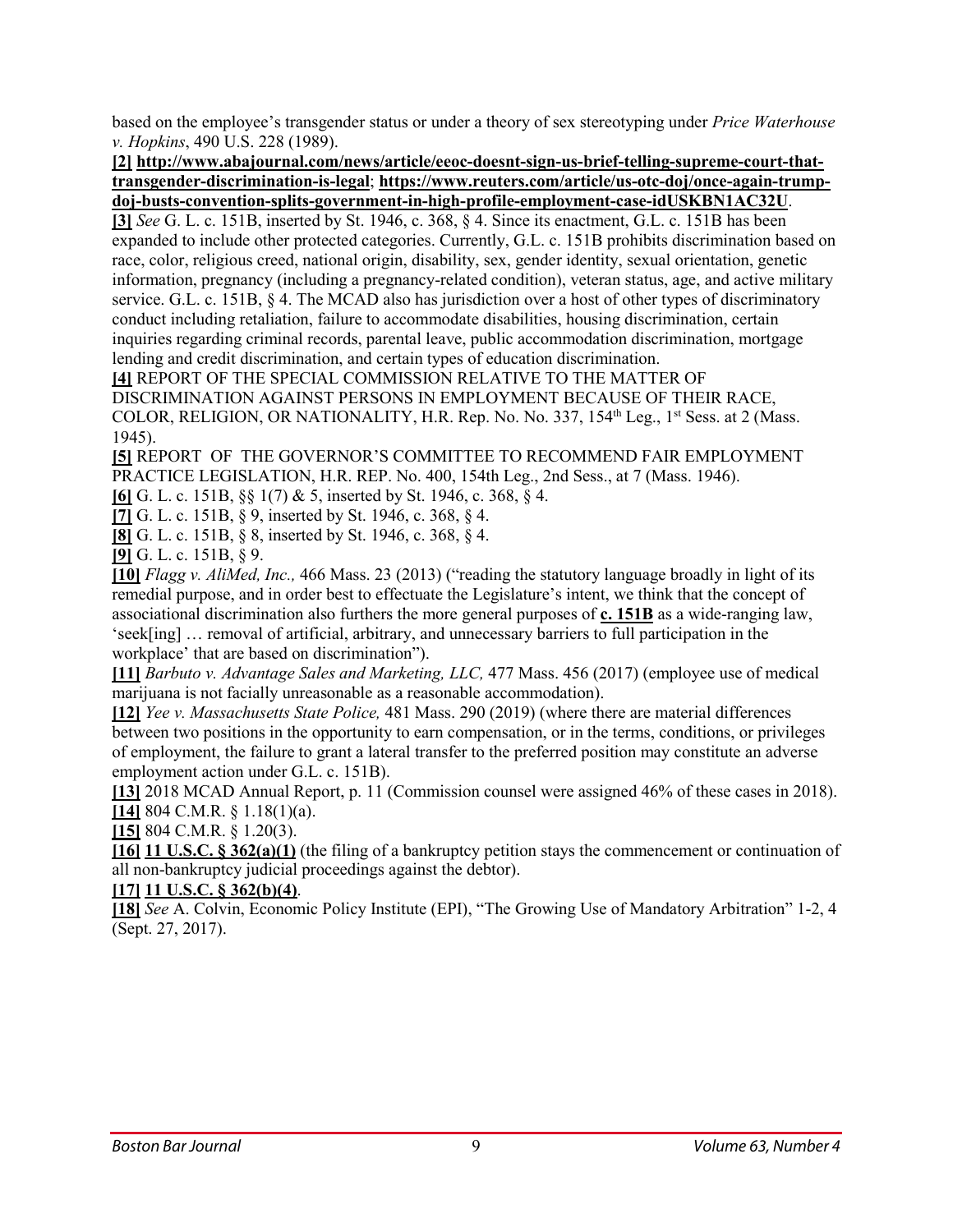# *Case Focus* **Recent Developments in Regulatory Takings**

**By Jason ("Jay") Talerman**

Massachusetts is a home rule state, with 351 cities and towns governed by 351 different sets of bylaws and regulations. For a prospective developer of land, that means navigating through 351 sets of zoning codes, subdivision regulations, and wetlands bylaws. Furthermore, in the already highly-developed towns in eastern Massachusetts, land that is undeveloped is often marginal in quality, and therefore may implicate local land use bylaws, ordinances and regulations. In such instances, even the most beneficial of local enactments may operate to restrict the scope of development and, in some circumstances, may even preclude a proposed development altogether.

It is in these circumstances that the specter of a regulatory taking, also known as an inverse condemnation, may become the subject of dispute between a developer and a municipality. Unlike a more traditional affirmative exercise of eminent domain authority, a regulatory taking is a more passive consequence of the application of an otherwise legally-adopted land use regulation.

The legal landscape shaping regulatory takings in Massachusetts was recently affected by two notable decisions: (1) the decision of the Massachusetts Appeals Court in Smyth v. Conservation Commission of Falmouth, 94 Mass.App.Ct. 790 (2019), which held that there is no right to a jury trial on "the question [of liability as to] whether a particular regulatory scheme has effected a regulatory taking," id. at 796, and (2) the decision of the United States Supreme Court in Knick v. Township of Scott, Pennsylvania, 588 U.S.  $\qquad$ , 139 S.Ct. 2162 (2019), which held that exhaustion of state court remedies is not a prerequisite to bringing a § 1983 takings claim in federal court. While these cases, viewed in isolation, address different issues, they may, when viewed together, affect the approach that a landowner may take when contemplating the advancement of a regulatory takings claim.

#### *Background on Regulatory Takings*

It is important to note at the outset that a claim for a regulatory taking has not traditionally been treated as a formal claim for a "taking." While borne from the same Constitutional Fifth Amendment guarantee against a governmental seizure of property, "a claim of regulatory taking involves a preliminary (albeit significant and complex) question whether a taking has occurred at all." Smyth, 94 Mass.App.Ct. at 795- 96. That is, the threshold focus of a regulatory takings case is the question of liability. A conclusion that a regulatory taking has occurred will be justifiable where "governmental regulation [is] … so onerous that its effect is tantamount to a direct appropriation or ouster." Lingle v. Chevron U.S.A., Inc., 544 U.S. 528, 537 (2005). However, not every governmental regulation that operates to preclude development effectuates a taking; and a claim of regulatory taking will only be sustained where there is either a physical invasion of property or where the regulation in question operates to "completely deprive an owner of 'all economically beneficial use' of her property." Id. at 538 (quoting Lucas v. South Carolina Coastal Council, 505 U.S. 1003, 1019 (1978) (emphasis in original). Only once a plaintiff has prevailed in this preliminary element of a regulatory takings claim may he proceed to seek an award of damages for the taking.

Despite the Constitutional predisposition against uncompensated takings, case law reveals that it is quite difficult to prevail in a regulatory taking claim. This is because even though a governmental regulation may sharply reduce the value of a property, a modest residual value may be sufficient to defeat a claim of regulatory taking. In Pallazzolo v. Rhode Island, 533 U.S. 606, 631 (2001), an 18-acre parcel appraised at \$3,150,000 was limited, by State regulation, to the development of a single residential lot valued at \$200,000, and the Court nevertheless concluded that such residual value was sufficient to defeat a claim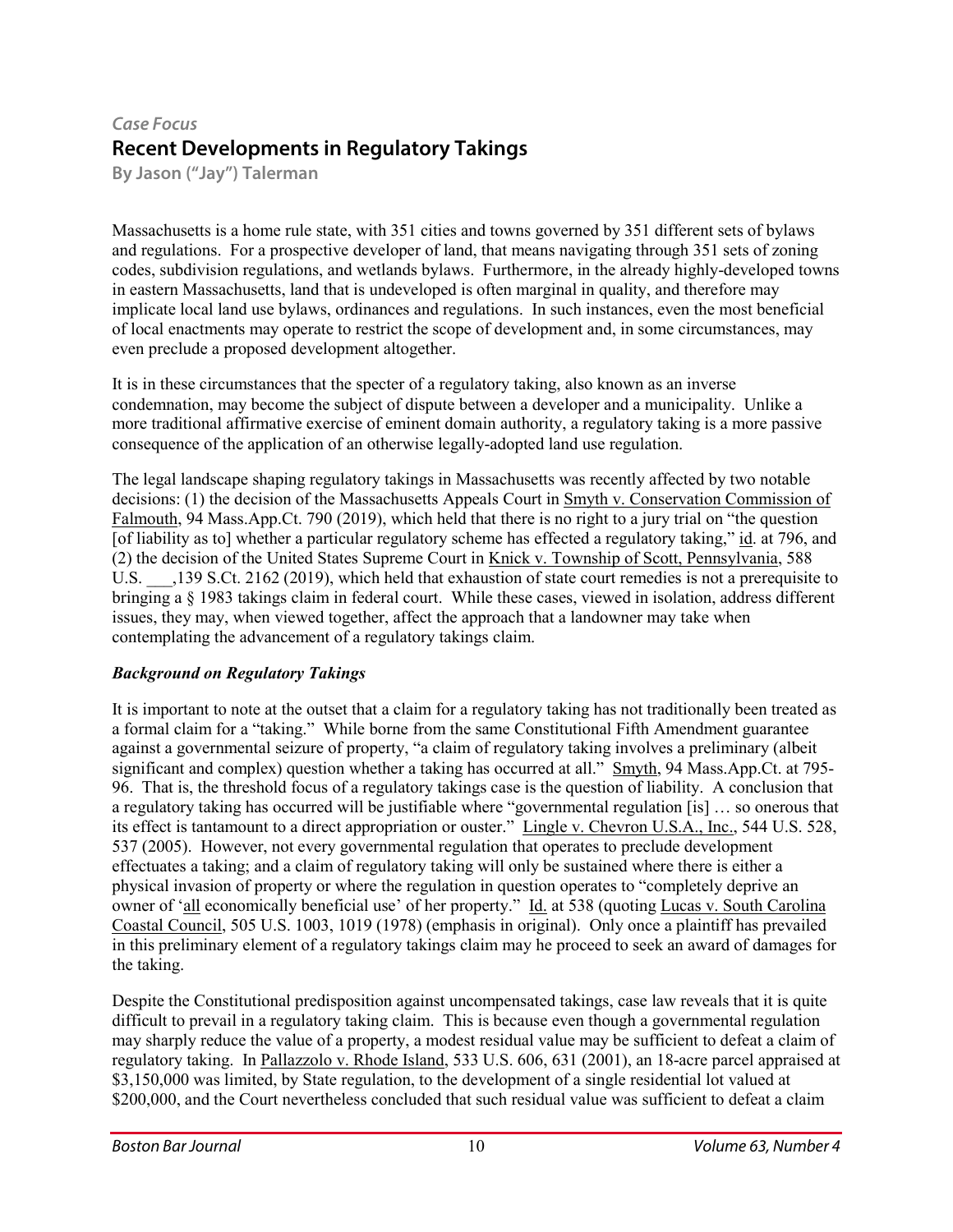of inverse condemnation. Closer to home, in Gove v. Zoning Board of Appeals in Chatham, 444 Mass. 754 (2005), the Massachusetts Supreme Judicial Court contemplated the impact of a municipal zoning regulation on a potentially lucrative residential lot along Chatham's waterfront. The zoning provision rendered the development of a house on the lot impossible and litigation ensued. While various other facts considered by the Court were relevant, the Court ultimately concluded that a residual value of only \$23,000 (the value of the property for assemblage purposes with adjoining properties) was sufficient to dismiss the complaint and find in favor of the town. Id. at 763. See also Smyth, 94 Mass.App.Ct. at 797- 98 (economic impact on plaintiff a factor in determining whether regulatory taking occurred).

#### *Massachusetts Appeals Court Decision in Smyth*

In a traditional takings action, where a municipality (or other authorized governmental subdivision) takes property under General Laws c. 79, a jury will determine damages. In the calculation and award of damages, it is not uncommon for Massachusetts juries to award in excess of the amount at which the municipality originally valued the property in a taking (known as a pro tanto award). Accordingly, a practitioner may conclude that a jury may possibly be more sympathetic than a judge when evaluating a regulatory takings claim. However, in Smyth, which contemplated the preclusive effect of a local wetland bylaw, the Appeals Court foreclosed the availability of a jury trial when pursuing the initial question of liability under a regulatory takings claim. The Court held that, in Massachusetts, "the right to a jury trial is established by Article 15 of the Massachusetts Declaration of Rights which has been construed as preserving the right to a trial by jury in actions for which [such a right] was recognized at the time the Constitution of the Commonwealth was adopted [in 1780] … ." Smyth, 94 Mass. App. Ct. at 793 (internal citations omitted). This meant that, in an "ordinary claim of regulatory taking", "the question whether the plaintiff is entitled to a jury trial … depends on whether it is analogous to a common-law claim entitled to a trial by jury in 1780 or whether it is a wholly new cause of action." Id. at 794. Emphasizing that the facts alleged did not warrant a conclusion that the taking was analogous to an action in common-law tort such as trespass, id. at 794, the Court ultimately concluded that "the question of liability in a regulatory taking claim is a 'wholly new' cause of action, to which the right to a jury trial does not attach." Id. at 796. Thus, while consideration of what may constitute "just compensation" is a question that is appropriately put to a jury, the underlying liability question remains the province of the trial court judge, who is charged with applying the balancing test as detailed in Smyth and the cases cited therein. Id. at 797-98.

## *U.S. Supreme Court Decision in Knick*

The U.S. Supreme Court's decision in Knick marks a significant departure from the pre-existing process for pursuing a claim for a regulatory taking in federal court. In a 5-4 decision, the Supreme Court reversed a long line of cases that required plaintiffs with a regulatory takings claim to pursue their actions in state court before pursuing a Fifth Amendment claim under 42 U.S.C. § 1983 in federal court. 588 U.S. at  $\qquad$ , 139 S.Ct. 2177-79. Viewing the right to seek damages as accruing at the instant the governmental regulation proscribed a proposed development, the Supreme Court ruled that there was no exhaustion prerequisite to seeking relief in federal court. Id. Accordingly, in the post-Knick landscape, a disgruntled developer may choose, at its discretion, to skip state court altogether and seek compensation for a regulatory taking in one fell swoop in federal court under § 1983.

## *Practice Implications of Smyth and Knick*

While a door for plaintiffs seemingly was shut – in most instances – by virtue of the Smyth decision, it likely swung wide open with the U.S. Supreme Court's decision in Knick. In Knick, the Supreme Court did not address the question of whether a jury trial attaches to a regulatory taking action, as discussed in Smyth. However, while all actions under 42 U.S.C. § 1983 are not automatically entitled to be heard by a jury, the right to a jury in a regulatory taking claim sounding in § 1983 was firmly established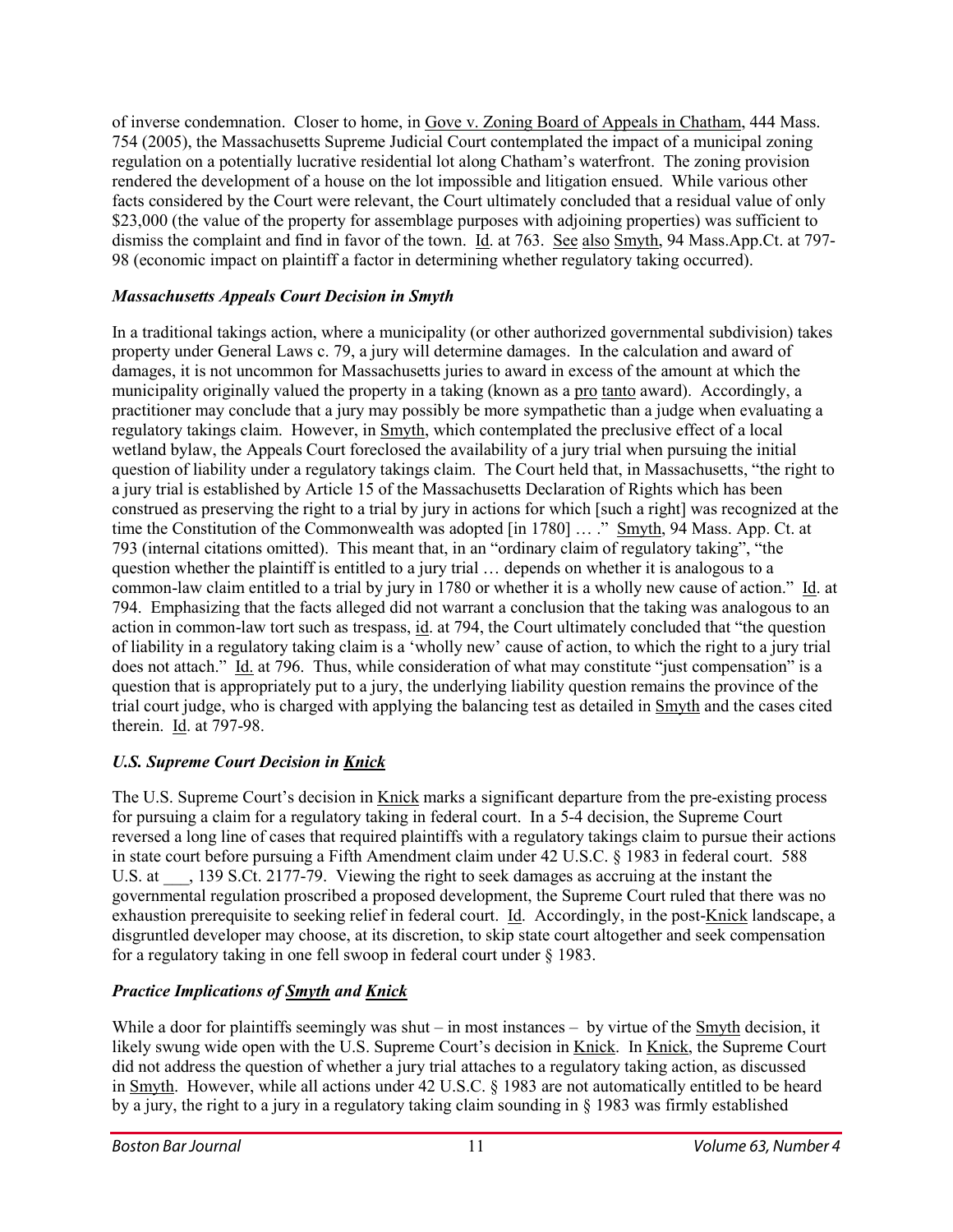in Monterey v. Del Monte Dunes at Monterey, Ltd., 526 U.S. 687, 721 (1999). Accordingly, when read together with prior precedent, Knick stands for the proposition that a Massachusetts plaintiff may, at its option, skip a bench trial in Massachusetts court and pursue a regulatory claim before a jury in United States District Court. As a consequence, the main thrust of the Smyth decision will not affect a plaintiff that opts for a federal court forum.

Despite the holding of Knick, not all regulatory takings claims are well-suited for a federal court where, as noted by the dissent, complex review of a municipal regulatory scheme must be undertaken. 588 U.S. at \_\_\_, 139 S.Ct. at 2187-88. This is especially so where a federal court would have to delve into the intricacies of a detailed local zoning wetland bylaw. However, following the Knick decision, a wellresourced litigant that feels it would benefit from a jury rather than a trial before a state court judge steeped in experience interpreting local regulation, may choose to bring their original action in federal. Conversely, a litigant that may not have the resources to navigate through a federal court jury trial may choose the nuanced review that occurs at the state trial court level. Only time will tell if the results of these two paths are disparate. Until then, there will be significant speculation as to whether verdicts and awards by a federal jury will change the calculus for landowners that are contemplating suit for a regulatory taking.

*Jason ("Jay") Talerman is a founding partner of Mead, Talerman & Costa, LLC which primarily represents municipalities and select private clients in municipal and land use matters. Jay has been practicing municipal law for more than two decades. Jay's firm serves as Town Counsel and Special Town Counsel for dozens of Massachusetts municipalities.*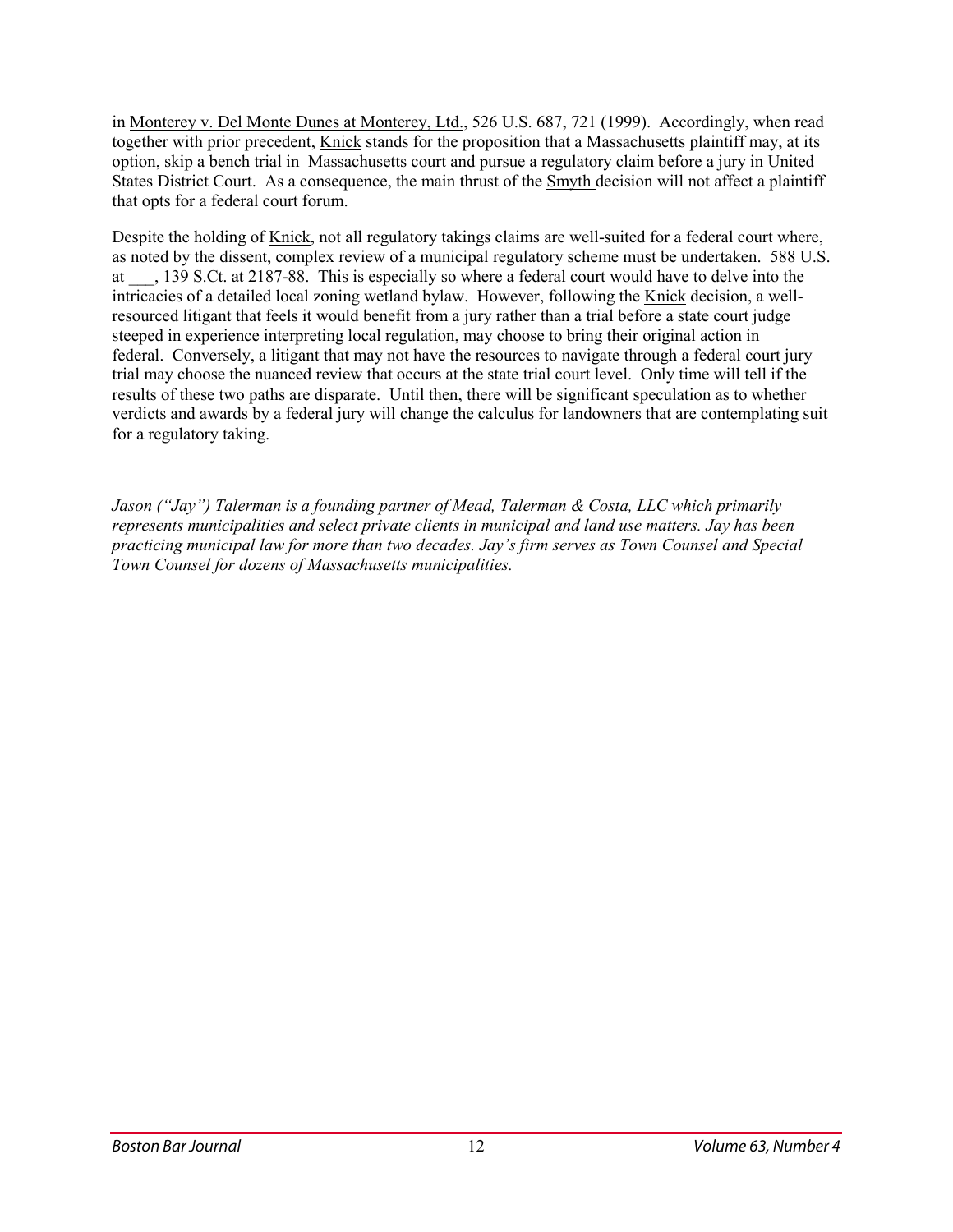#### *Legal Analysis* **The Importance of Written Information Security Policies in Data Governance By Christopher E. Hart**

A critical component of data governance is the written information security program or policy, or "WISP" for short. WISPs are important for three reasons: first, they are often required by specific statutes or regulations. Second, their drafting and maintenance often force organizations to consider more closely the adequacy of their security practices. Third, they can be excellent defenses against liability in the event of a data security incident. Yet organizations often find themselves caught by surprise when they learn that they are either legally required to have a WISP, or ought to have one as a best practice or risk mitigator.

This article discusses what a WISP is, when they are required, what they are good for, why organizations should consider creating and maintaining them, and what the future holds. In the end, you will hopefully consider the WISP to be a critically important component of your or your client's overall data governance strategy.

#### **What is a WISP?**

A WISP is a set of organizational practices relating to certain information, normally personally identifiable information (PII) that the organization maintains (such as a person's name, email, password, social security number, and credit card information), memorialized in an inward-facing document. **[\[1\]](https://bostonbarjournal.com/2019/11/14/the-importance-of-written-information-security-policies-in-data-governance/#_ftn1)** While the WISP really refers to the practices or program of information security, the memorialized document is often what people are referring to when they think of WISPs. A WISP is inward-facing in the sense that it is meant to be used internally by an organization, both as a reference and as a memorialization of practices, and not necessarily meant for consumption by consumers or the general public. (In contrast, privacy policies tend to be outward-facing documents, meant to notify potential consumers about an organization's data use and security practices at or before the point that data is provided.)

To illustrate, one of the most important laws relating to WISPs, the Massachusetts regulations on Standards for the Protection of Personal Information of Residents of the Commonwealth, requires that "[e]very person that owns or licenses personal information" about a Massachusetts resident must "develop, implement, and maintain a comprehensive information security program that is written in one or more accessible parts." 201 CMR 17.03(1).

#### **What Does a WISP Require?**

The purpose of the WISP is to "[i]nsure the security and confidentiality of customer information," "protect against any anticipated threats or hazards to the security or integrity of such information," and "[p]rotect against unauthorized access to or use of such information that could result in substantial harm or inconvenience to any customer." 201 CMR 17.01(1). The WISP is a security requirement, not a privacy requirement: it mandates certain technical and administrative safeguards relating to specific kinds of information. To accomplish these objectives, regulations mandating WISPs focus on a number of common elements:

1. **Risk Assessment.** WISPs generally require that organizations implement practices that are commensurate with the sensitivity and volume of data the organization has, and the resources the organization can bring to bear to protect that data.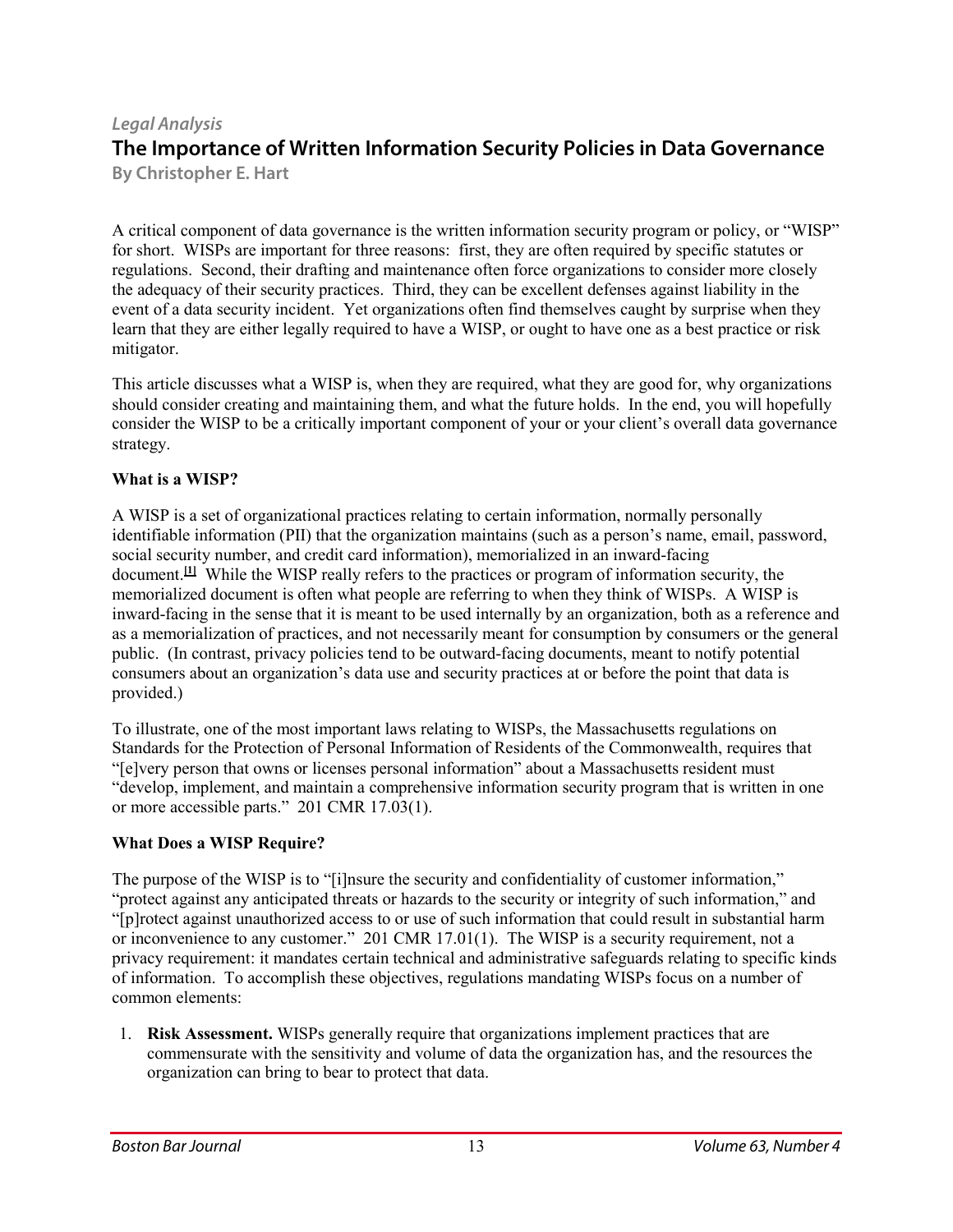- 2. **Minimum Technical Security.** WISPs will carry requirements that computer systems have adequate encryption, anti-malware software, and other perimeter and internal defenses.
- 3. **Third-Party Contracts.** Central to a WISP is the concept that organizations that collect information but contract with vendors or other organizations to handle data ensure that those third parties protect the data at least as adequately as the collecting organization, requiring both that vendors be adequately vetted and that assurances regarding security programs by third parties are placed into contracts as specific obligations.
- 4. **Specific Accountability.** WISPs normally require that a specific individual be held out as having responsibility for implementation of the security program.
- 5. **Regular Auditing.** WISPs, and the specific requirements within them (such as risk assessments), must normally be reevaluated on at least an annual basis.
- 6. **Employee Training.** Employees must be trained on the organization's security requirements, and must be knowledgeable of the WISP, in order for the WISP to be a useful instrument.

As these requirements make clear, a WISP is best seen as a bundle of living practices, rather than merely a document that allows an organization to paper its liability.

## **When is a WISP Required?**

As creatures of statute or regulation, WISPs are legally required if an entity falls within the jurisdictional scope of a regulatory regime. So, for example, the Gramm-Leach-Bliley Act, or GLBA, will only apply to those entities that fall under the definition of a "financial institution" as defined by the statute. *See* 15 U.S.C. § 6809(3) ("The term 'financial institution' means any institution the business of which is engaged in financial activities as described in section 1843(k) of title 12"). On the state level, states such as Pennsylvania, New Hampshire, and South Carolina have a WISP requirement for certain insurers as defined by the state's insurance code. *See*, *e.g.*, 31 Pa. Code § 146c.3 ("A licensee shall implement a comprehensive written information security program that includes administrative, technical, and physical safeguards for the protection of customer information.").

Given the relatively narrow scope of many of these WISP requirements, the Massachusetts regulations stand out as particularly broad. Far from being cabined to entities within a particular industry, the Massachusetts regulations do not limit their application to entities that are domiciled or headquartered in Massachusetts, or even that specifically do business in Massachusetts. Rather, they apply to "all persons [that is, natural person, corporation, other legal entity, etc.] that own or license personal information about a resident of the Commonwealth." 201 CMR 17.01(2). In other words, if a business "owns or licenses" the personal information about a *single resident* of Massachusetts, the regulations (and thus the requirement to develop a WISP) will apply. **[\[2\]](https://bostonbarjournal.com/2019/11/14/the-importance-of-written-information-security-policies-in-data-governance/#_ftn2)** This is true even if an organization is already regulated by some other regulatory scheme, such as HIPAA. *See Commonwealth v. Milton Pathology Assocs., P.C.*, Civ. A. No. 12-4568 H, 2012 Mass. Super. LEXIS 2902 (Super. Ct. Dec. 20, 2012) (requiring a HIPAAcovered entity to maintain a WISP).

## **Why Should You Have a WISP?**

The **first** reason to have a WISP is because the law might require it, and being out of compliance can prove to be an expensive and embarrassing risk. The Commonwealth of Massachusetts has entered into consent judgments with parties in part (if not exclusively) to bring them into compliance with this requirement. The Attorney General of Massachusetts is an avid enforcer of the WISP requirement. *See, e.g.*, *Commonwealth v. Briar Grp., LLC*, Civ. A. No. 11-1185 B, 2011 Mass. Super. LEXIS 2939 (Mass. Super. Ct. March 28, 2011) (requiring implementation of a WISP against a restaurant group accused of "failing to take reasonable steps to protect the personal information obtained from its patrons" in point of sale credit and debit card transactions); *Commonwealth v. Haney*, Civ. S. No. 16-00183m 2016 Mass. Super. LEXIS 915 (Super. Ct. January 14, 2016) (requiring a solo real estate practitioner to implement a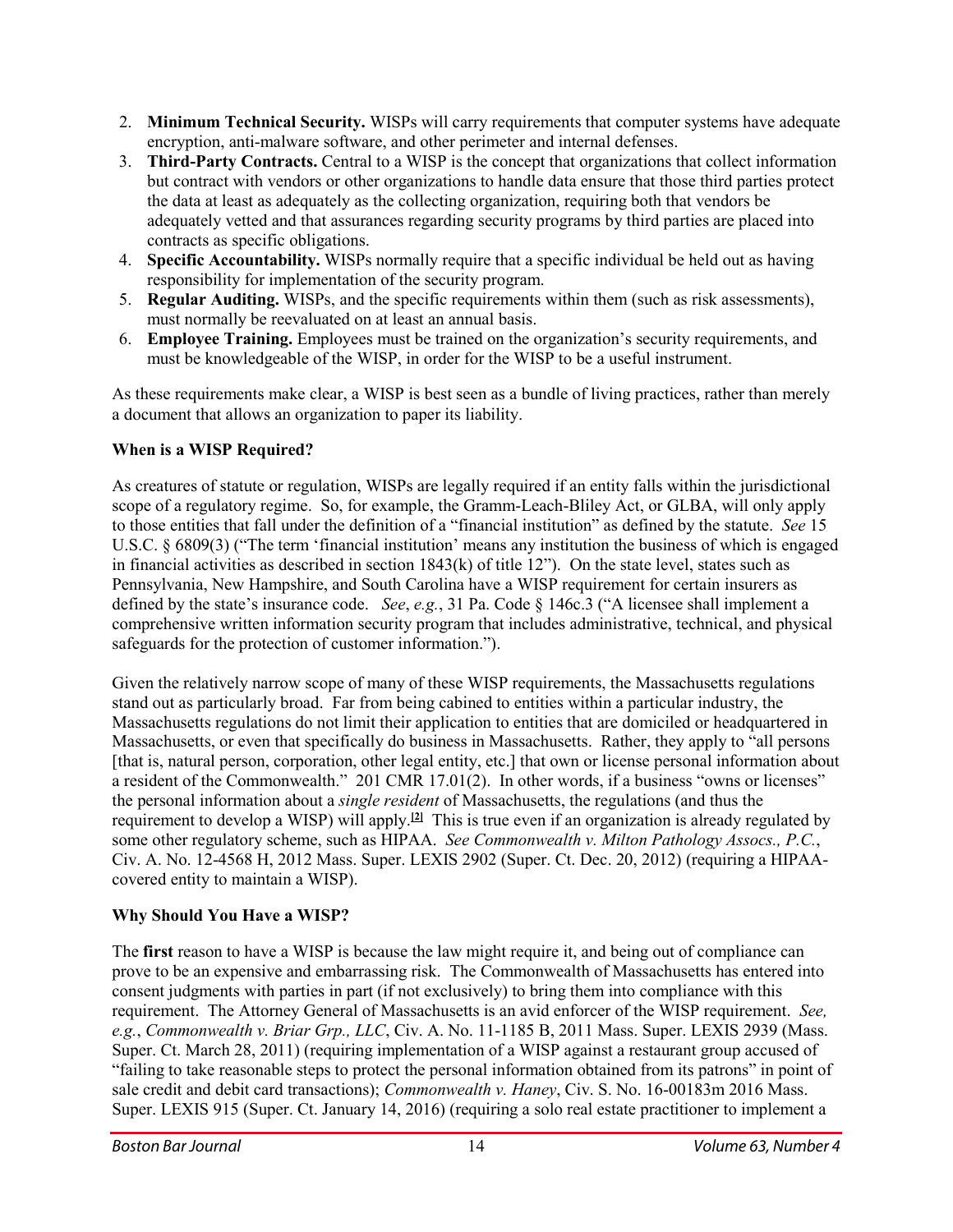WISP after allegedly failing to notify clients of a data breach); *Milton Pathology Assocs., P.C.*, 2012 Mass. Super. LEXIS 2902. So is the Federal Trade Commission with regard to the WISP requirement in the GLBA's Safeguards Rule. *See In the Matter of Paypal, Inc.*, 162-3102, ¶ 40a (Fed. Trade Commission, 2017) (bringing a complaint against Venmo for failing to have a WISP through "at least August 2014").

Having a *good* WISP might be as important as simply having one at all. In the wake of the 2017 Equifax breach affecting millions of individuals, the Attorney General of Massachusetts (among countless others) sued Equifax. Among the claims made by the Attorney General was that Equifax had violated the Massachusetts Data Security Regulations by having an insufficient WISP: "Equifax failed to develop, implement, and maintain an *adequate* written information security program . . . and . . . this failure made the data breach possible." *Commonwealth v. Equifax, Inc.*, Opinion No. 139895; 2018 Mass. Super. LEXIS 66 at \*2 (Mass. Super Ct. April 3, 2018) (emphasis supplied). Specifically, the Commonwealth alleged that "Equifax knew or should have known" that there was "a serious security vulnerability" in Equifax's systems; that Equifax "failed to patch or upgrade its software to eliminate this vulnerability," and that "Equifax did not even take reasonable steps to determine whether unauthorized parties were infiltrating its computer systems." *Id.* Considering the issue at the motion to dismiss stage, the court concluded that the Commonwealth stated a claim and denied the motion to dismiss. *Id.* at \*3. Critically, the Commonwealth used the WISP requirements as a basis for a series of allegations that Equifax did not take reasonable measures to prevent or mitigate the breach—emphasizing that it is not the mere existence of the document, but the adequacy of the practices, that the regulations are intended to control. In fact, in Massachusetts, the data protection statute authorizing the regulations that require the WISP has itself recently changed, requiring that in the event of a breach triggering notification to the Attorney General and the Office of Consumer Affairs and Business Regulations, the company notify these agencies whether a WISP was in place at the time of the breach. *See* G.L. c. 93H § 3(b). The clear intent of this change to the statute is to (1) create an *in terrorem* motivation to put a WISP in place if one has not yet been developed, and (2) to make it easier for the Commonwealth to prosecute cases in which a breach occurred without adequate safeguards.

The **second** reason to have a WISP is that it can provide a defense to liability. Data breaches are, unfortunately, ubiquitous. So long as the data breach looms large, so too does the follow-on lawsuit. But data breaches are notoriously difficult events for which to hold companies liable. In federal court, simply getting through the hurdle of Article III standing can be impossible. *See, e.g.*, *Clapper v. Amnesty International*, 133 S. Ct. 1138 (2013) (holding that, in order for a plaintiff who alleges future harm to have the necessary Article III standing to sue in federal court, the plaintiff must demonstrate that the harm is "certainly impending"); *Carlsen v. GameStop, Inc.*, 112 F. Supp. 3d 855 (D. Minn. 2015) (applying *Clapper* to hold that there was no actual injury arising from the defendant's alleged use of Facebook to share personally identifiable information in violation of the company's privacy policy). *But see Remijas v. Neiman Marcus Group LLC*, 794 F.3d 688 (7th Cir. 2015) ("*Clapper* does not . . . foreclose any use whatsoever of future injuries to support Article III standing" in the case of a data breach). When the cause of action is a state-based tort claim, such as negligence, the presence of a WISP can also make it difficult for a plaintiff to survive a motion to dismiss. *See Guin v. Brazos Higher Educ. Serv. Corp.*, Civ. No. 05-668 (RHK/JSM), 2006 U.S. Dist. LEXIS 4846 \*12 (D. Minn. Feb. 7, 2006) (noting that, while defendant conceded owing plaintiff a duty of care pursuant to the GLBA's requirement of maintaining a WISP, the fact that the defendant indeed maintained a WISP was evidence of reasonable care); *Warren v. Rodriguez-Hernandez*, Civ. A. No. 5:10CV25, 2010 U.S. Dist. LEXIS 96121 at \*15 (N.D.W.V. Sept. 15, 2010) (noting that plaintiffs could offer no evidence that their information had not been adequately protected given that, among other things, defendants maintained a WISP). Conversely, failing to have a WISP can potentially be evidence of negligence. When in search of a working theory of liability for a claim against an organization suffering a data breach, plaintiffs can turn to WISP requirements as evidence of a duty, and thus bring a claim sounding in negligence (whether or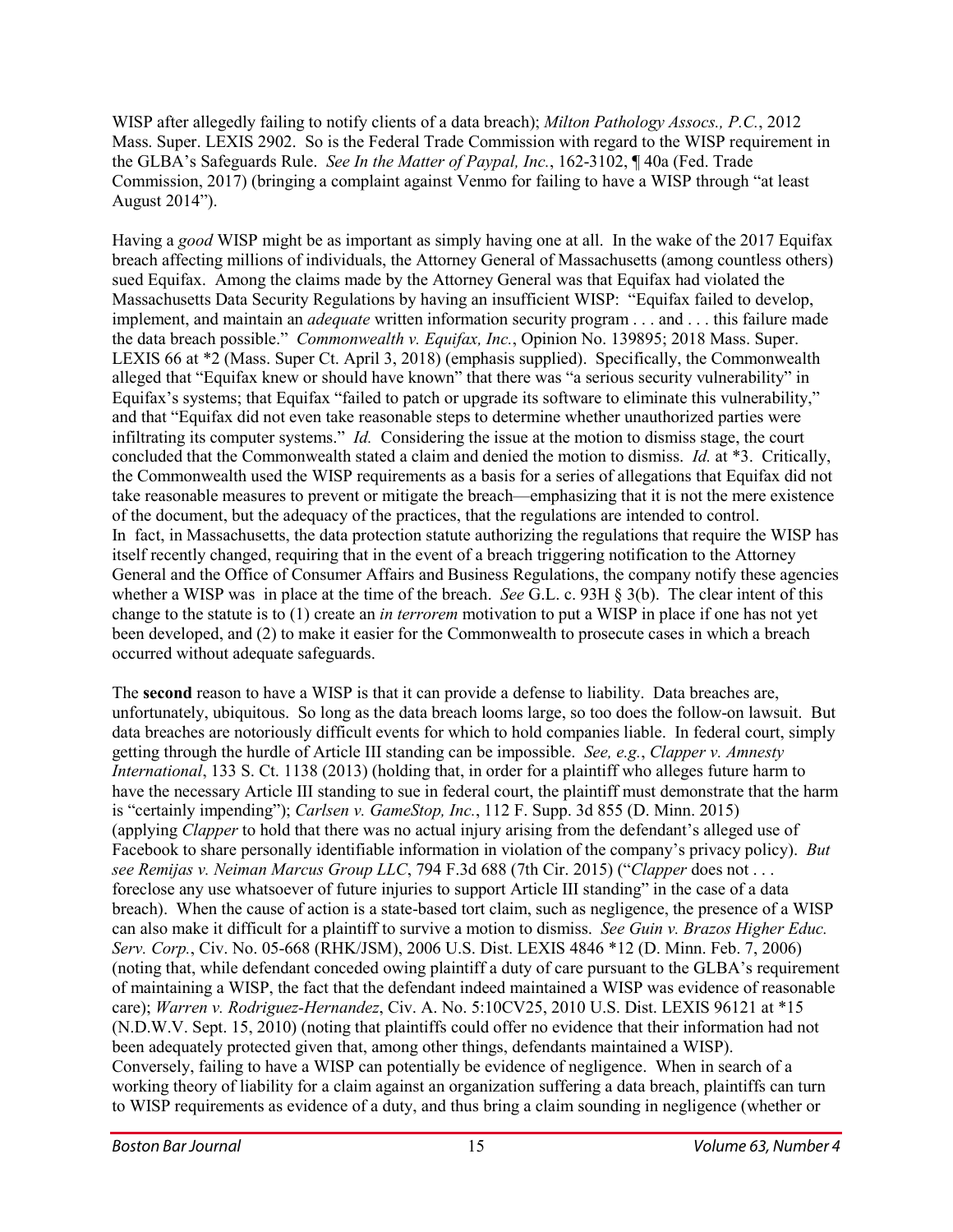not it succeeds). *See Baum v. Keystone Mercy Health Plan*, 826 F. Supp. 2d 718, 721 (E.D. Pa. 2011) (remanding a removal case to state court when the state statute requiring a "comprehensive" WISP potentially allowed for a negligence per se claim even though HIPAA did not provide a private right of action); *Rebello v. Lender Processing Servs.*, 30 N.E. 3d 999, 1016 (Ohio App. 2015) (holding that the GLBA "manifests a clear public policy against the unauthorized access and disclosure of the nonpublic personal information of consumers" applicable to plaintiff in an unlawful termination suit, as manifested in part through the WISP requirement, and allowing the claim to proceed).

The **third** reason to have a WISP is that it is simply good practice. While having a WISP can help an organization avoid compliance and litigation risk, having a WISP—that is, having actual practices to safeguard PII, memorialized in a document read and understood by those who handle such data—can, before any discussion of liability, help avoid a data breach or minimize the fallout from a data breach if it occurs. In the end, isn't that the point?

#### **What Does the Future Hold?**

The WISP is not only here to stay; it stands a good chance of becoming a universal instrument in a complete data management tool kit, both as a matter of good practice and a matter of law. For example, the EU's General Data Protection Regulation, or GDPR, does not specifically require a WISP. But the law has a host of requirements suggesting something like a WISP is prudent, if not required. *See*, *e.g.*, GDPR Art. 5(2) (noting that the controller of personal data "shall be responsible for, and able to demonstrate compliance with" the requirement that personal data be processed lawfully, which includes processing with adequate security); *id.*, Art. 25(2) ("The controller shall implement appropriate technical and organisational measures for ensuring that, by default, only personal data which are necessary for each specific purpose of the processing are processed."). Given the GDPR's potentially global territorial scope, something like a WISP is almost certainly going to become a legal norm.

In short, the WISP is a deeply important instrument for organizations in their privacy and security programs. While sometimes overlooked, it is both an increasingly important and ubiquitous regulatory requirement and a critical tool for creating robust security practices in an organization.

**[\[1\]](https://bostonbarjournal.com/2019/11/14/the-importance-of-written-information-security-policies-in-data-governance/#_ftnref1)** For purposes of this article, unless otherwise indicated I will use "PII" to refer to the kind of information the practices outlined in WISPs are intended to safeguard. However, protected information can often be referred to by other terms of art, depending on the regulatory scheme: non-public financial information (the Gramm-Leach-Bliley Act); protected health information (the Health Insurance Portability and Accountability Act); and personal data (the European General Data Protection Regulation), to name three.

**[\[2\]](https://bostonbarjournal.com/2019/11/14/the-importance-of-written-information-security-policies-in-data-governance/#_ftnref2)** A deep dive into the regulations reveals just how broad their scope is. A "person" can be a natural person or any legal entity; "owns or licenses" can mean, simply to "process" or simply "have access to" the personal information of a Massachusetts resident. 201 CMR 17.02.

*Chris is Counsel and Partner-Elect in Foley Hoag's Litigation Department, and an active member of the firm's Data Privacy and Security Group. Chris has an active practice assisting organizations with their privacy compliance, data breach response, and government defense and litigation needs. In addition, Chris teaches data privacy compliance as a Part-Time Lecturer at Northeastern University School of Law.*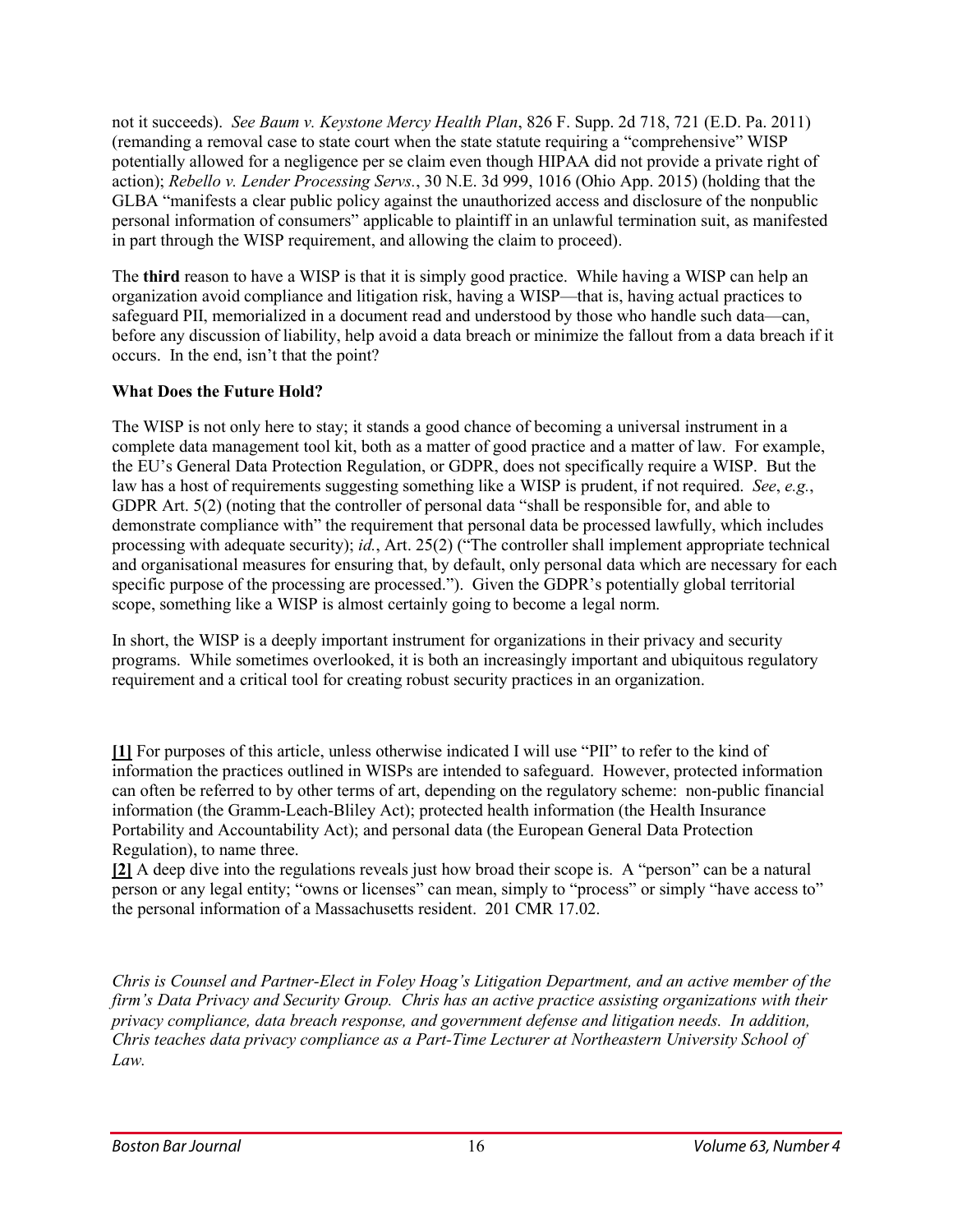## *Practice Tips* **Should it Stay or Should it Go?: Post-MUPC Probate Court Objections in the Wake of Leighton and Cusack**

**By Timothy F. Robertson, Esq. and Joseph N. Schneiderman, Esq.**

## **Introduction**

Since Massachusetts adopted the Model Uniform Probate Code, G.L. c. 190B (MUPC) in 2012, few cases have addressed the topic of objections. This article will offer practical pointers for how to make objections stick in light of two recent (published) appellate decisions.

#### 1. **Objections: History, Contents and Timeliness**

Objections are an essential component of probate litigation. Objections provide notice to interested parties of a controversy within a probate or will action in the Probate and Family Courts. Upon the filing of an objection, the dispute becomes a lawsuit, where discovery may begin.

Objections may contest the merits of an action in probate court or air a more disconcerting lack of communication or trust involving a fiduciary. Affidavits in support of objections can range from the longwinded "let me tell my side of the story" affidavit to the more precise, but speculative affidavit. But neither of those extremes can or should suffice.

Before Massachusetts adopted the MUPC, Probate Court Rule 16 governed objections to wills. See e.g. **[O'Rourke](http://masscases.com/cases/sjc/446/446mass814.html) v. Hunter, 446 Mass. 814, 816-817 (2006)** (Marshall, C.J.) Rule 16 itself followed the abolition of jury issues in will contests and functioned to screen out frivolous attacks on wills. Id. at 817. Rule 16 required an objection to articulate specific facts. An administrator could contest lack of specificity in an objection either by a motion to strike or motion for summary judgment-one did not need to exhaust objections before seeking summary judgment. O'Rourke, 446 Mass. at 818-821. But specificity remained the touchstone of an adequate objection. See e.g. **Sher v. [Desmond,](http://masscases.com/cases/app/70/70massappct270.html#foot11) 70 Mass. App. Ct. 270, 279, n.11 [\(2007\).](http://masscases.com/cases/app/70/70massappct270.html#foot11)**

Today, **G.L. c.190B, [§1-401\(e\)-\(f\)](https://malegislature.gov/Laws/GeneralLaws/PartII/TitleII/Chapter190B/ArticleI/Section1-401)** governs objections. Objections still require specific facts and must include supporting affidavits. The affidavit should stem from personal knowledge and should contain as much detail as the drafter knows. Compare **[Mass.](https://www.mass.gov/rules-of-civil-procedure/civil-procedure-rule-56-summary-judgment) R. Civ. Pro. 56(e)** (governing affidavits in summary judgment.) Allegations of fraud should be stated with particularity. **[Compare](https://www.mass.gov/rules-of-civil-procedure/civil-procedure-rule-9-pleading-special-matters) Mass. R. Civ. Pro. 9(b)**. A best practice is for the drafter (i.e., counsel) to reserve the right to supplement the affidavit as discovery proceeds.

Under the MUPC, it is the timeliness of an objection, however, that is of more critical importance. If an objector lacks sufficient information to develop an appropriate affidavit within the applicable time period (the return date set by the court or otherwise by statute), practitioners should: (1) act quickly to propound discovery on the petitioner (and any other person or entity with relevant information) under **[Supp.](https://www.mass.gov/supplemental-rules-of-the-probate-and-family-court/supplemental-probate-and-family-court-rule-27a) Prob. Ct. R. [27A](https://www.mass.gov/supplemental-rules-of-the-probate-and-family-court/supplemental-probate-and-family-court-rule-27a)** and (2) concomitantly move to extend the deadline for filing the affidavit of objections.

## 2. **Leighton v. Hallstrom-Case Study of a Successful Objection**

Despite the strict time requirements for filing an objection and the need for a detailed affidavit, a recent Appeals Court decision suggests that substance ultimately prevails over form when considering the adequacy of an objection.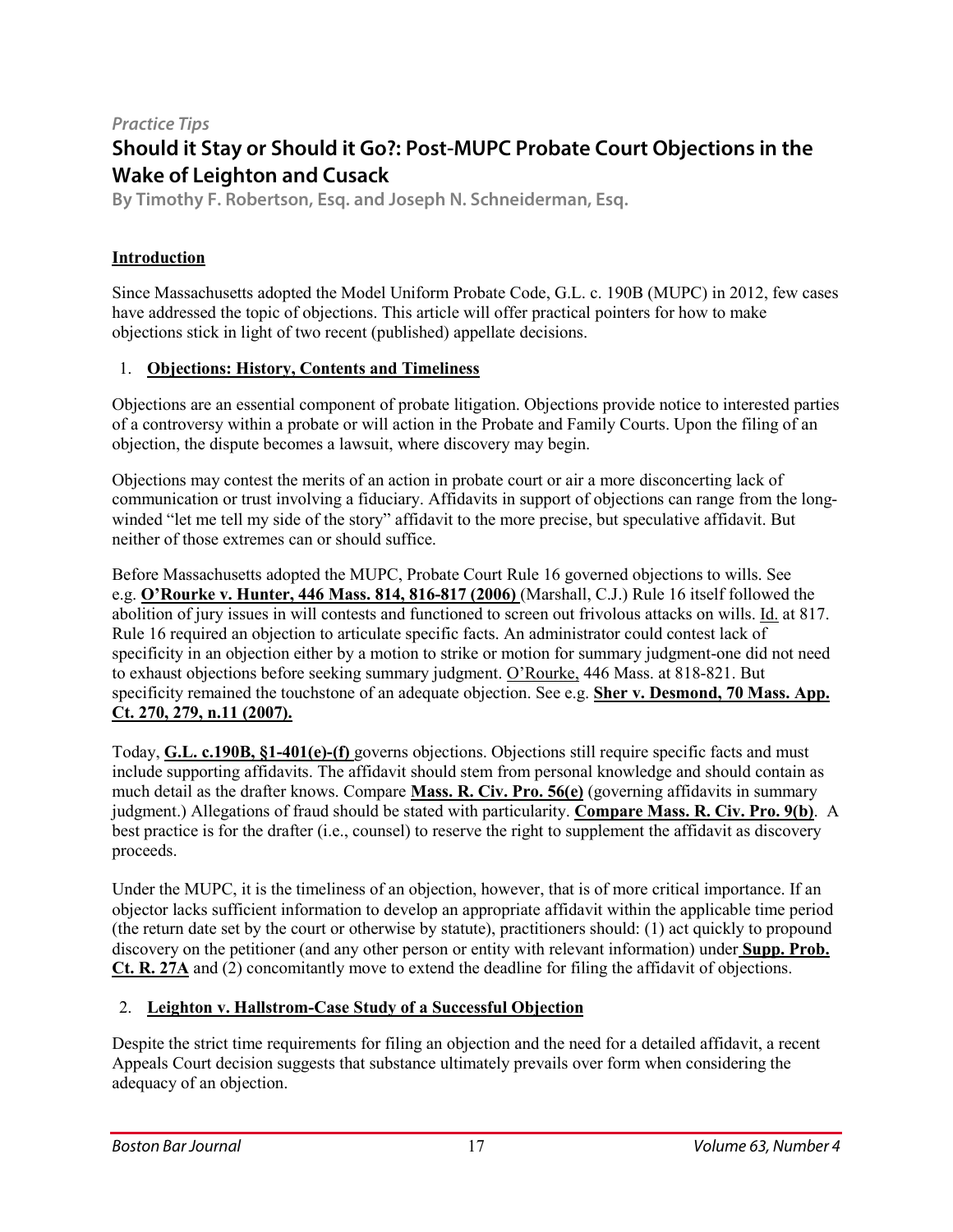In **Leighton v. [Hallstrom,](http://masscases.com/cases/app/94/94massappct439.html) 94 Mass. App. Ct. 439 (2018),** a magistrate endorsed Leighton's petition for a formal adjudication of intestacy, determination of heirs, and Leighton's appointment as personal representative of the decedent's estate. Prior to the entry of the decree, Hallstrom came forward and announced himself as an interested person and first cousin of the decedent. On a pre-printed Probate and Family Court form (**[MPC](https://www.mass.gov/files/documents/2016/08/mp/mpc505a-notice-of-appearance-objection-fill.pdf) 505a**), Hallstrom also filed a notice of appearance but did not check the box that his appearance was an objection. In the interim, the magistrate entered a decree on another preprinted form but left blank the fields for specific individual heirs, instead referring back to the petition.

Hallstrom unsuccessfully tried to persuade Leighton of his lineage to the deceased, including with a genealogical chart. Leighton later petitioned for a complete settlement and Hallstrom objected. The Probate Court judge struck Hallstrom's objection as tardy and because the magistrate's initial decree resolved who the heirs were. Hallstrom appealed.

The Appeals Court reversed. The Appeals Court noted that although the MUPC imposed strict time constraints for objections, the true issue was not timeliness but the legal significance of the decree-which did not explicitly list any heirs. Instead, the decree referred back to the petition, which specifically listed Hallstrom as a purported heir. Moreover, the Personal Representative was aware of Hallstrom's claims. Thus, since the decree did not resolve the issue of who the heirs were, there was no legal basis to preclude Hallstrom's objection. 94 Mass. App. Ct. at 446, citing and quoting **Day v. [Kerkorian,](http://masscases.com/cases/app/61/61massappct804.html) 61 Mass. App. Ct. 804, 809 [\(2004\)](http://masscases.com/cases/app/61/61massappct804.html)** ("Issue preclusion is not available where there is 'ambiguity concerning the issues, the basis of decision, and what was deliberately left open by the judge.'").

Leighton illustrates that practitioners should not avoid nor courts discourage limited objections. Indeed, the Probate and Family Court's pre-printed forms like MPC 505a can lend themselves to ambiguity. So long as the substance of the objection is there, the objection suffices. Indeed, if there is a need to amend the objection, practitioners can and should amend fairly and freely, as they could under former Rule 16. See e.g. **Hobbs v. [Carroll,](http://masscases.com/cases/app/34/34massappct951.html) 34 Mass. App. Ct. 951 (1993)**, citing **[Mass.](https://www.mass.gov/rules-of-civil-procedure/civil-procedure-rule-15-amended-and-supplemental-pleadings) R. Civ. Pro. 15.**

#### 3. **Cusack v. Clasby: Are Objections or Contempt Actions Your Recourse for Bad Administration?**

The manner of probating the estate may raise concerns. Is filing an objection to an account the best mechanism to address concerns? Depending on the information known to the interested person and the status of a matter, a petition to remove the personal representative might be the appropriate course. However, if a first and final account has been filed, and the deadline for objections has been set, a potential objector has a limited time period to act.

**Cusack v. [Clasby,](http://masscases.com/cases/app/94/94massappct756.html) 94 Mass. App. Ct. 756 (2019)**, illustrates this point. Catherine Cusack died in June 2014, survived by eight children, all equal heirs. Clasby, one of her daughters, and the administrator of her estate, petitioned to probate the estate in October and filed a petition for an order of complete settlement in December 2015. Three of Clasby's siblings objected, asserting that the final accounting reflected disbursements that had not in fact occurred. A judge in the Probate Court struck the objections, approved the final accounting, and settled the estate. The siblings appealed, asserting that settling the estate was premature.

The Appeals Court affirmed the settlement and rejected this contention. The Appeals Court noted that before Massachusetts adopted the MUPC, settlement was indeed incomplete until all payments were made by the estate. 94 Mass. App. Ct. at 758, citing former G.L. c.206, §22. However, the MUPC expressly repealed and displaced this principle. Id. at 759, citing **G.L. c.190B, [§3-1001](https://malegislature.gov/Laws/GeneralLaws/PartII/TitleII/Chapter190B/ArticleIII/Section3-1001)**. Similarly, the MUPC also permitted Clasby, as an administrator, to approve accounting and distribution of the estate. Id.. at 758.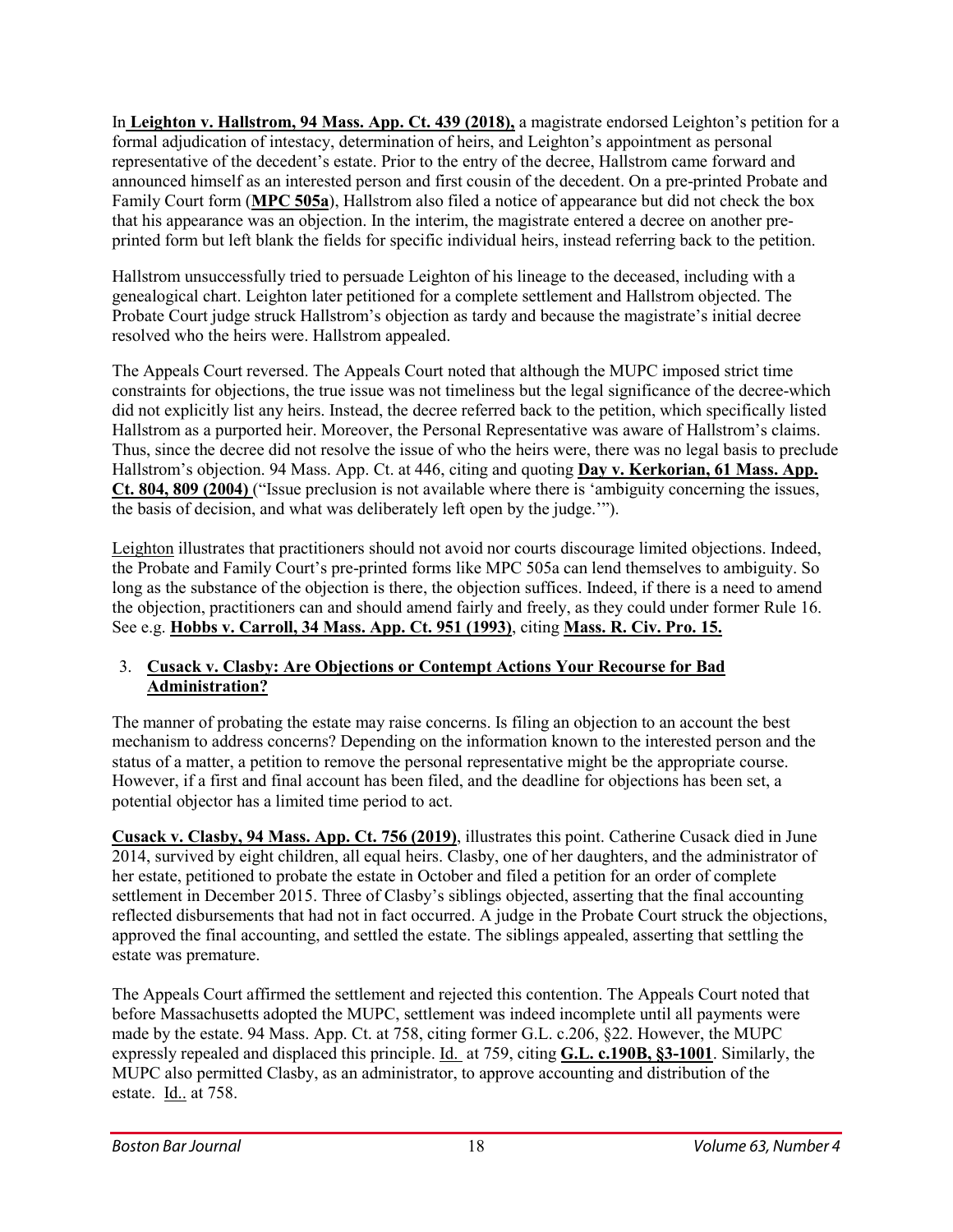Thus, the Probate Court judge had authority to jointly approve the accounting and settle the estate. Indeed, the joint order furthered the purpose of the MUPC to spur a "speedy and efficient system for liquidating [an] estate of [a] decedent and making [distributions.]" 94 Mass. App. Ct. at 759, quoting **[G.L.](https://malegislature.gov/Laws/GeneralLaws/PartII/TitleII/Chapter190B/ArticleI/Section1-102) c.190B, [§1-102\(b\)\(3\)](https://malegislature.gov/Laws/GeneralLaws/PartII/TitleII/Chapter190B/ArticleI/Section1-102)**. Finally, the siblings were not without recourse-they could petition for contempt for violations of a court order. Id. at 759.

Cusack raises an important practical question about how to redress problems during distribution. On the one hand, procedurally, a contempt action does have benefits. A decree settling an estate certainly constitutes a court order for purposes of contempt. The Probate and Family Court also deals with contempt every day. Contempt actions also proceed under the same docket without a separate filing fee, and a successful litigant may recover their attorney's fees.

Substantively however, a contempt action after distribution may not provide an ideal solution. Contempt has to be proven by clear and convincing evidence and not every violation of a court order constitutes a contempt. Indeed, ambiguous court orders do not lend themselves to contempts. See e.g. **Hoort v. [Hoort,](http://masscases.com/cases/app/85/85massappct363.html) 85 Mass. App. Ct. 363, 365 [\(2014\)](http://masscases.com/cases/app/85/85massappct363.html)**. A contempt action may deleteriously prolong and reopen a seemingly settled estate, and thwart the spirit of speedy settlement under the MUPC-or the purpose of former Rule 16 to screen out frivolous contests.

#### **Conclusion**

Leighton and Cusack illustrate how will objection practice has developed since Massachusetts adopted the MUPC. While an affidavit in support of an objection should contain specific facts, merely putting the proponent on notice of a problem may suffice if the proponent is relying on a pre-printed probate court form to preclude an issue.

On the other hand, objections no longer function to redress poor or incomplete administration because administration closes comparatively quickly. Whether or not contempt actions against administrators will actually serve the purposes of objections for bad administration will be interesting to see in light of the severe backlogs in certain probate courts.

*Timothy F. Robertson is the Principal Attorney of T FRANK LAW, PLLC, a Trusts and Estates law practice in Charlestown, MA.* **[https://www.tfranklaw.com](https://www.tfranklaw.com/)**. *Tim is grateful to Joe for the opportunity to collaborate and for staying abreast of recent SJC and Appeals Court Decisions. Joseph N. Schneiderman has an appellate-exclusive practice in Massachusetts and Connecticut and has argued four times in the SJC since 2015. Joe can be contacted at* **[connlawjoe@gmail.com](mailto:connlawjoe@gmail.com)***. Joe gratefully thanks Tim for the opportunity to write and collaborate about important appellate developments in probate law. Joe further dedicates the article to the memory of his grandfather, Natalé "Nat" Memoli.*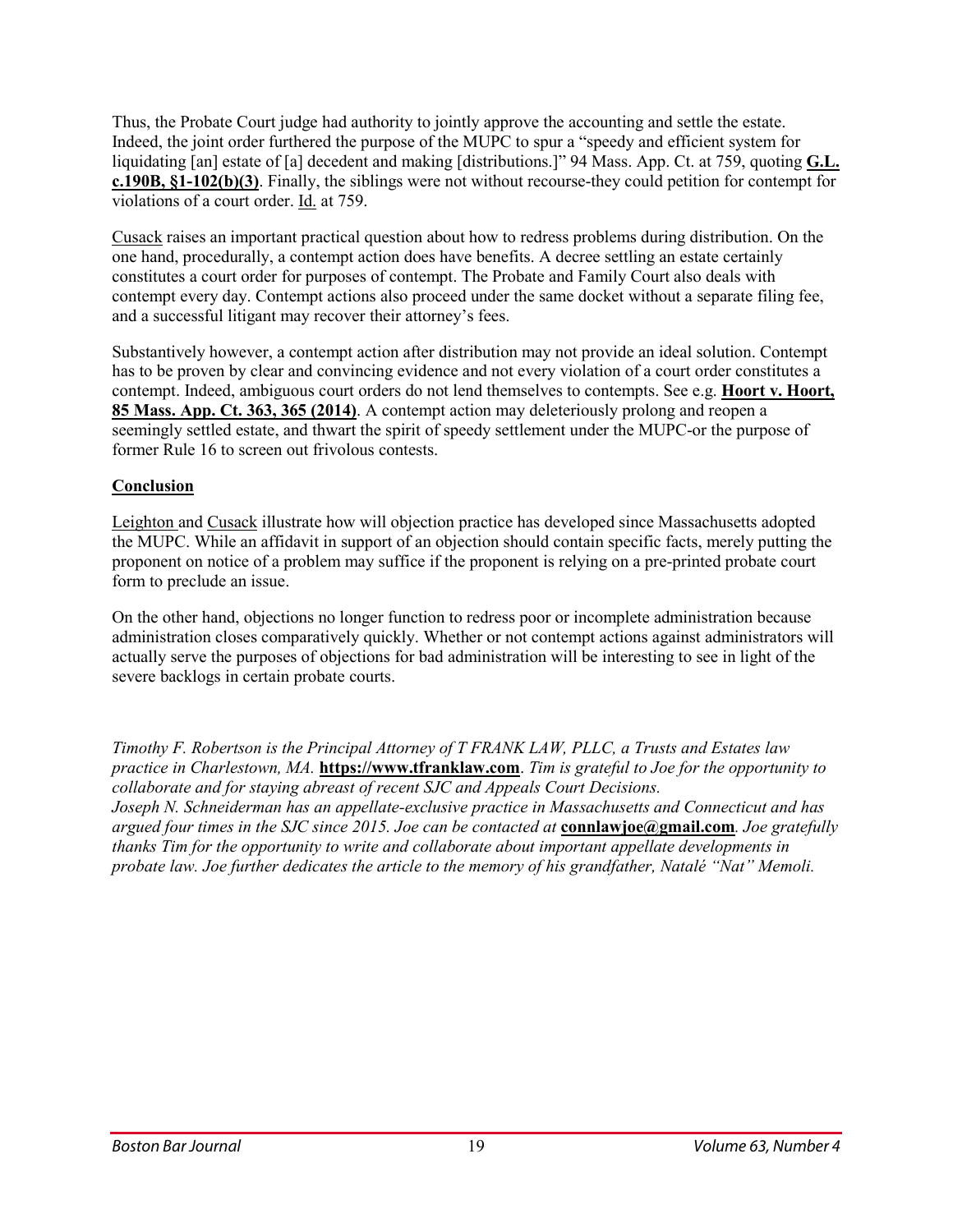# *Viewpoint* **Adorable as Affordable?: The Zoning Challenge of Tiny Houses**

**By Olympia Bowker**

With Massachusetts' housing affordability crisis showing no signs of abating, it imperative to consider new, creative solutions. A 2018 *Boston Magazine* **[analysis](https://www.bostonmagazine.com/top-places-to-live-2018-single-family-homes/)** of over 150 Massachusetts cities and towns revealed the lowest median home price in one municipality was \$255,450; the highest was \$1.9M. Contrast these figures with the **[roughly](https://www.thespruce.com/how-much-does-a-tiny-house-cost-4139914) \$60,000 retail cost** of a Tiny House, and it is no wonder that these diminutive abodes appear tempting as affordable options. But can they play a meaningful role in ameliorating the affordable housing crisis in Massachusetts? And can the **Community [Preservation](https://malegislature.gov/Laws/GeneralLaws/PartI/TitleVII/Chapter44B) [Act](https://malegislature.gov/Laws/GeneralLaws/PartI/TitleVII/Chapter44B)** ("CPA") help spur a Tiny House trend in Massachusetts?

## **Tiny Houses: What Are They, and Are They Prohibited?**

A "Tiny House" is defined by the **2018 [International](https://codes.iccsafe.org/content/IRC2018/appendix-q-tiny-houses?site_type=public) Residential Code** ("IRC") as a dwelling that is 400 square feet or less in floor area excluding lofts used as a living or sleeping space. Generally, Tiny Houses look like miniature versions of traditional houses; they can feature tiny modernist rooflines, colonial shutters, or Victorian gingerbread trimming. They can be built either on trailers or fixed foundations—a key distinction for affordable housing purposes.

While attention is often on the **high-end Tiny House market that focuses on [minimalist](http://mirandashearth.com/tinyhouse/) lifestyles and carbon [footprints](http://mirandashearth.com/tinyhouse/)**, experiments **[nationwide](https://www.washingtonpost.com/graphics/2018/national/tiny-houses/)** highlight the value of "tiny house villages" to address homelessness. With the wait times for affordable housing in Boston **[lasting](https://www.bostonhousing.org/en/For-Applicants/FAQs.aspx) years**, urgency must beget innovation here as well.

Notwithstanding the growth in Tiny Houses as a social and architectural movement, long-standing provisions of **many municipal zoning bylaws and [ordinances](https://www.curbed.com/2016/9/22/13002832/tiny-house-zoning-laws-regulations) ignore, if not effectively prohibit**, Tiny Houses. In Massachusetts, a wheeled Tiny House is legally treated as a recreational vehicle ("RV"), mobile home, or trailer that **must be [registered](https://www.mass.gov/register-and-title-your-vehicle)** with the state and used as such (*i.e.*, not parked yearround other than in a designated area), and is often barred by or **heavily [regulated](https://mcgregorlegere.com/olymipia-bowker-bio-articles/item/41-tiny-houses-face-zoning-obstacles-massachusetts) under local zoning [laws](https://mcgregorlegere.com/olymipia-bowker-bio-articles/item/41-tiny-houses-face-zoning-obstacles-massachusetts)** as undesirable.

If a Tiny House is built on a foundation, it must comply with zoning and building codes applicable to single family residential dwellings, including minimum square footage, lot and building size, and setback requirements. For example, **[Holliston](https://hollistonedc.com/wp-content/uploads/2018/02/October2017Zoning-By-Laws.pdf) Zoning Bylaw §V(D)** has a 600 square foot minimum for floor area, effectively prohibiting Tiny Houses as defined under the IRC. But with the housing shortage at crisis levels, notwithstanding the still-developing zoning and construction standards, high land prices, and political tensions, these small-segment models of housing shouldn't be overlooked.

## **Tiny Houses as Stock for the Subsidized Housing Inventory under G.L. c. 40B**

To incentivize communities to adopt zoning changes to allow Tiny Houses, it is important to note that Tiny Houses constructed for low or moderate-income households may be countable toward a municipality's **[Subsidized](https://www.mass.gov/service-details/subsidized-housing-inventory-shi) Housing Inventory ("SHI")** for purposes of the "Comprehensive Permit Law," **[G.L.](https://malegislature.gov/Laws/GeneralLaws/PartI/TitleVII/Chapter40B) c. 40B**. To qualify as SHI, the unit must be "affordable" to households earning at or below 80% of the Area's Median Income ("AMI")—the rent or mortgage payment and related housing expenses (e.g., utilities) cannot exceed 30% of the household members' annual incomes.

Since enactment in 1969, G.L. c. 40B, §§ 20-23 ("40B") has served as the main statutory scheme to address the affordable housing shortage statewide. 40B includes an 'anti-snob' provision that empowers the Zoning Board of Appeals to override zoning requirements to approve "comprehensive permits" for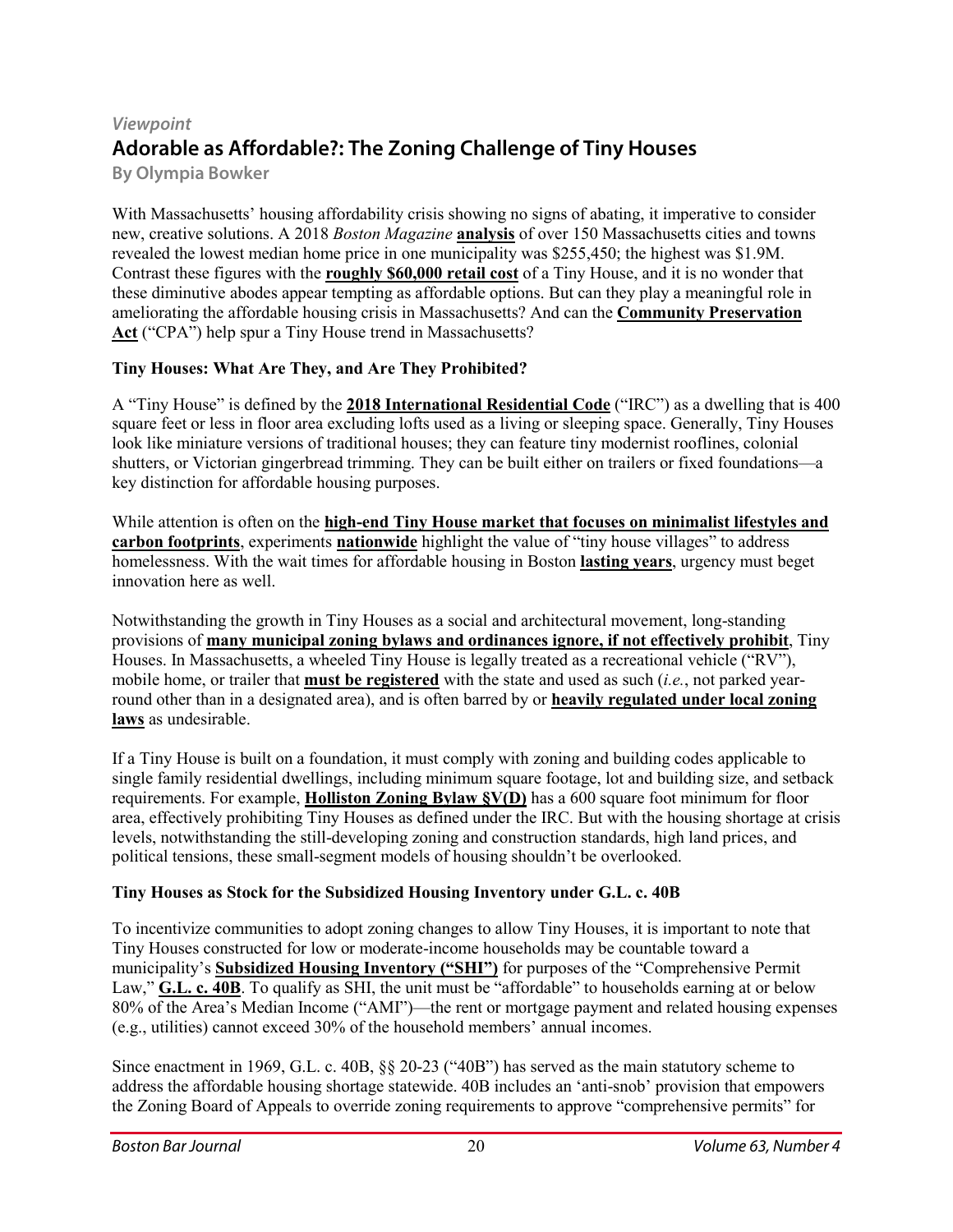denser, larger, and higher developments than would otherwise be allowed under local regulations *if* the municipality has not met its "safe harbor" threshold for SHI: either at least 10% of a municipality's total housing stock must be "affordable" or more than 1.5% of municipal land must be dedicated to SHI. *See* G.L. c. 40B, § 20; 760 C.M.R. § 56.03(1); DHCD Guidelines (rev. Dec. 2014). If a municipality meets neither SHI threshold, 40B dramatically relaxes local control over approval of comprehensive permits for housing developments that contain 20-25% affordable units.

Even after 50 years of 40B incentive, as of 2017, Massachusetts municipalities had an average of 9.7% SHI, and only **67 of [Massachusetts'](https://www.mass.gov/files/documents/2017/10/10/shiinventory_0.pdf) 351 municipalities were at or above the 10% SHI threshold**. Tiny Houses that qualify as SHI would be more attractive to municipalities because they would count towards the 10% safe harbor threshold for 40B purposes.

But in order to qualify for SHI, Tiny Houses have to be allowed in the first place.

## **Crafting Tiny Zoning**

Municipalities can start by explicitly including Tiny Houses in their zoning: write Tiny Houses into tables of uses, and define whether they can be used as accessory dwellings, secondary or tertiary structures, or as stand-alone residences. Definitions should address whether they can have wheels, or whether they must be built upon a foundation.

Carefully crafted Tiny House zoning can provide housing stock that fits within the character of towns by allowing continued municipal control over massing, setbacks, aesthetics, and other elements which municipalities would otherwise relinquish under the traditional 40B system.

Further, creation of an overlay district for Tiny House villages could provide for maximum square footage, smaller setbacks, and smaller lot of sizes in certain areas. In such scenarios, preexisting nonconforming lots may become buildable. With creative zoning such as cluster developments, more homes could be built in smaller areas.

In 2016, **[Nantucket](https://ecode360.com/11471475)** enacted a zoning bylaw amendment that explicitly allowed Tiny Houses that comply with the International Building Code. While industry standards did not align at the time to permit prefabricated Tiny Houses under that ordinance, future iterations of bylaw changes and changes in the industry specifications can address those types of mismatches going forward.

## **Leveraging CPA Funds**

The CPA can serve as a catalyst for a Tiny House trend by subsidizing construction or land acquisition for Tiny Houses that count towards SHI thresholds. One way the CPA helps communities create affordable housing is by establishing a "community preservation fund," which is fed by a local tax of up to 3% on real property.

The CPA defines affordable housing as "community housing" that serves households at or below 100% of AMI. CPA funds can support many types of activities in furtherance of affordable housing, including construction and property acquisition. Municipalities can neutralize land costs by acquiring buildable land, which not only can enhance feasible development possibilities, but also allow more control over design and location of development.

Tiny Houses created with or assisted by CPA funds can be included in a municipality's SHI through compliance with the Department of Housing and Community Development (DHCD)'s Local Initiative Program, which requires the unit to be created as a result of the municipality's action or approval. The unit will be sold or rented on a fair and open basis subject to an affirmative fair marketing and resident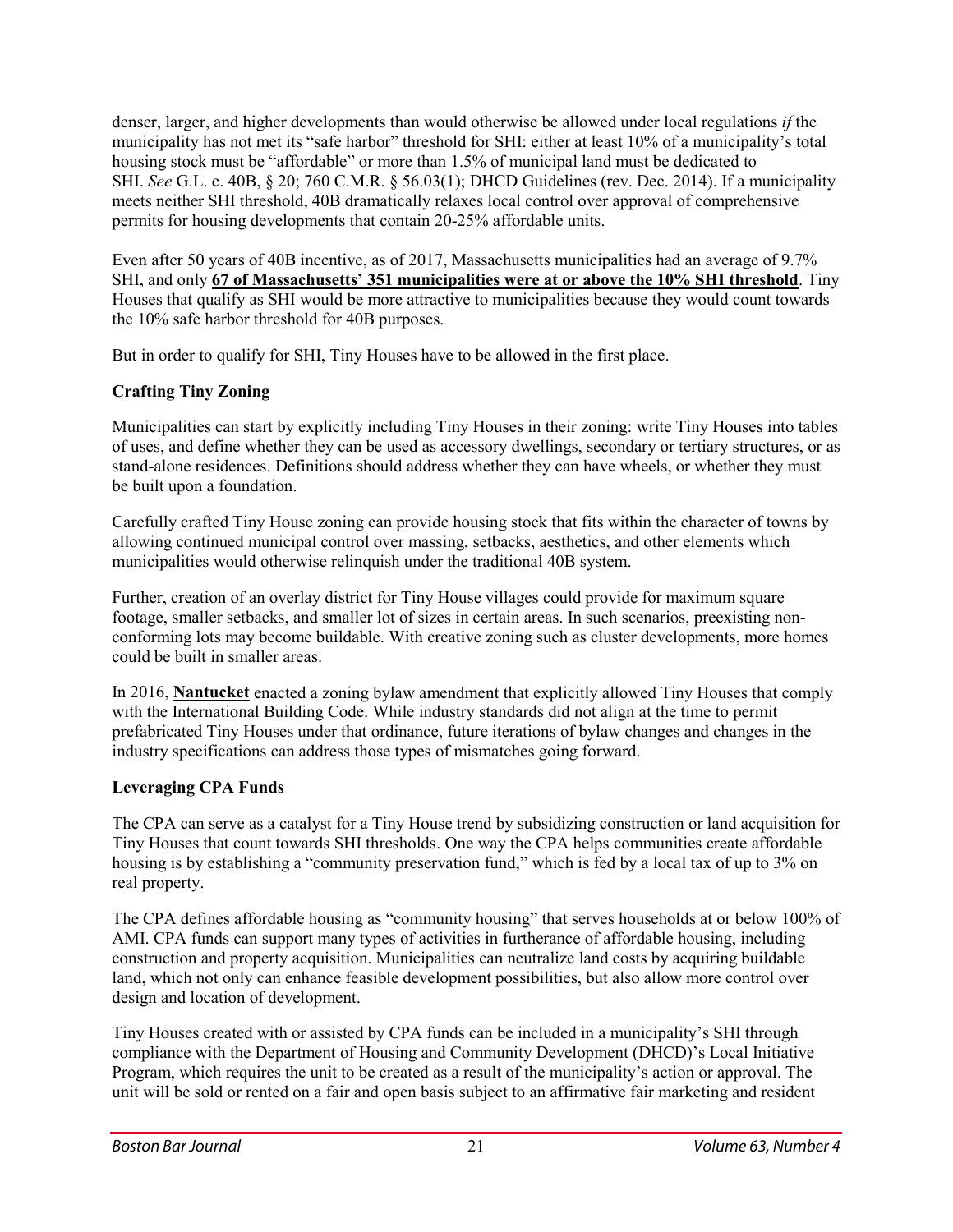selection plan approved by DHCD; be affordable to households below 80% AMI; and have its permanent affordability secured by Department use restrictions. CPA funds used to purchase land for Tiny Houses also incentivize partnerships with developers, such as through subsidies or by allowing the developer to build on municipal land.

#### **Conclusion**

Tiny Houses are not the silver bullet, as the resident pool for such housing is admittedly small, but they offer one more means to create much-needed inexpensive housing for single or double occupancy – a segment not prioritized in the current 40B scheme. By considering the interests of citizens, cities and towns, and affordable housing proponents, they can perhaps expand housing options and increase supply – at least a tiny bit.

Olympia A. Bowker is an associate at McGregor & Legere, P.C. in Boston. She helps clients with a broad *range of environmental, land use, zoning, and regulatory matters.*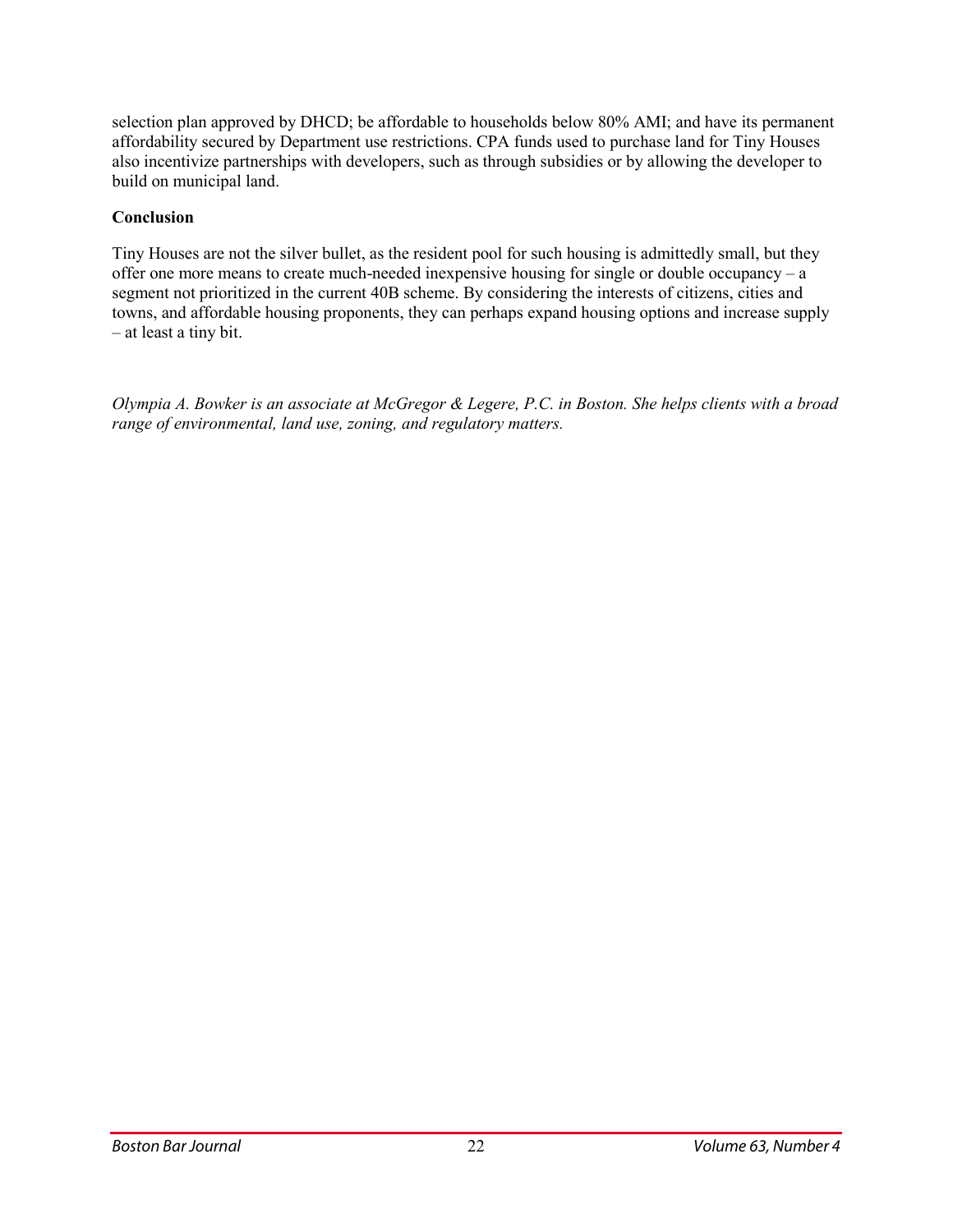#### *Case Focus*

# **The Cross-Examination of Complainants And the Due Process Rights of Respondents in Student Disciplinary Proceedings After Haidak v. University of Massachusetts-Amherst**

**By R. Victoria Fuller**

In *Haidak v. University of Massachusetts-Amherst*, the First Circuit Court of Appeals discussed the obligations of public colleges and universities under the Due Process Clause of the Fourteenth Amendment to the United States Constitution when conducting student disciplinary proceedings. Importantly, the Court held that a responding party has no right to cross-examine the complainant or other adverse witnesses, even where the case turns on credibility determinations. The holding represents a significant split from the Sixth Circuit and further leaves public educational institutions without concrete guidance regarding due process requirements where a non-adversarial procedure is utilized in a contested disciplinary proceeding.

#### **The Complaint, and the University's Response**

In *Haidak*, a female student reported to the university that a male student, with whom she had been romantically involved, physically assaulted her.

The university's code of conduct required the university to send the responding party a notice of charge ("NOC") and provide 48 hours to request a disciplinary conference. The code of conduct permitted an interim sanction, such as a suspension, without prior notice, but only where the NOC involved a serious violation and a university official had determined that the student was a threat to self, others, or property.

The university issued an NOC to the respondent for physical assault and endangering behavior to persons or property, which included a no-contact order. Regardless, the male and female student promptly resumed consensual contact.

After the complainant's mother alerted the university to the no-contact order violation, the university issued the respondent a second NOC for harassment and failure to comply with the direction of university officials, which included the same no-contact order.

Contact between the students continued. The complainant (and her mother) again reported to the university that the respondent violated the no-contact order. The university took no action for two weeks and then issued a third NOC, this time suspending the respondent without prior notice. The university informed the student that he had a right to a meeting to discuss the suspension with a university official, but took no immediate action to schedule a hearing.

The respondent remained suspended for approximately two months over the summer. Near the end of the summer, the university notified him that the suspension would continue pending a hearing on the assault charge, but the university took no action to schedule one. At the beginning of the fall semester, the respondent withdrew from the university. The university then offered him three potential dates for the hearing, and he chose a date on which he knew he could not attend in-person, only by phone.

The hearing board ("Board") found the respondent responsible for assault and failure to comply with the no-contact order, but not for endangerment or harassment. Pursuant to the code of conduct, the Board sent its report to the Dean of Students. In reliance on the Board's report, and in light of the student's prior disciplinary history, the Dean of Students expelled him.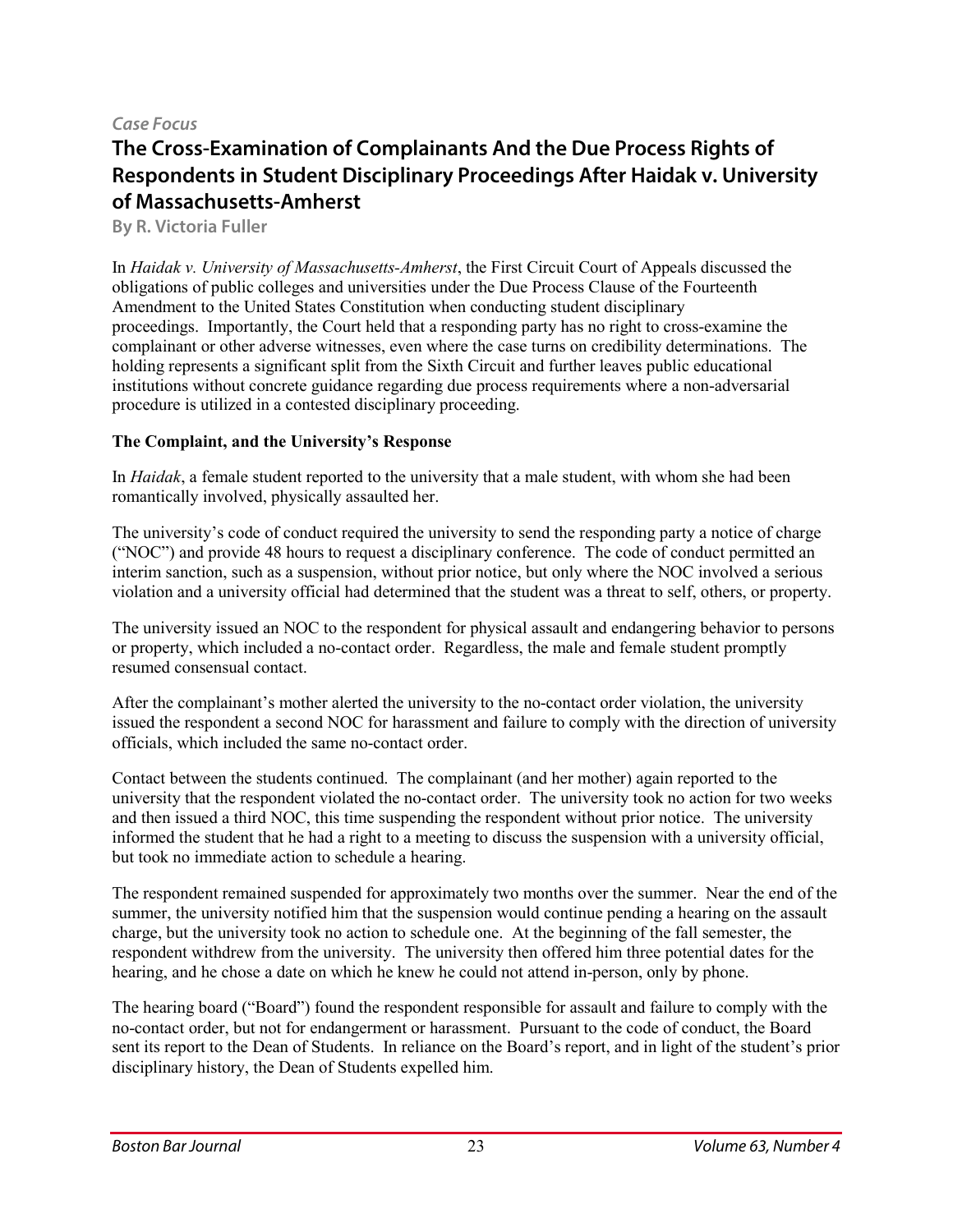#### **The University Violated Due Process By Suspending the Respondent Without Prior Notice and a Hearing**

Students at public educational institutions are entitled to certain procedural due process rights. The two essential requisites of procedural due process are (1) prior notice; and (2) a hearing. Because suspension deprives a student of all of the benefits of being enrolled, the Court recognized due process generally mandates prior notice and a hearing. Although a university may suspend a student before providing notice and a hearing in limited, exigent circumstances, the university could not establish such circumstances. Indeed, it waited nearly two weeks after learning about the second no-contact order violation to suspend the respondent. Moreover, the "informal interview" that the respondent received after suspension was insufficient to satisfy due process. If the university had conducted a hearing before suspending the student, it would have learned that the continued contact was nonthreatening and mutual, and it likely would not have suspended him in the first place. Therefore, the Court held that the university violated the respondent's right to due process by suspending him for five months without prior notice or a hearing.

#### **The University Did Not Violate Due Process By Denying the Respondent the Opportunity to Cross-Examine the Accuser**

The Court held that the respondent's due process rights were protected, however, at the eventual Board hearing. In particular, the Court noted that (i) the hearing was conducted in accordance with the university's written procedures, which were provided to the respondent in advance; (ii) the university bore the burden of proof; (iii) the hearing was limited to charges of which the respondent received detailed notice; and (iv) the respondent was invited to be present (although he chose to attend by telephone), hear all evidence against him, respond directly himself, call witnesses, and have an attorney.

Because the hearing turned directly on credibility determinations, the student argued that he had been denied a due process right because he was not allowed to cross-examine the complainant. Instead, he had submitted questions for the Board to pose to her, and a university official eliminated many of the questions. The Court rejected this argument.

The Court noted that the university used a non-adversarial, "inquisitorial" system, under which the university assumed responsibility for investigating the facts and developing the arguments. The Court held that an inquisitorial system did not, in itself, violate the Due Process Clause, as long as the university conducted reasonably adequate questioning. That said, the Court recognized that the university's procedure could render a proceeding unfair, because: (1) the Board's manual instructed hearing officers to calm a complaining student with non-leading, non-adversarial, and "easy" questions; and (2) a university official struck some of the respondent's proposed questions before providing his list to the Board. Nonetheless, having reviewed the hearing, the Court concluded that, while the procedure rendered the *potential* for unfairness, namely a failure to effectively confront an accuser, the hearing was not unfair because the Board adequately questioned the complainant.

The First Circuit's holding differs from that reached by the Sixth Circuit. In *Doe v. Baum*, 903 F.3d 575, 582-3 (6th Cir. 2018), the Sixth Circuit held that due process mandated that the school permit crossexamination of an accuser (and other adverse witnesses) in all cases turning on credibility determinations. Although recognizing that cross examination, in the "hands of an experienced trial lawyer is an effective tool" to discovering the truth, the First Circuit declined to adopt the Sixth Circuit's approach, in part because the Court determined that it had "no reason to believe that questioning of a complaining witness by a neutral party is so fundamentally flawed as to create a categorically unacceptable risk of erroneous deprivation."

Would the outcome have been different, though, if the university official had struck a few more questions? Would the Court have held that the Board violated the respondent's due process rights by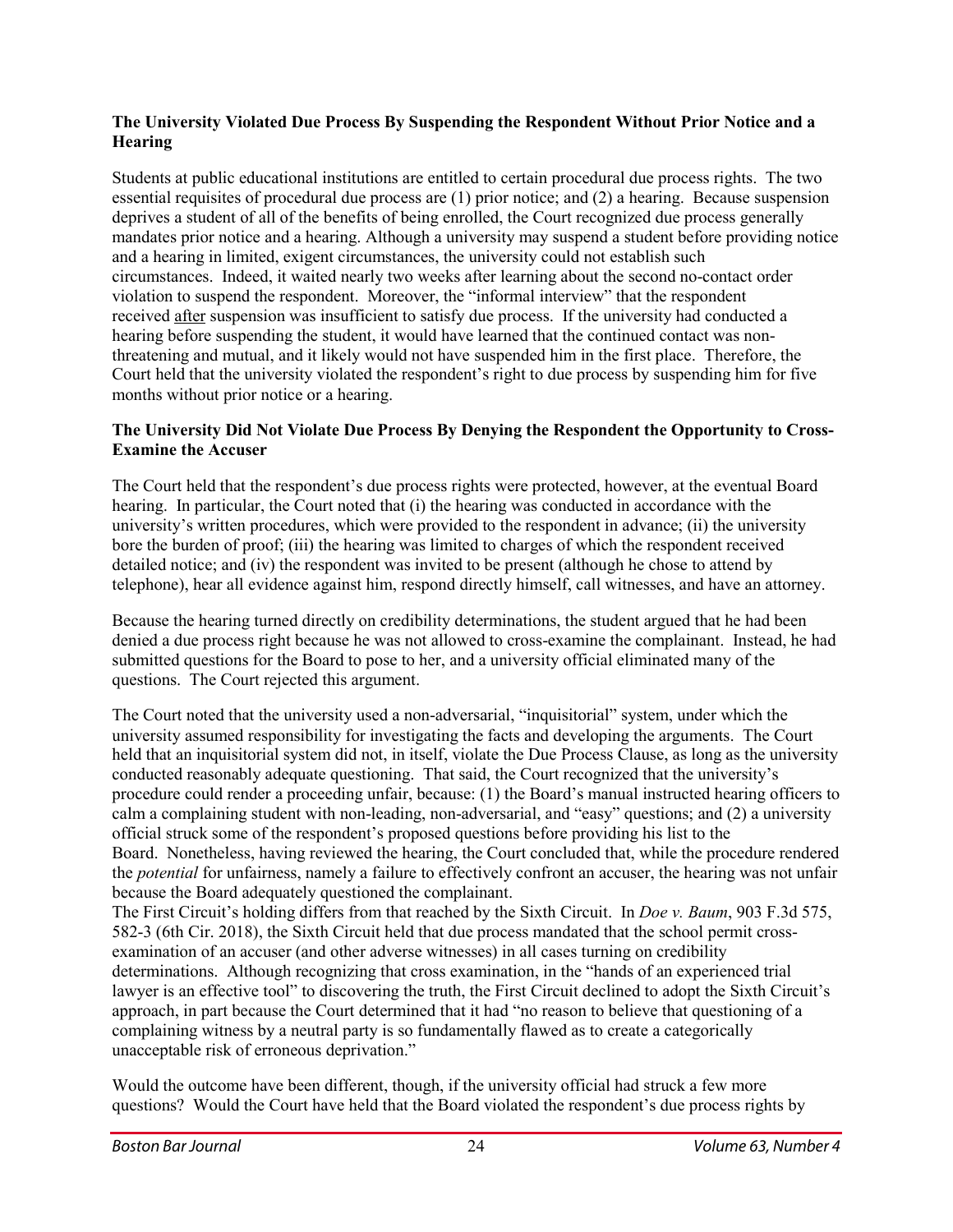failing to conduct an adequate examination? Given this inherent potential for procedural unfairness, a public educational institution that implements a non-adversarial system with no opportunity for crossexamination arguably invites judicial scrutiny each and every time it conducts a hearing in a case turning on credibility, putting courts in the business of deciding the adequacy of the examination on a case-bycase basis.

Indeed, *Haidak* may lead public educational institutions to conclude that the only way they may unquestionably comply with due process is to permit cross-examination in such proceedings, and thus abandon the truly inquisitorial system. However, if the educational institution chooses to permit crossexamination in an otherwise non-adversarial system, how should it do so? Through questions submitted to the hearing panel, or by permitting the respondent or a representative to conduct the cross-examination (and thereby risk re-traumatizing a complainant)? The answers to these types of questions will no doubt have to be addressed by future cases.

#### **Conclusion**

Where disciplinary proceedings turn on credibility, public educational institutions that have implemented a non-adversarial system will have to decide whether to permit cross-examination, and if so, how it should be conducted. Although the First Circuit recognized that the inquisitorial, non-adversarial approach did not alone deprive a responding student of a constitutional right, it made clear that the improper implementation of such a system *may* violate his or her rights. *Haidak* may inadvertently have invited students unhappy with a credibility determination after a non-adversarial proceeding lacking cross-examination to file suit challenging whether the questioning at the hearing was "reasonably adequate" to satisfy due process. Without a doubt, *Haidak* is not the last we will hear on this important legal issue.

*Victoria Fuller is an attorney at White and Williams LLP. Her practice focuses on insurance law, employment law, and general commercial litigation.*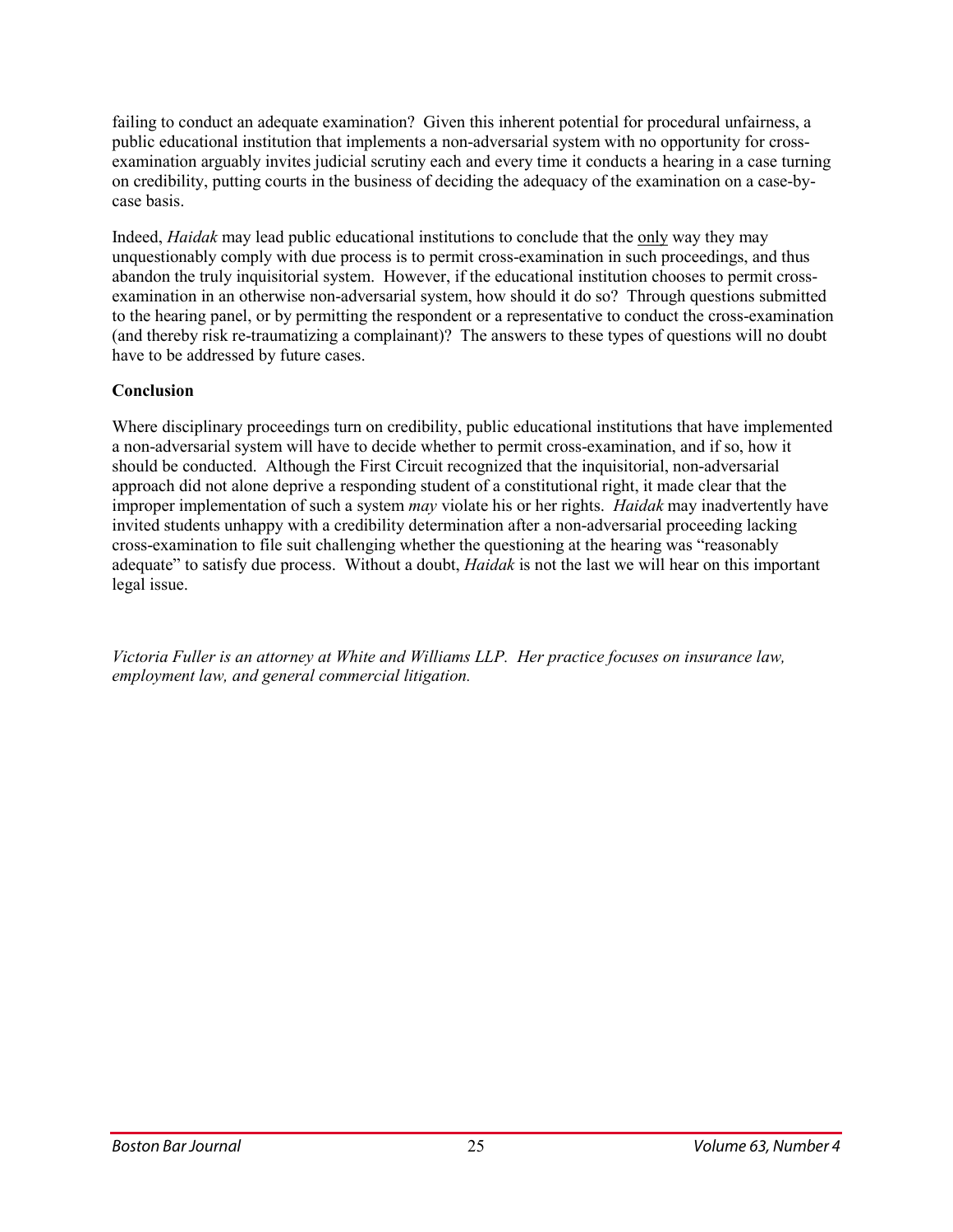## *Legal Analysis*

# **Understanding When Competitive Bidding Applies to Affordable Housing in Public-Private Partnerships**

**By Lauren D. Song and Tyler Creighton**

Anyone who owns, constructs, or finances a construction project involving public funds, public ownership, and/or public use must carefully consider whether the project may be classified as "public construction." If so, the project will be strictly regulated under an array of local, state, and federal requirements, including competitive bidding and procurement requirements, prevailing wages, bonding, and affirmative action goals. Mistakenly treating a project with a strong public-private interdependence as exempt from the public construction laws can expose the hybrid project to bid disputes, financial penalties, **[unenforceable](http://masscases.com/cases/sjc/397/397mass1002.html) contracts**, and costly delays in the permitting, acquisition, funding, rehabilitation, and construction of critically needed housing. But compliance with the Massachusetts system of procurement when not required to will also **constrain the [construction](https://archive.org/stream/publicconstructi00mass/publicconstructi00mass_djvu.txt) process, significantly increase project cost and time, and result in other [inefficiencies](https://archive.org/stream/publicconstructi00mass/publicconstructi00mass_djvu.txt)**. This article reviews two bid protests recently decided by the Massachusetts Office of Attorney General ("AG") to illustrate the challenges inherent in determining when affordable housing projects undertaken through public-private partnerships ("P3")**[\[i\]](https://bostonbarjournal.com/2019/11/14/understanding-when-competitive-bidding-applies-to-affordable-housing-in-public-private-partnerships/#_edn1)** may be "public construction" for purposes of the competitive bidding requirements under **[G.L.](https://malegislature.gov/Laws/GeneralLaws/PartI/TitleXXI/Chapter149/Section44A) c. [149,](https://malegislature.gov/Laws/GeneralLaws/PartI/TitleXXI/Chapter149/Section44A) §§ 44A**–**[44H](https://malegislature.gov/Laws/GeneralLaws/PartI/TitleXXI/Chapter149/Section44H)** ("statute").

#### **I. Background: Public-Private Partnerships for Affordable Housing**

Greater Boston perennially ranks nationally among the **top-five highest [average](https://www.tbf.org/-/media/tbf/reports-and-covers/2019/gbhrc-chapters/gbhrc19-chapter-1--core-metrics.pdf) in rents and home [prices](https://www.tbf.org/-/media/tbf/reports-and-covers/2019/gbhrc-chapters/gbhrc19-chapter-1--core-metrics.pdf)**. But because of the lack of funding, most low-income people in Massachusetts do not receive rental assistance, and **three in ten [low-income](https://www.cbpp.org/research/housing/federal-rental-assistance-fact-sheets#MA) people are either homeless or must pay over half of their [income](https://www.cbpp.org/research/housing/federal-rental-assistance-fact-sheets#MA) in rent**. The need for affordable housing preservation and production is at a **[crisis](https://reports.nlihc.org/sites/default/files/gap/Gap-Report_2018.pdf) level in [Massachusetts](https://reports.nlihc.org/sites/default/files/gap/Gap-Report_2018.pdf) and nationally**.**[\[ii\]](https://bostonbarjournal.com/2019/11/14/understanding-when-competitive-bidding-applies-to-affordable-housing-in-public-private-partnerships/#_edn2)**

As the supply of affordable housing in the private market has lagged, **public [housing](https://www.hud.gov/program_offices/public_indian_housing/programs/ph)** has been dying a **slow death of [divestment](https://www.cbpp.org/public-housing-funding-has-fallen-far-behind-need)** for decades. Established under the **United States [Housing](https://www.law.cornell.edu/uscode/text/42/1437) Act of 1937**, the public housing program produced nearly 1.4 million units nationwide, but today, only about 1 million units remain with a combined \$49 billion backlog in unaddressed repairs.**[\[iii\]](https://bostonbarjournal.com/2019/11/14/understanding-when-competitive-bidding-applies-to-affordable-housing-in-public-private-partnerships/#_edn3)** This backlog will continue to rise even as more federal public housing units are lost permanently with the U.S. Housing and Urban Development's ("HUD") effort to "**[reposition](https://content.govdelivery.com/accounts/USHUDPIH/bulletins/21b4342)**" the public housing inventory through public-private partnerships under the **Section 18 demolition and [disposition](https://www.nhlp.org/resource-center/public-housing/demolition-and-disposition/)**, **Rental [Assistance](https://www.nhlp.org/initiatives/saving-affordable-homes/rental-assistance-demonstration-rad/) [Demonstration](https://www.nhlp.org/initiatives/saving-affordable-homes/rental-assistance-demonstration-rad/)** ("RAD"), and **[Moving](https://www.nhlp.org/resources/mtw/) to Work** programs.

The trend favors increased P3 initiatives with an expectation of greater efficiencies through risk sharing, leveraging financing from both public and private sectors, and accessing broader innovations, knowledge and skills. Already, **"most HUD programs are structurally [public-private](https://www.huduser.gov/hud50th/HUD2-048-Public-Private_Partnership_508.pdf) partnerships (P3s) or have some [public-private](https://www.huduser.gov/hud50th/HUD2-048-Public-Private_Partnership_508.pdf) aspects."** Yet the legal uncertainty and fact-specific scrutiny necessary to determine when P3 arrangements are subject to the competitive bidding requirements may inadvertently chill critically-needed private investments for affordable housing in Massachusetts.

#### **II. Massachusetts Public Construction Law**

#### **A. Massachusetts Competitive Bidding Statute**

The Massachusetts public construction bidding law mandates that "[e]very contract for the construction, reconstruction, installation, demolition, maintenance or repair of any building by a public agency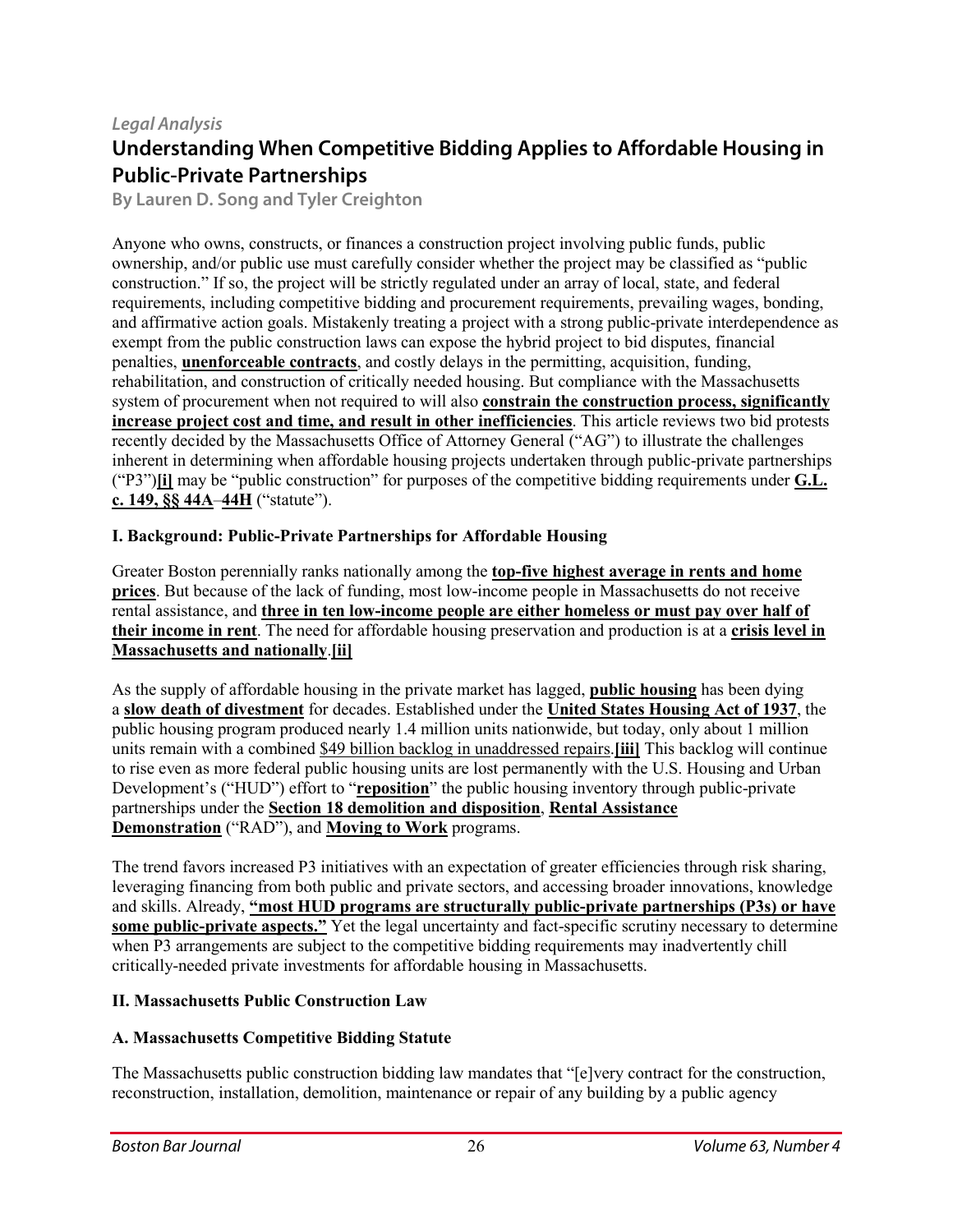estimated to cost more than \$150,000 … shall be awarded to the lowest responsible and eligible general bidder on the basis of competitive bids in accordance with the procedure set forth in section 44A to 44H." G.L. c. 149, § 44A(1)(D).**[\[iv\]](https://bostonbarjournal.com/2019/11/14/understanding-when-competitive-bidding-applies-to-affordable-housing-in-public-private-partnerships/#_edn4)** The dual remedial purpose of the statute is to eliminate favoritism and corruption through "an honest and open procedure for competition for public contracts," *[Interstate](http://masscases.com/cases/sjc/367/367mass751.html) [Engineering](http://masscases.com/cases/sjc/367/367mass751.html) Corp. v. Fitchburg*, **367 [Mass.](http://masscases.com/cases/sjc/367/367mass751.html) 751**, 757 (1975), and to ensure that taxpayers dollars obtain the lowest price for competent construction by qualified bidders under uniform criteria. *[Fordyce](http://masscases.com/cases/sjc/457/457mass248.html) v. Town of [Hanover](http://masscases.com/cases/sjc/457/457mass248.html)*, **457 [Mass.](http://masscases.com/cases/sjc/457/457mass248.html) 248**, 259-60 (2010).

The AG is "charged with investigating allegations of violations of the competitive bidding statute and enforcing its provisions" through "bid protests." *Brasi [Development](http://masscases.com/cases/sjc/456/456mass684.html) Corp. v. Attorney General,* **[456](http://masscases.com/cases/sjc/456/456mass684.html) [Mass.](http://masscases.com/cases/sjc/456/456mass684.html) 684**, 691 (2010) ("*Brasi*"). Awards of contracts can also be challenged in Superior Court where "the potential class of plaintiffs ... is not necessarily limited to the low bidder on each contract" because standing is interpreted liberally in furtherance of the statute's remedial purpose.**[\[v\]](https://bostonbarjournal.com/2019/11/14/understanding-when-competitive-bidding-applies-to-affordable-housing-in-public-private-partnerships/#_edn5)** *Barr Inc. v. [Town](http://masscases.com/cases/sjc/462/462mass112.html) of [Holliston](http://masscases.com/cases/sjc/462/462mass112.html)*, **462 [Mass.](http://masscases.com/cases/sjc/462/462mass112.html) 112**, 119 (2012).

The AG may enforce her bid protest decision by filing an action in the Superior Court. *See* **G. L. c. [149,](https://malegislature.gov/Laws/GeneralLaws/PartI/TitleXXI/Chapter149/Section27C) §§ [27C](https://malegislature.gov/Laws/GeneralLaws/PartI/TitleXXI/Chapter149/Section27C) (a)**, **[44H](https://malegislature.gov/Laws/GeneralLaws/PartI/TitleXXI/Chapter149/Section44H)**. However, the AG's bid protest decision is accorded no deference by the courts which construe the statute *de novo*. *Brasi*, 456 Mass. at 694*.* Accordingly, a bid protest decision cannot settle the legal uncertainty as to whether and under what circumstances the statute applies to P3s.

#### **B. The** *Brasi* **"Totality of Circumstances" Test**

In *[Brasi](http://masscases.com/cases/sjc/456/456mass684.html)*, the Supreme Judicial Court ("SJC") held that the competitive bidding statute applied to a "build to lease" arrangement between a private developer, Brasi Development Corporation ("BDC"), and the University of Massachusetts at Lowell ("University"). In so deciding, the SJC adopted a totality of circumstances test to conclude that the so-called "lease back" scenario**[\[vi\]](https://bostonbarjournal.com/2019/11/14/understanding-when-competitive-bidding-applies-to-affordable-housing-in-public-private-partnerships/#_edn6)** in *Brasi* was in fact "the functional equivalent of a construction contract." *Id.* at 684. The SJC reasoned that "limiting the inquiry to the [Request for Proposal ('RFP') as has been done in other contexts] ignores relevant circumstances that have a direct bearing on the transaction that the parties contemplated," and that the totality of circumstances indicated the creation of a project by "an agency for the agency's use in carrying out its public purpose" which constitutes "construction of a building by a public agency" to which the statute applies. *Id*. at 697-699.

Specifically, the SJC concluded that where BDC was obligated to construct a dormitory and lease it back to the University for up to 30 years subject to the University's option to purchase and automatic transfer of ownership at the end of the lease, the "character of the agreement was, in essence, a contract for construction by a public agency… rather than a lease." *Id.* at 684. The SJC admonished that "[o]therwise, the parties could easily employ long-term leases to evade the 'competitive bidding requirement' of the procurement statute." *Id*. at 695. *Brasi* underscores that in evaluating whether public bidding laws apply to a P3, (1) public ownership is not necessary or dispositive and, (2) the "totality of the circumstances" of all agreements focuses on whether there is a "creation of a project by the [public] agency" that is "for the agency's use in carrying out its public purposes." *Id.* at 697.

## **III. Recent Attorney General Decisions on P3 Projects**

#### **A. Holyoke Housing Authority Decision: Public Housing Conversion under [RAD](https://www.nhlp.org/initiatives/saving-affordable-homes/rental-assistance-demonstration-rad/)**

On June 20, 2019, the AG issued a detailed decision **in** *In re Holyoke Housing Authority [Rehabilitation](http://www.bpd.ago.state.ma.us/) of Lyman Terrace* **("***Holyoke [Housing"](http://www.bpd.ago.state.ma.us/)***)** methodically applying the *Brasi* factors to the

P3 **[rehabilitation](https://holyokeredevelopment.com/lyman-terrace) of Lyman Terrace** ("Project") and found that the project constituted a public construction subject to the statute. However, the AG expressly declared that the decision in *Holyoke Housing* was "prospective only and, therefore, does not apply to this specific project, but will serve as guidance to other awarding authorities." *Holyoke Housing*, p. 2.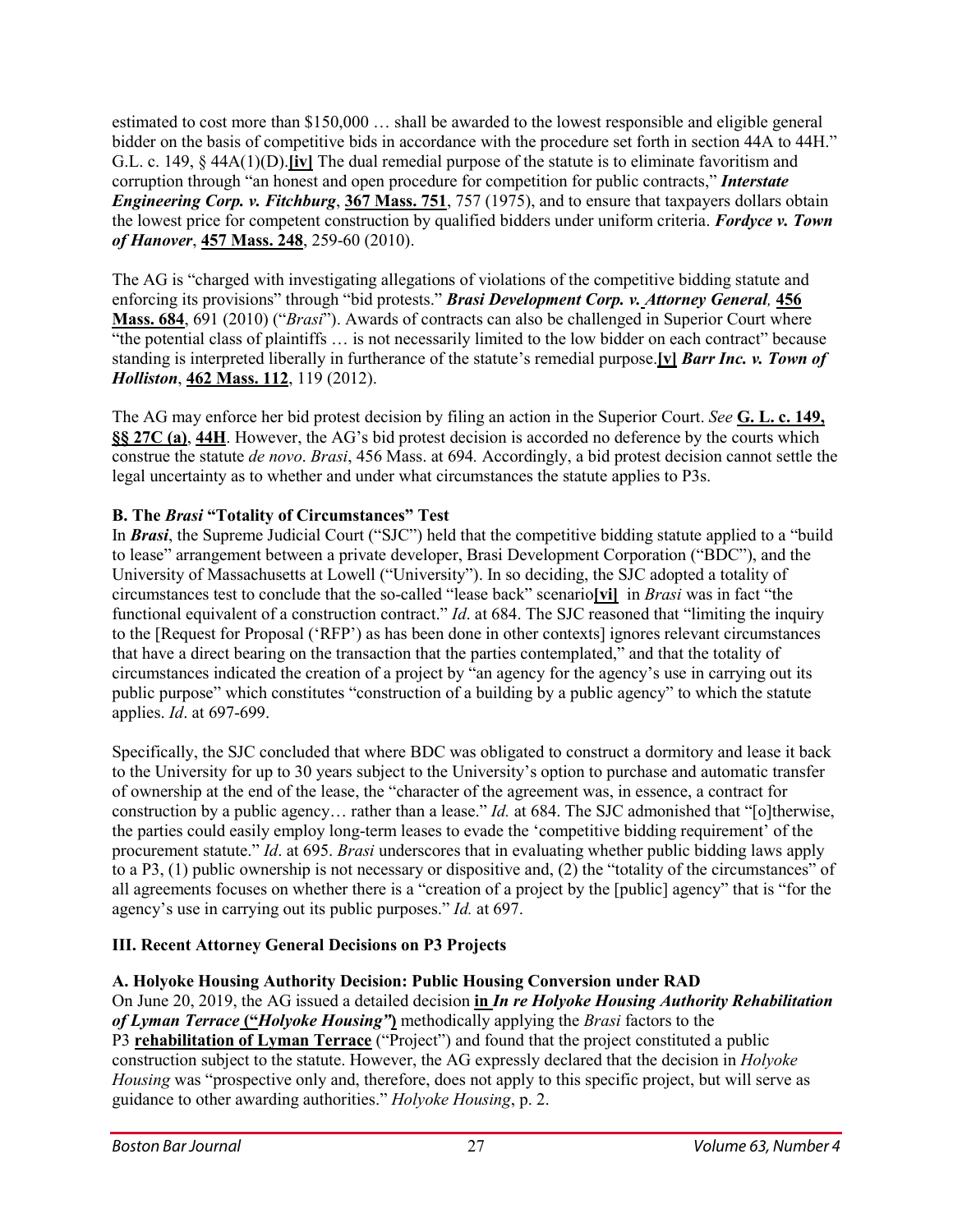This Project involved the conveyance and rehabilitation of 167-units of distressed federal public housing built in 1939 and owned by the Holyoke Housing Authority ("HHA") to The Community Builders, Inc. ("TCB"), a private developer, as part of HUD's RAD program under a 75-year ground lease ("Ground Lease").**[\[vii\]](https://bostonbarjournal.com/2019/11/14/understanding-when-competitive-bidding-applies-to-affordable-housing-in-public-private-partnerships/#_edn7)** Largely consistent with HHA's RFP, the Master Development Agreement ("MDA") required TCB to "initiate, coordinate and administer all planning, design, development, financing, construction and management activities in connection with" the Project,**[\[viii\]](https://bostonbarjournal.com/2019/11/14/understanding-when-competitive-bidding-applies-to-affordable-housing-in-public-private-partnerships/#_edn8)** subject to certain rights of HHA to approve the general contractor and to review the plans, and subject to procedures for the selection of the contractor to help ensure competitive pricing, payment of prevailing wages, and compliance with other contracting standards.

To implement the Project, TCB formed a separate private limited liability company ("Owner") to own Phase 1 of the Project pursuant to **G.L. c. [121A](https://malegislature.gov/Laws/GeneralLaws/PartI/TitleXVII/Chapter121A)**, and HHA obtained HUD's approval for the disposition of the public housing units under the RAD program. The Owner paid a base rent of \$2,710,000 to HHA, and obtained over \$35 million of financing for Phase 1 (including a \$1 million loan from HHA, eight other loans from different public and private lenders, and almost \$16 million of private equity contribution from the allocation of low-income housing tax credits ("LIHTC")).**[\[ix\]](https://bostonbarjournal.com/2019/11/14/understanding-when-competitive-bidding-applies-to-affordable-housing-in-public-private-partnerships/#_edn9)** TCB provided all corporate construction completion guarantees required by financing sources.

In exchange, as required for the RAD conversion, HHA entered into new Housing Assistance Payment ("HAP") contracts with HUD to ensure the Owner would receive subsidy payments for the continued operation of the rehabilitated units under the Section 8 program. HHA and HUD also retained regulatory and enforcement rights with respect to the Section 8 HAP contracts, and HHA retained a limited right of first refusal and the option to buy back the buildings in 15 years. Other agreements obligated the Owner to "maintain the public purpose of the housing development" by operating and managing the rehabilitated units as affordable for low-income residents. *Holyoke Housing*, at 12.

According to the AG, the RAD Project posed the question under *Brasi*: "whether the public bidding laws apply when a private entity undertakes construction on a housing project that was initially owned by a public housing authority, was initiated by the public housing authority, is funded by public money, serves a governmental purpose, with control over the design and construction process retained by the public housing authority which may revert to the public housing authority if the authority pays fair market value, within a relatively short amount of time." *Holyoke Housing*, p. 11. Notably, absent from the Project is the "lease back" arrangement that troubled the SJC in *Brasi*.**[\[x\]](https://bostonbarjournal.com/2019/11/14/understanding-when-competitive-bidding-applies-to-affordable-housing-in-public-private-partnerships/#_edn10)** Rather, *Holyoke Housing* reveals a complex and pervasively regulated set of transactions typical of RAD conversions, which is one of the limited options available to some housing authorities to preserve distressed public housing units as affordable housing.

Nonetheless, the AG decided the Project was subject to the statute, applying the *Brasi* factors and following the SJC's focus on whether the Project will "assist the public entity in 'carrying out its public purposes." *Id.* at 11-12. The AG also queried why a home-rule waiver from the statute had not been sought for the Project, as had been successfully done in other similar public housing redevelopments undertaken by TCB. *See Holyoke Housing*, p. 4.

## **B. Chestnut Park Preservation Decision: Privately-Owned, LIHTC Housing**

On September 25, 2019, the AG decided *In re MHFA, DHCD, and City of [Springfield:](http://www.bpd.ago.state.ma.us/) Chestnut Park [Apartments](http://www.bpd.ago.state.ma.us/)* ("*Chestnut Park")* finding that the P3 project there did *not* constitute public construction. *Chestnut Park* involved the occupied-rehabilitation of a privately-owned and privatelydeveloped, 489-unit, LIHTC-financed, mixed-income rental housing development ("LIHTC Project"). In concluding that the LIHTC Project was not a "construction of a building by a public agency" subject to the statute, the AG recognized that there are "two separate legislative systems for creating and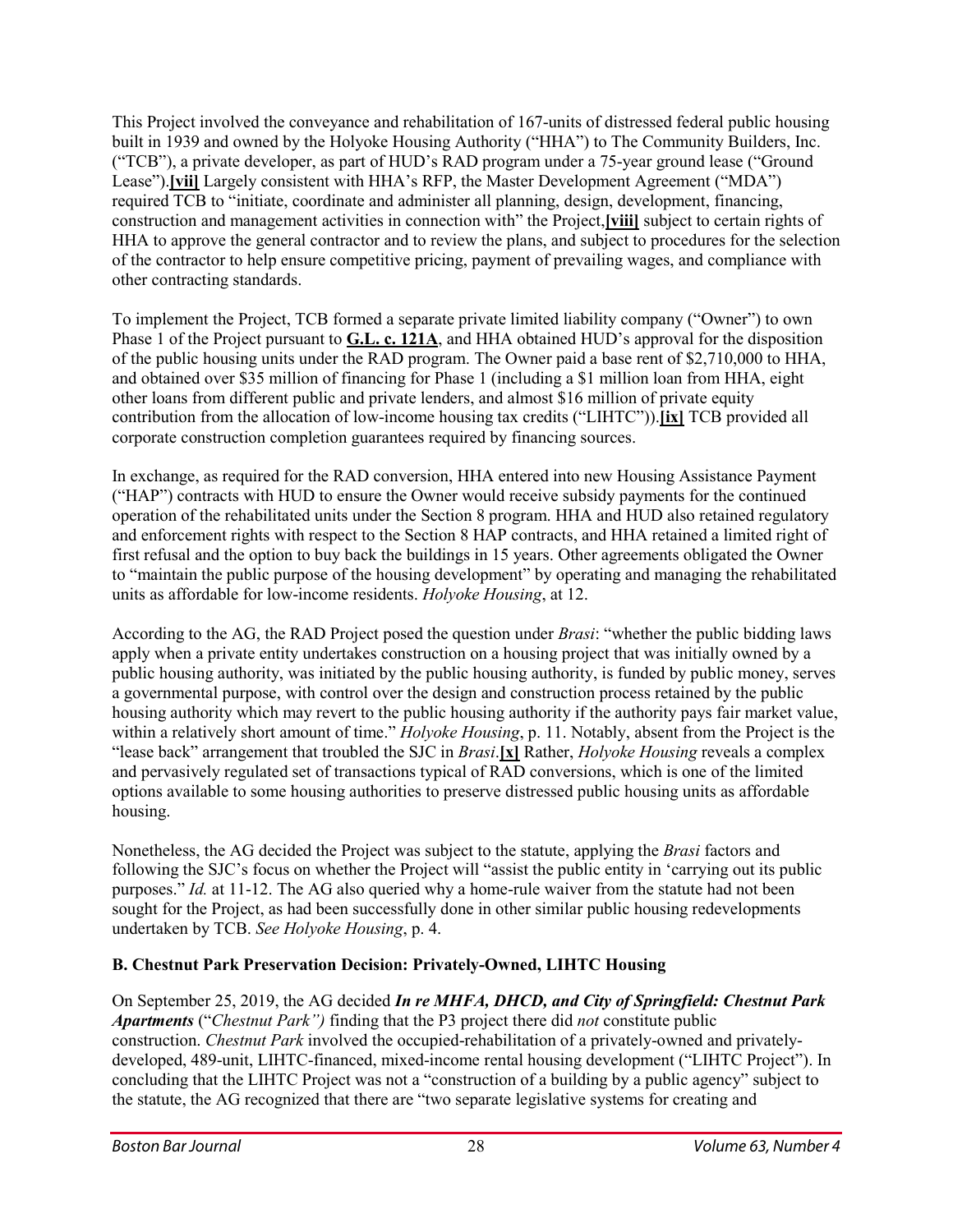maintaining affordable housing…on both the state and federal levels": a public housing system owned by *public agencies* that rely on grants and operating subsidies (as in *Holyoke Housing*), and a *private* affordable rental housing system developed, owned, and operated by private for-profit and nonprofit entities relying on public and quasi-public loans, subsidies, and tax incentives. *Chestnut Park*, pp. 9-11. The AG then declared that nevertheless, even privately-owned affordable housing like the LIHTC Project is subject to the *Brasi* test. The AG also rejected a narrow interpretation of *Brasi* that the "totality of circumstances" test is "confined to cases involving leases." *Chestnut Park,* p. 11. Finally, the AG distinguished *Chestnut Park* from the facts in *Brasi* and *Holyoke Housing* to conclude that because the public lenders, MHFA, DHCD, and the City of Springfield (collectively "Public Agencies"), "did not initiate or plan the design or construction of the Project; have never owned and will not own the Project land, buildings or improvements; do not have an absolute right to acquire the premises; and do not control the design or construction of the Project in any way *other than as lenders*, the public bidding laws do not apply" to the LIHTC Project. *Id*., p. 2 (italics added).

Applying *Brasi* to each indicia of public ownership, project control, use, purpose, and funding, the AG rejected the argument that Chestnut Park Apartments is a government agency-financed and controlled affordable housing facility subject to the statute, and determined that the conditions of financing in the Public Agencies' regulatory agreements did not constitute "significant control over either the design or the construction of the Project" but were "programmatic" requirements for the operation of the LIHTC Project as affordable housing consistent with the Public Agencies' public purpose and underwriting requirements.**[\[xi\]](https://bostonbarjournal.com/2019/11/14/understanding-when-competitive-bidding-applies-to-affordable-housing-in-public-private-partnerships/#_edn11)** *Id*., pp. 12-15. The AG concluded that "public financing alone 'does not render a private development … a public building or public work, or make [an owner] an agent or servant of a public instrumentality," and noted that "[i]f that were the case, the private businesses that invest in low-income communities while benefiting from the **New Markets Tax Credit [Program](https://www.law.cornell.edu/uscode/text/26/45D)** … would become subject to laws governing public construction and prevailing wage,**[\[xii\]](https://bostonbarjournal.com/2019/11/14/understanding-when-competitive-bidding-applies-to-affordable-housing-in-public-private-partnerships/#_edn12)** since they [likewise] advance the public purpose of serving low-income communities." *Chestnut Park*, pp. 16-17 (quoting *Salem Bldg. [Supply](http://masscases.com/cases/app/10/10massappct360.html) Co. v. J.B.L. [Constr.](http://masscases.com/cases/app/10/10massappct360.html) Co.*, **10 [Mass.](http://masscases.com/cases/app/10/10massappct360.html) App. Ct. 360**, 362 (1980)).

#### **IV. More Challenges on the Horizon?**

The AG's recent bid protest decisions applying the *Brasi* totality of circumstances test underscore that in Massachusetts, all public and privately-owned P3 projects are well-advised to continue to consider carefully the applicability of the statute and all other public construction requirements **[\[xiii\]](https://bostonbarjournal.com/2019/11/14/understanding-when-competitive-bidding-applies-to-affordable-housing-in-public-private-partnerships/#_edn13)** when one or more of the following "red flags" of potential challenge is present: (1) direct or indirect public ownership in part or all of the project, (2) public or quasi-public financing in the form of equity or debt, or assumption of risks or provision of guarantees, (3) significant public entity control over the construction, rehabilitation, or design of the project, and/or (4) construction to serve a specific public purpose or public use. By addressing the legal requirements for public construction early, P3 projects will be optimally positioned to provide badly needed affordable housing efficiently, with quality construction, within budget, and in a timely manner, and avoid costly public relations hiccups and litigation.

*Lauren D. Song is a Senior Attorney at Greater Boston Legal Services where her practice focuses on affordable housing preservation and development through public-private partnerships, including under the federal "Section 18," "RAD," and state demonstration programs. Lauren is a current member of the Boston Bar Journal and the Citizens' Housing and Planning Association.*

*Tyler Creighton is a law student at Boston University and former legal intern with Greater Boston Legal Services. Prior to law school, Tyler worked on election and voting policies with Common Cause Massachusetts and ReThink Media.*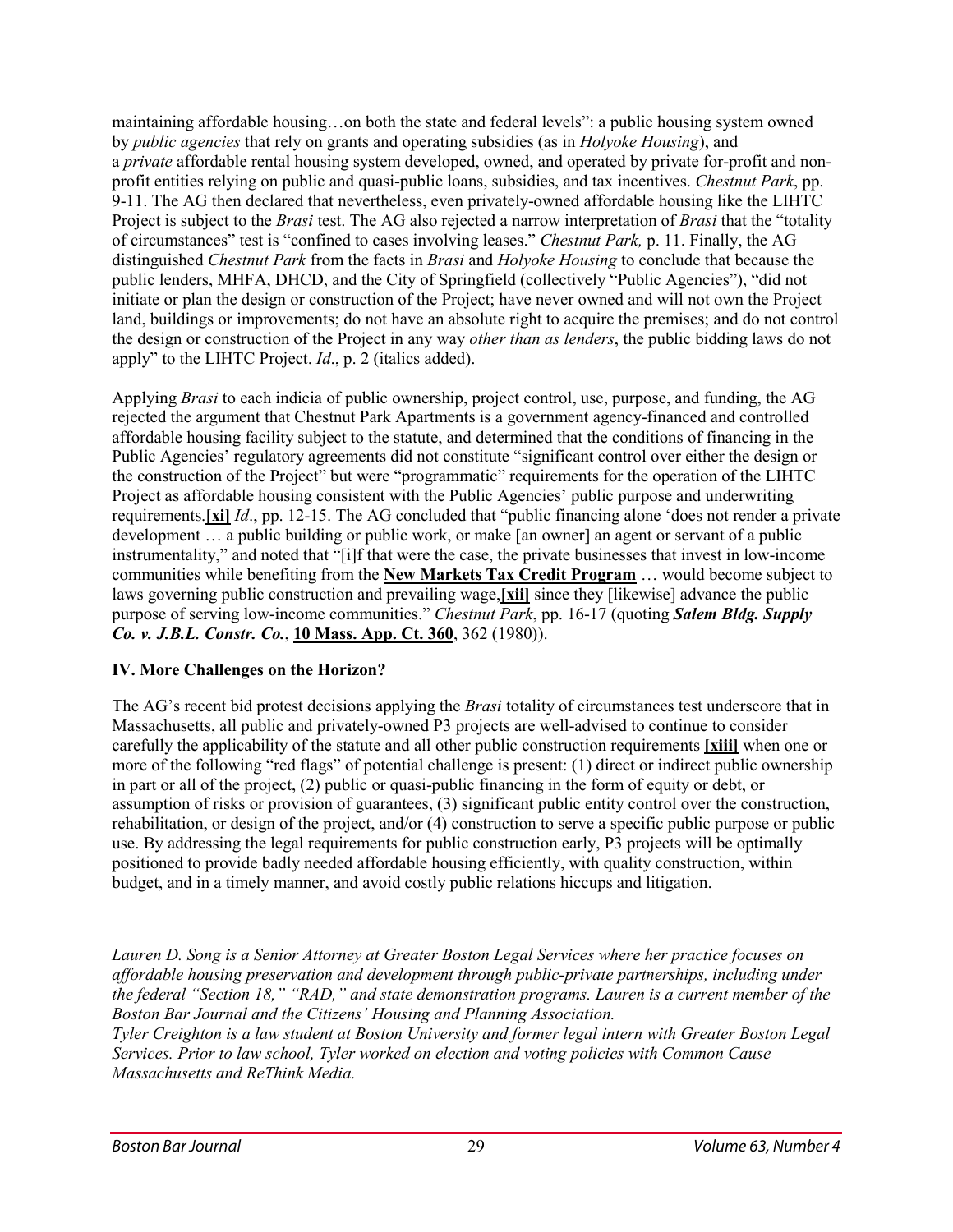**[\[i\]](https://bostonbarjournal.com/2019/11/14/understanding-when-competitive-bidding-applies-to-affordable-housing-in-public-private-partnerships/#_ednref1)** The U.S. General Accounting Office defines "public-private partnerships" as joint efforts between the public and either the private for-profit or private nonprofit sectors.

**[\[ii\]](https://bostonbarjournal.com/2019/11/14/understanding-when-competitive-bidding-applies-to-affordable-housing-in-public-private-partnerships/#_ednref2)** All five Greater Boston counties rank **[nationally](https://www.tbf.org/-/media/tbf/reports-and-covers/2019/gbhrc-chapters/gbhrc19-chapter-1--core-metrics.pdf) in the top 10 percent for income inequality**. The median rent of **[\\$2,450](https://www.fortunebuilders.com/top-10-u-s-cities-with-the-highest-rents/)** for a one bedroom apartment in Boston in 2019 is unaffordable for most lowerincome and working-class households.

**[\[iii\]](https://bostonbarjournal.com/2019/11/14/understanding-when-competitive-bidding-applies-to-affordable-housing-in-public-private-partnerships/#_ednref3)** "Public housing" refers to federal public housing in this article unless otherwise specified. Public housing is funded exclusively by Congressional appropriations. HUD administers the public housing operating and capital funds appropriated by Congress to approximately 3,300 public housing authorities ("PHAs"). However, Massachusetts (along with New York, Connecticut, and Hawaii) also has a state public housing program comprised of more than 240 local PHAs and overseen by the Massachusetts Department of Housing and Community Development ("DCHD") which also faces a \$2 billion capital funding shortfall.

**[\[iv\]](https://bostonbarjournal.com/2019/11/14/understanding-when-competitive-bidding-applies-to-affordable-housing-in-public-private-partnerships/#_ednref4)** In Massachusetts, "public construction" falls generally under two categories of either "vertical construction" of "public buildings" governed by G.L. c. 149, or "horizontal construction" of "public works" governed by **[G.L.](https://malegislature.gov/laws/generallaws/parti/titleiii/chapter30/section39m) c. 30, § 39M**. Generally, the vertical projects are subject to more requirements than the horizontal projects. The AG has jurisdiction to investigate bid protests in both vertical and horizontal construction.

**[\[v\]](https://bostonbarjournal.com/2019/11/14/understanding-when-competitive-bidding-applies-to-affordable-housing-in-public-private-partnerships/#_ednref5)** *See e.g., Andrews v. City of [Springfield](http://masscases.com/cases/app/75/75massappct678.html)*, **75 [Mass.](http://masscases.com/cases/app/75/75massappct678.html) App. Ct. 678** (2009) (standing for group of city residents); *Associated [Subcontractors](http://masscases.com/cases/sjc/442/442mass159.html) of Mass., Inc. v. Univ. of Mass. Bldg. Authority*, **442 [Mass.](http://masscases.com/cases/sjc/442/442mass159.html) [159](http://masscases.com/cases/sjc/442/442mass159.html)** (2004) (standing for subcontractors' association); *East Side Const. Co. v. Town of [Adams](http://masscases.com/cases/sjc/329/329mass347.html)*, **[329](http://masscases.com/cases/sjc/329/329mass347.html) [Mass.](http://masscases.com/cases/sjc/329/329mass347.html) 347** (1952) (standing for group of taxpayers).

**[\[vi\]](https://bostonbarjournal.com/2019/11/14/understanding-when-competitive-bidding-applies-to-affordable-housing-in-public-private-partnerships/#_ednref6)** Lease backs typically involve creative arrangements where a public entity leases land to a private developer (often for a *de minimus* amount) in exchange for the developer's promise to build on the land and then enter into a [sub]lease-to-own agreement for the construction with the public entity. *See, e.g., Andrews v. City of Springfield*, **75 [Mass.](http://masscases.com/cases/app/75/75massappct678.html) App. Ct. 678**, 679 (2009) (invalidating lease and option to purchase because "Springfield's request for proposal (RFP), while styled as a lease, was in reality a construction project subject to the bidding procedures set forth in c. 149" which Springfield did not follow).

**[\[vii\]](https://bostonbarjournal.com/2019/11/14/understanding-when-competitive-bidding-applies-to-affordable-housing-in-public-private-partnerships/#_ednref7)** RAD allows for significant PHA discretion in how the public-private interdependence is structured. At a minimum, RAD conversions of public housing to the more reliable Section 8 platform allow PHAs greater **access to private financing and on better loan terms for renovations**. *See, e.g.,* Fischer, Will.

2014. "**Expanding Rental Assistance [Demonstration](http://www.cbpp.org/research/expanding-rentalassistance-demonstration-would-help-low-income-families-seniors-and-people) Would Help Low-Income Families, Seniors, and People with [Disabilities](http://www.cbpp.org/research/expanding-rentalassistance-demonstration-would-help-low-income-families-seniors-and-people)**." Center on Budget and Policy Priorities. *See also*, Meryl Finkel, Ken Lam, Christopher Blaine, R.J. de la Cruz, Donna DeMarco, Melissa Vandawalker, Michelle Woodford. (Nov. 2010). **Capital Needs in the Public Housing [Program](https://www.hud.gov/sites/documents/PH_CAPITAL_NEEDS.PDF)**.

**[\[viii\]](https://bostonbarjournal.com/2019/11/14/understanding-when-competitive-bidding-applies-to-affordable-housing-in-public-private-partnerships/#_ednref8)** HHA separately undertook the "horizontal" improvement of the public works for Lyman Terrace through grants. HHA used a contractor selected through a competitive bid process but subsequently contracted with a TCB affiliate to complete the site improvement.

**[\[ix\]](https://bostonbarjournal.com/2019/11/14/understanding-when-competitive-bidding-applies-to-affordable-housing-in-public-private-partnerships/#_ednref9)** The Low-Income Housing Tax Credit (LIHTC), created by the Tax Reform Act of 1986, is now the **most significant private incentive for affordable rental housing [production](https://www.huduser.gov/portal/datasets/lihtc.html)** in the United States, involving more than 3.13 million housing units placed in service between 1987 and 2017.

**[\[x\]](https://bostonbarjournal.com/2019/11/14/understanding-when-competitive-bidding-applies-to-affordable-housing-in-public-private-partnerships/#_ednref10)** Some have argued that the *Brasi* totality of circumstances test applies only in similar "build to lease" or "lease back" scenarios.

**[\[xi\]](https://bostonbarjournal.com/2019/11/14/understanding-when-competitive-bidding-applies-to-affordable-housing-in-public-private-partnerships/#_ednref11)** The Public Agency loans impose certain affordability, unit-mix, tenant-selection, and other use restrictions for 52 years, after which the units can be converted into market-rate housing under **[G.L.](https://malegislature.gov/Laws/GeneralLaws/PartI/TitleVII/Chapter40T/Section3) c. [40T,](https://malegislature.gov/Laws/GeneralLaws/PartI/TitleVII/Chapter40T/Section3) § 3**.

**[\[xii\]](https://bostonbarjournal.com/2019/11/14/understanding-when-competitive-bidding-applies-to-affordable-housing-in-public-private-partnerships/#_ednref12)** While the AG is charged with enforcing the state's prevailing wage statute, the Massachusetts Department of Labor Standards is tasked with issuing state prevailing wage schedules and making applicability determinations, *Felix A. Marino Co. v. [Comm'r](http://masscases.com/cases/sjc/426/426mass458.html) of Labor and Indus.*, **426 [Mass.](http://masscases.com/cases/sjc/426/426mass458.html) 458**, 460 (1998), and has adopted *Brasi's* totality of the circumstances test for determining whether a project is a "public work" subject to the prevailing wage law. *See e.g*., *Re: [Construction](https://www.mass.gov/files/documents/2017/10/30/PW-opinion-02-22-12.pdf) of Leasehold Space in*